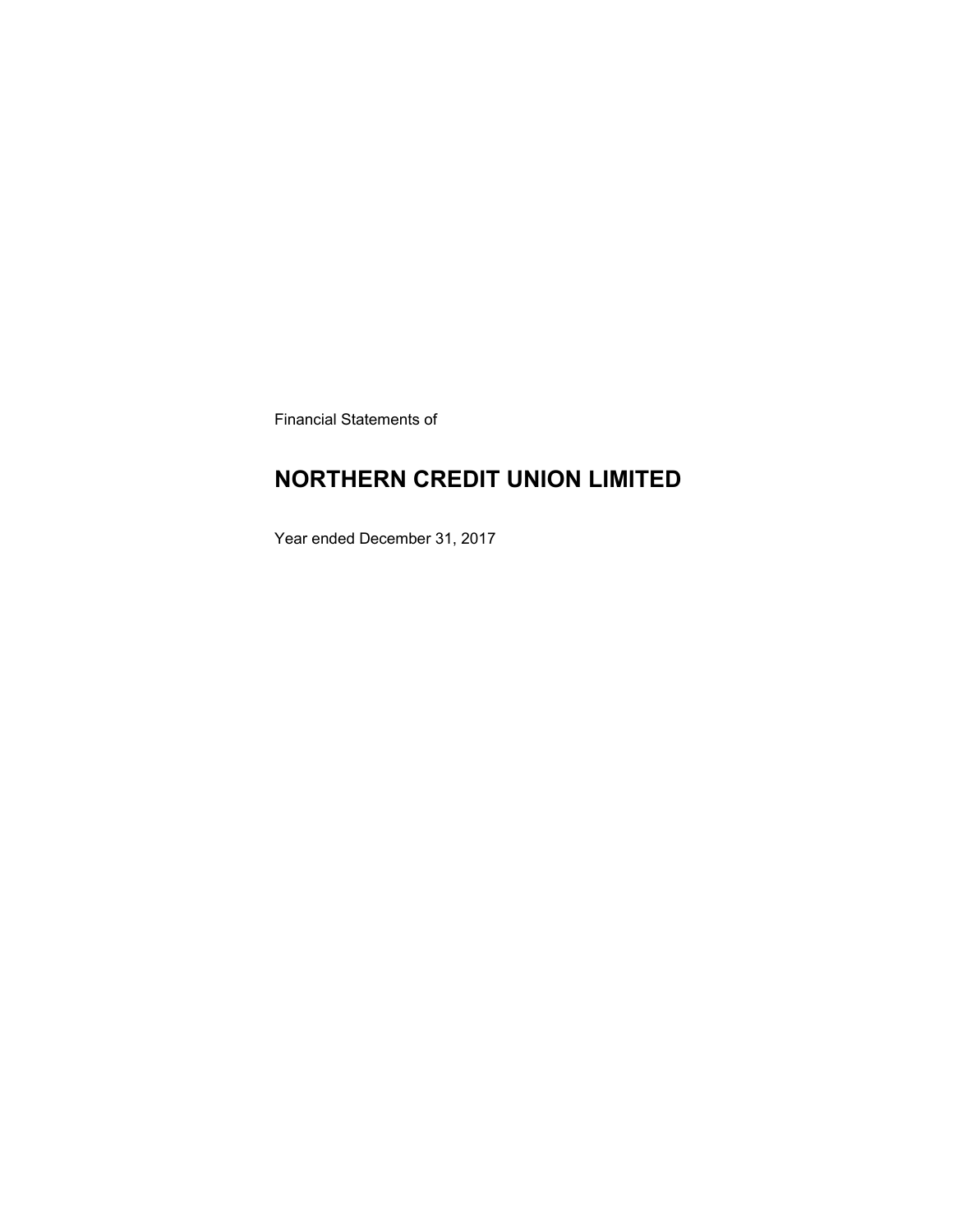

 KPMG LLP 111 Elgin Street, Suite 200 Sault Ste. Marie ON P6A 6L6 Canada Telephone (705) 949-5811 Fax (705) 949-0911

### **INDEPENDENT AUDITORS' REPORT**

To the Members of Northern Credit Union Limited

We have audited the accompanying financial statements of Northern Credit Union Limited, which comprise the statement of financial position as at December 31, 2017, and the statements of income, comprehensive income, changes in members' equity and cash flows for the year then ended, and notes, comprising a summary of significant accounting policies and other explanatory information.

#### *Management's Responsibility for the Financial Statements*

Management is responsible for the preparation and fair presentation of these financial statements in accordance with International Financial Reporting Standards, and for such internal control as management determines is necessary to enable the preparation of financial statements that are free from material misstatement, whether due to fraud or error.

#### *Auditors' Responsibility*

Our responsibility is to express an opinion on these financial statements based on our audit. We conducted our audit in accordance with Canadian generally accepted auditing standards. Those standards require that we comply with ethical requirements and plan and perform the audit to obtain reasonable assurance about whether the financial statements are free from material misstatement.

An audit involves performing procedures to obtain audit evidence about the amounts and disclosures in the financial statements. The procedures selected depend on our judgment, including the assessment of the risks of material misstatement of the financial statements, whether due to fraud or error. In making those risk assessments, we consider internal control relevant to the entity's preparation and fair presentation of the financial statements in order to design audit procedures that are appropriate in the circumstances, but not for the purpose of expressing an opinion on the effectiveness of the entity's internal control. An audit also includes evaluating the appropriateness of accounting policies used and the reasonableness of accounting estimates made by management, as well as evaluating the overall presentation of the financial statements.

We believe that the audit evidence we have obtained is sufficient and appropriate to provide a basis for our audit opinion.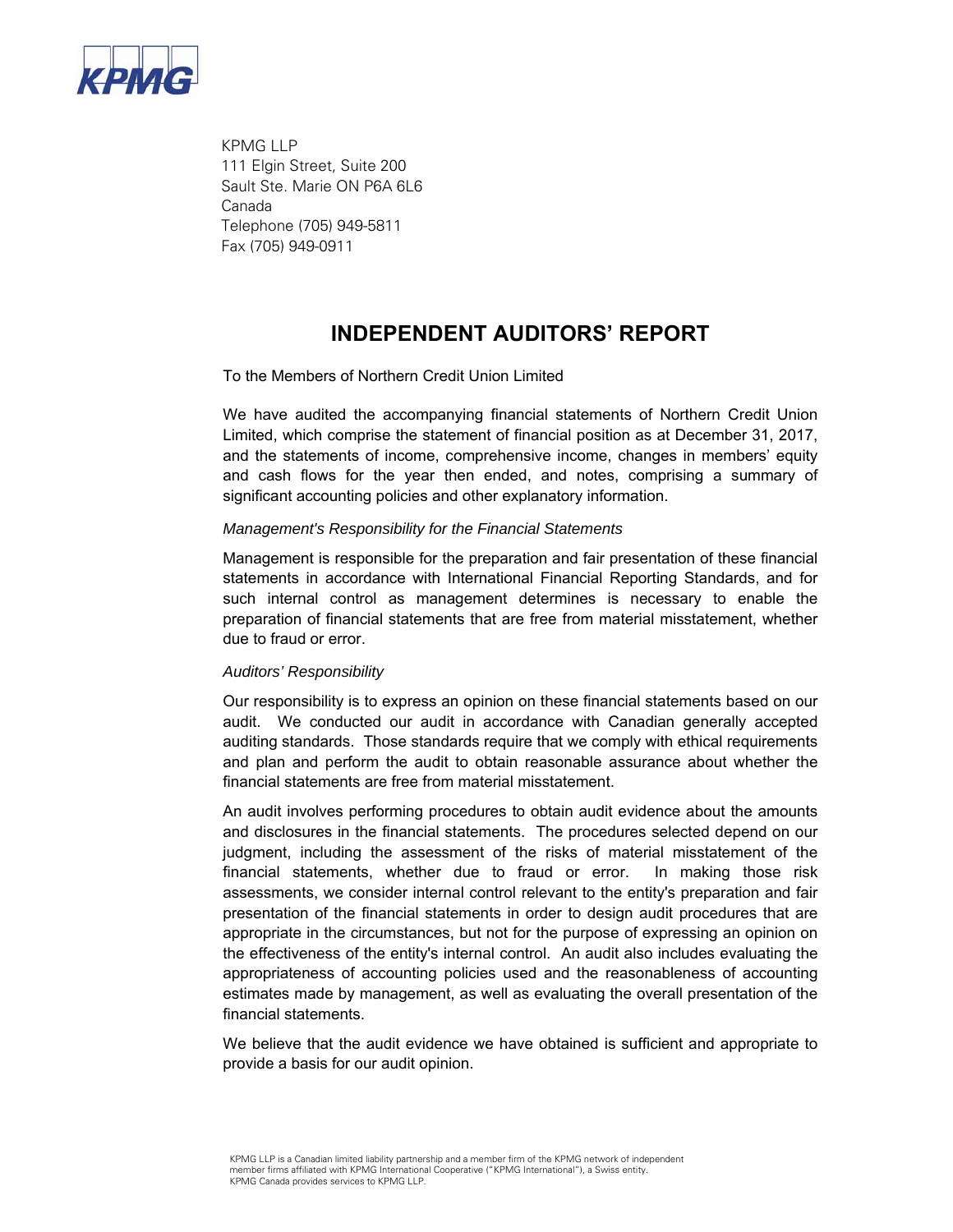

### *Opinion*

In our opinion, the financial statements present fairly, in all material respects, the financial position of Northern Credit Union Limited as at December 31, 2017 and its financial performance and its cash flows for the year then ended in accordance with International Financial Reporting Standards.

 $KPMG$  14P

Chartered Professional Accountants, Licensed Public Accountants

Sault Ste. Marie, Canada February 21, 2018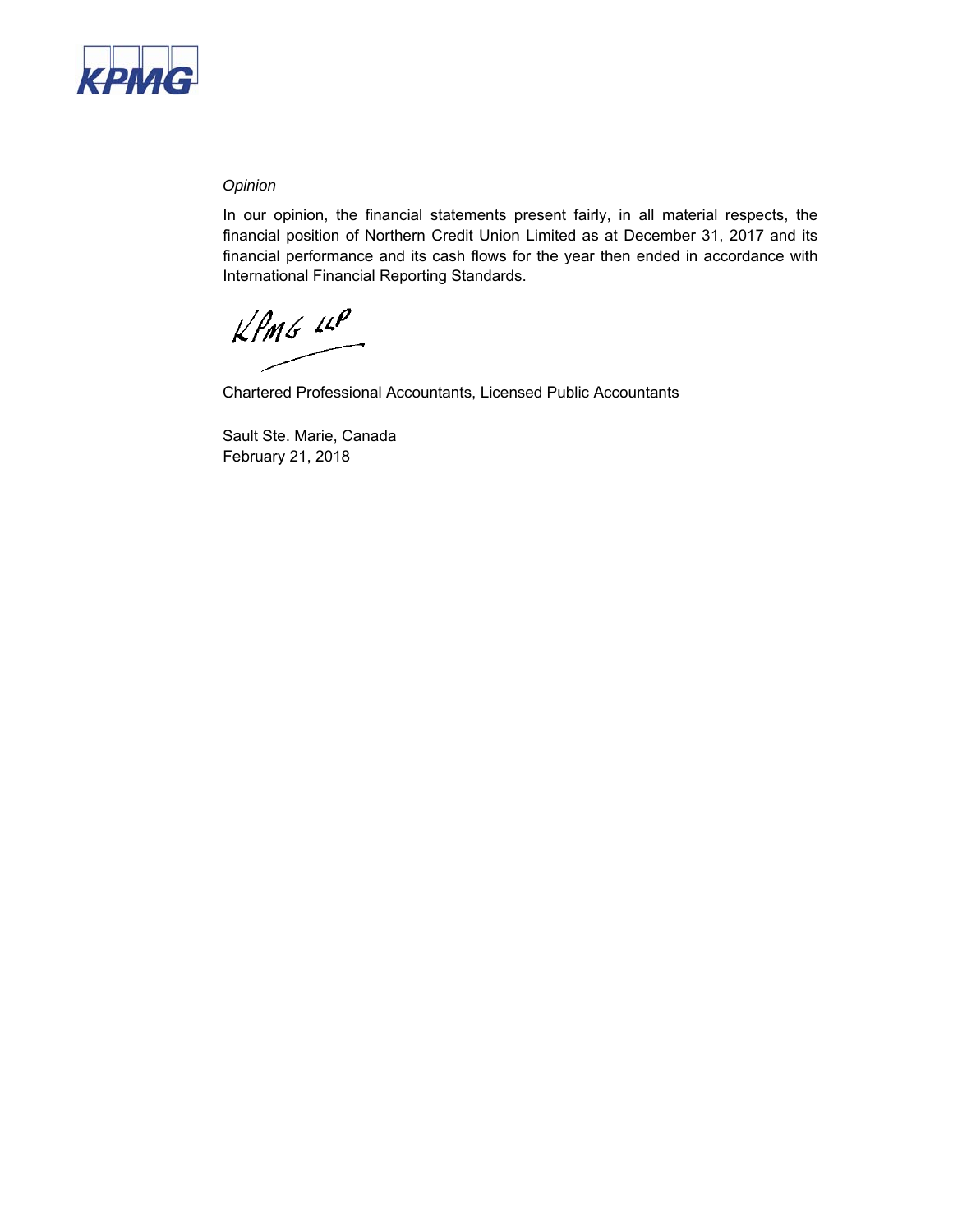Statement of Financial Position

December 31, 2017, with comparative information for 2016

| (in thousands of Canadian dollars)            | 2017            | 2016            |
|-----------------------------------------------|-----------------|-----------------|
| <b>Assets</b>                                 |                 |                 |
| Cash and cash equivalents (note 7)            | \$<br>11,548    | \$<br>15,813    |
| Investments (note 9)                          | 87,653          | 81,043          |
| Other assets (note 10)                        | 2,072           | 2,142           |
| Loans to members (notes 5 and 6)              | 1,194,771       | 1,071,714       |
| Property and equipment (note 11)              | 18,040          | 18,899          |
| Intangible assets (note 11)                   | 1,930           | 1,849           |
| <b>Total assets</b>                           | \$<br>1,316,014 | \$<br>1,191,460 |
| Liabilities and Members' Equity               |                 |                 |
| Members' deposits (note 12)                   | \$<br>1,044,851 | \$<br>966,764   |
| Accounts payable and accrued liabilities      | 6,776           | 6,523           |
| Short-term borrowings (note 13)               | 12,000          | 25,000          |
| Securitized liabilities (note 8)              | 162,796         | 104,688         |
| Liabilities qualifying as regulatory capital: |                 |                 |
| Share capital (note 14)                       | 32,124          | 32,157          |
| Deferred income taxes (note 17)               | 396             | 951             |
| <b>Total liabilities</b>                      | 1,258,943       | 1,136,083       |
| Members' equity:                              |                 |                 |
| Contributed surplus                           | 19,134          | 19,134          |
| Retained earnings                             | 36,824          | 34,964          |
| Accumulated other comprehensive income        | 1,113           | 1,279           |
| Total members' equity                         | 57,071          | 55,377          |
| Commitments and contingencies (note 16)       |                 |                 |
| Total liabilities and members' equity         | \$<br>1,316,014 | \$<br>1,191,460 |

On behalf of the Board: Director  $\sqrt{\frac{1}{\sigma}}$  Dell Medoro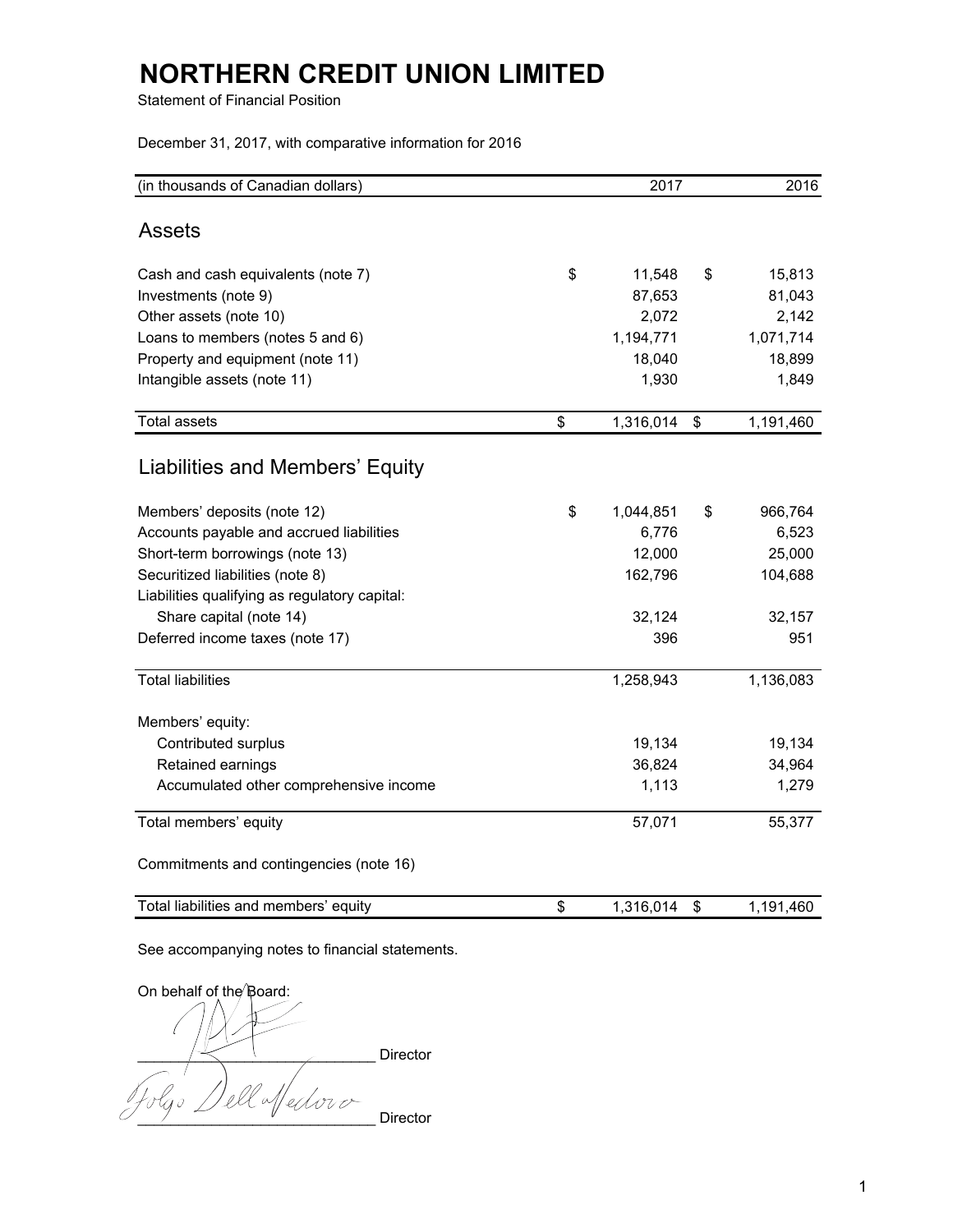Statement of income

#### Year ended December 31, 2017, with comparative information for 2016

| (in thousands of Canadian dollars)                     | 2017               | 2016   |
|--------------------------------------------------------|--------------------|--------|
| Revenue:                                               |                    |        |
| Interest - residential mortgage loans                  | \$<br>21,352<br>\$ | 20,325 |
| - personal loans                                       | 14,202             | 11,162 |
| - commercial loans                                     | 9,992              | 10,530 |
| Investment income                                      | 1,040              | 845    |
|                                                        | 46,586             | 42,862 |
| Cost of financing:                                     |                    |        |
| Interest - demand deposits                             | 1,767              | 1,617  |
| - term deposits                                        | 5,618              | 4,547  |
| - registered savings plans                             | 4,686              | 4,299  |
| Distribution to members (note 14)                      | 842                | 835    |
| Interest on external borrowings                        | 2,942              | 1,929  |
|                                                        | 15,855             | 13,227 |
| Net interest income                                    | 30,731             | 29,635 |
| Net impairment loss on loans (note 6)                  | 2,434              | 1,542  |
|                                                        |                    |        |
| Net interest income after provision for impaired loans | 28,297             | 28,093 |
| Non-interest revenue (note 18)                         | 11,715             | 11,053 |
|                                                        | 40,012             | 39,146 |
| Operating expenses:                                    |                    |        |
| Salaries, wages and benefits                           | 18,942             | 18,013 |
| Board, delegate and committee                          | 521                | 623    |
| Data processing and clearing                           | 1,069              | 1,192  |
| General and administration                             | 11,340             | 10,831 |
| Insurance                                              | 937                | 912    |
| Occupancy                                              | 2,792              | 2,762  |
| Depreciation and amortization                          | 2,652              | 2,518  |
|                                                        | 38,253             | 36,851 |
| Operating income                                       | 1,759              | 2,295  |
| Unrealized gains (losses):                             |                    |        |
| Unrealized loss on interest rate swaps                 | (35)               | (26)   |
| Unrealized (loss) gain on investments (note 9)         | (7)                | 44     |
| Income before income taxes                             | 1,717              | 2,313  |
| Income taxes (recovery) (note 17):                     |                    |        |
| Current                                                | 353                | 330    |
| Deferred recovery                                      | (496)              | (6)    |
|                                                        | (143)              | 324    |
| Net income                                             | \$<br>1,860<br>\$  | 1,989  |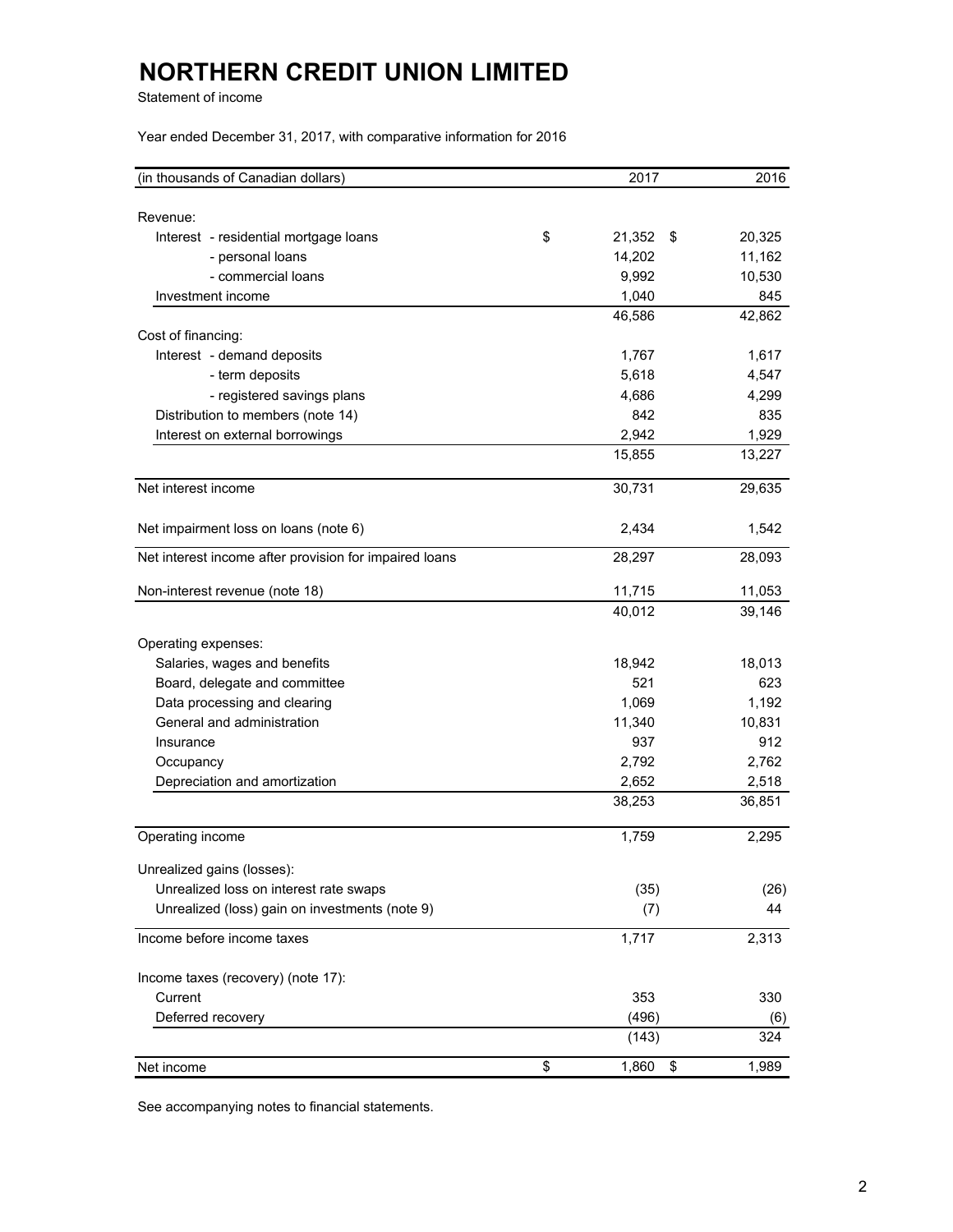Statement of Comprehensive Income

Year ended December 31, 2017, with comparative information for 2016

| (in thousands of Canadian dollars)                                    | 2017                | 2016  |
|-----------------------------------------------------------------------|---------------------|-------|
| Net income                                                            | \$<br>1.860<br>- \$ | 1,989 |
| Other comprehensive income, net of income taxes:                      |                     |       |
| Items that are or may be reclassified subsequently to profit or loss: |                     |       |
| Net loss on cash flow hedges, net of income tax                       |                     |       |
| of \$17 (2016 - \$Nil)                                                | (48)                |       |
| Items that will never be reclassified to profit or loss:              |                     |       |
| Defined benefit plan actuarial losses, net of                         |                     |       |
| income tax of \$42 (2016 - \$74)                                      | (118)               | (207) |
| Comprehensive income                                                  | \$<br>1.694<br>S    | 1.782 |

#### Statement of Changes in Members' Equity

Year ended December 31, 2017, with comparative information for 2016

| (in thousands of Canadian dollars)                          | 2017               | 2016   |
|-------------------------------------------------------------|--------------------|--------|
|                                                             |                    |        |
| Contributed surplus                                         |                    |        |
| Balance, beginning of year                                  | \$<br>$19,134$ \$  | 17,803 |
| Acquisition of Espanola and District Credit Union (note 24) |                    | 1,331  |
| Balance, end of year                                        | 19,134             | 19,134 |
| Retained earnings                                           |                    |        |
| Balance, beginning of year                                  | 34,964             | 32,975 |
| Net income                                                  | 1,860              | 1,989  |
| Balance, end of year                                        | 36,824             | 34,964 |
| Accumulated other comprehensive income:                     |                    |        |
| Representing the fair value reserve:                        |                    |        |
| Balance, beginning of year                                  | 1,279              | 1,486  |
| Net loss on cash flow hedges, net of income tax             | (48)               |        |
| Defined benefit plan actuarial losses, net of income tax    | (118)              | (207)  |
| Balance, end of year                                        | 1,113              | 1,279  |
| Member's equity, end of year                                | \$<br>\$<br>57,071 | 55,377 |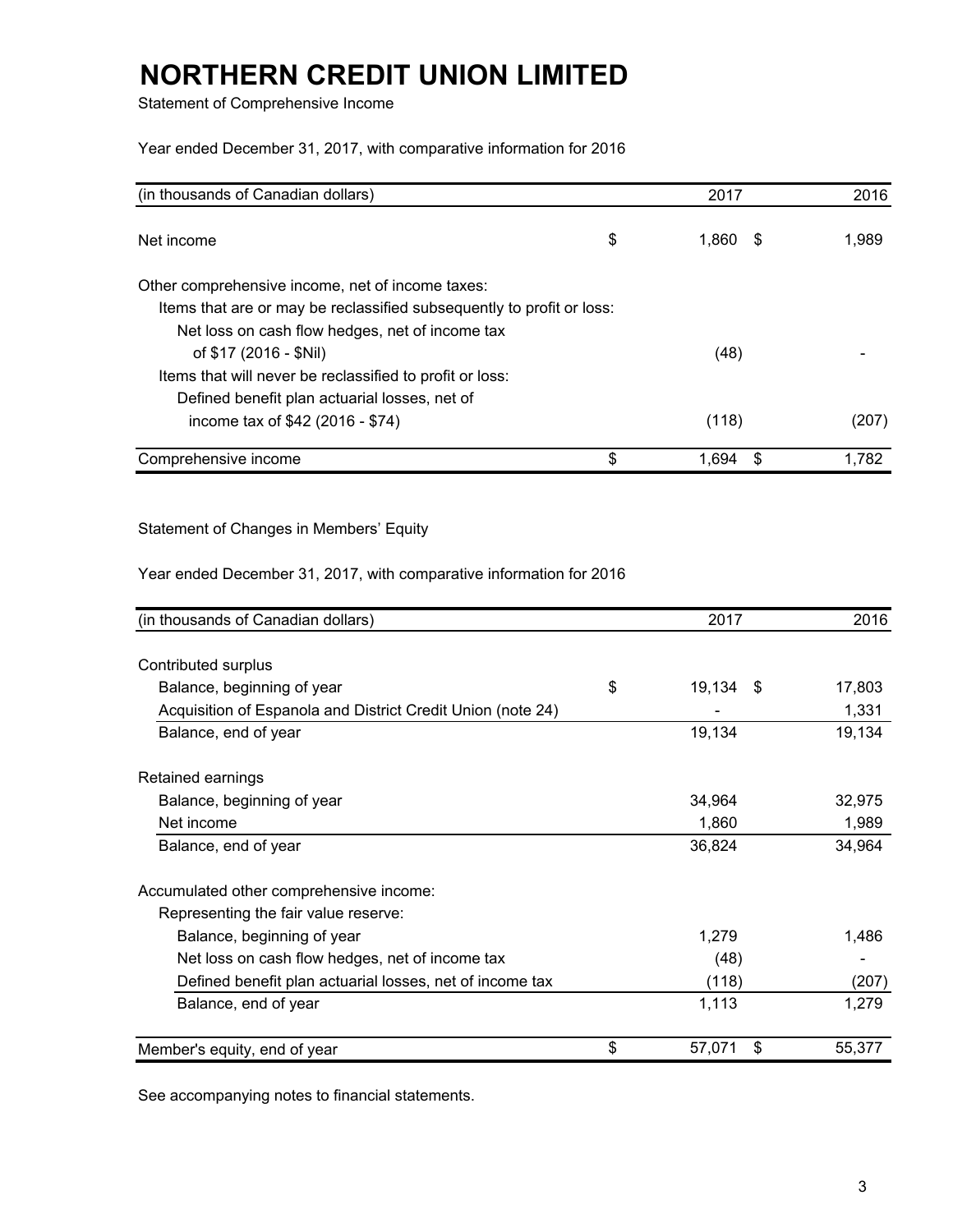Statement of Cash Flows

Year ended December 31, 2017, with comparative information for 2016

| (in thousands of Canadian dollars)                             | 2017         | 2016         |
|----------------------------------------------------------------|--------------|--------------|
| Cash flows from operating activities:                          |              |              |
| Net income                                                     | \$<br>1,860  | \$<br>1,989  |
| Adjustments for:                                               |              |              |
| Change in non-cash items:                                      |              |              |
| Net interest income                                            | (30, 731)    | (29, 635)    |
| Provision for impaired loans                                   | 2,434        | 1,542        |
| Provision (recovery) for income tax                            | (143)        | 324          |
| Depreciation and amortization                                  | 2.652        | 2,518        |
| Unrealized losses (gains) on investments                       | 7            | (44)         |
| Unrealized losses on interest rate swaps                       | 35           | 26           |
| Loss on disposal of property and equipment                     | 98           | 47           |
|                                                                | (23, 788)    | (23, 233)    |
| Changes in other assets:                                       |              |              |
| Changes in other assets                                        | (520)        | 494          |
| Changes in accounts payable and accrued liabilities            | 437          | (72)         |
|                                                                | (83)         | 422          |
|                                                                |              |              |
| Changes in member activities (net):<br>Changes in member loans | (125, 295)   | (142, 351)   |
| Changes in member deposits                                     | 77,091       | 58,923       |
|                                                                |              | (83, 428)    |
|                                                                | (48, 204)    |              |
| Cash flows related to interest, dividends and income taxes:    |              |              |
| Interest received on member loans                              | 45,350       | 41,896       |
| Interest received on investments                               | 984          | 985          |
| Interest paid on member deposits                               | (11, 075)    | (10,070)     |
| Interest paid on external borrowings                           | (2,942)      | (1,929)      |
| Dividends paid                                                 | (842)        | (835)        |
| Income taxes paid                                              | (348)        | (647)        |
|                                                                | 31,127       | 29,400       |
|                                                                | (40, 948)    | (76, 839)    |
| Cash flows from financing activities:                          |              |              |
| Issuance of membership shares                                  | 53           | 223          |
| Redemption of Class A patronage shares                         | (44)         | (48)         |
| (Redemption) issuance of Class B investment shares             | (42)         | 1,201        |
| (Repayment) proceeds of Central 1 Credit Union loan            | (13,000)     | 25,000       |
| Proceeds from securitized loans                                | 58,108       | 33,596       |
|                                                                | 45,075       | 59,972       |
| Cash flows from investing activities:                          |              |              |
| Purchase of investments                                        | (6, 420)     | (533)        |
| Proceeds on disposal of property and equipment                 | 841          |              |
| Additions to intangible assets                                 | (597)        | (478)        |
| Additions to property and equipment                            | (2, 216)     | (1,094)      |
| Net cash inflow from purchase of Espanola and District         |              |              |
| Credit Union Limited (note 24)                                 |              | 6,011        |
|                                                                | (8,392)      | 3,906        |
| Net decrease in cash and cash equivalents                      | (4,265)      | (12,961)     |
| Cash and cash equivalents, beginning of year                   | 15,813       | 28,774       |
|                                                                |              |              |
| Cash and cash equivalents, end of year                         | \$<br>11,548 | \$<br>15,813 |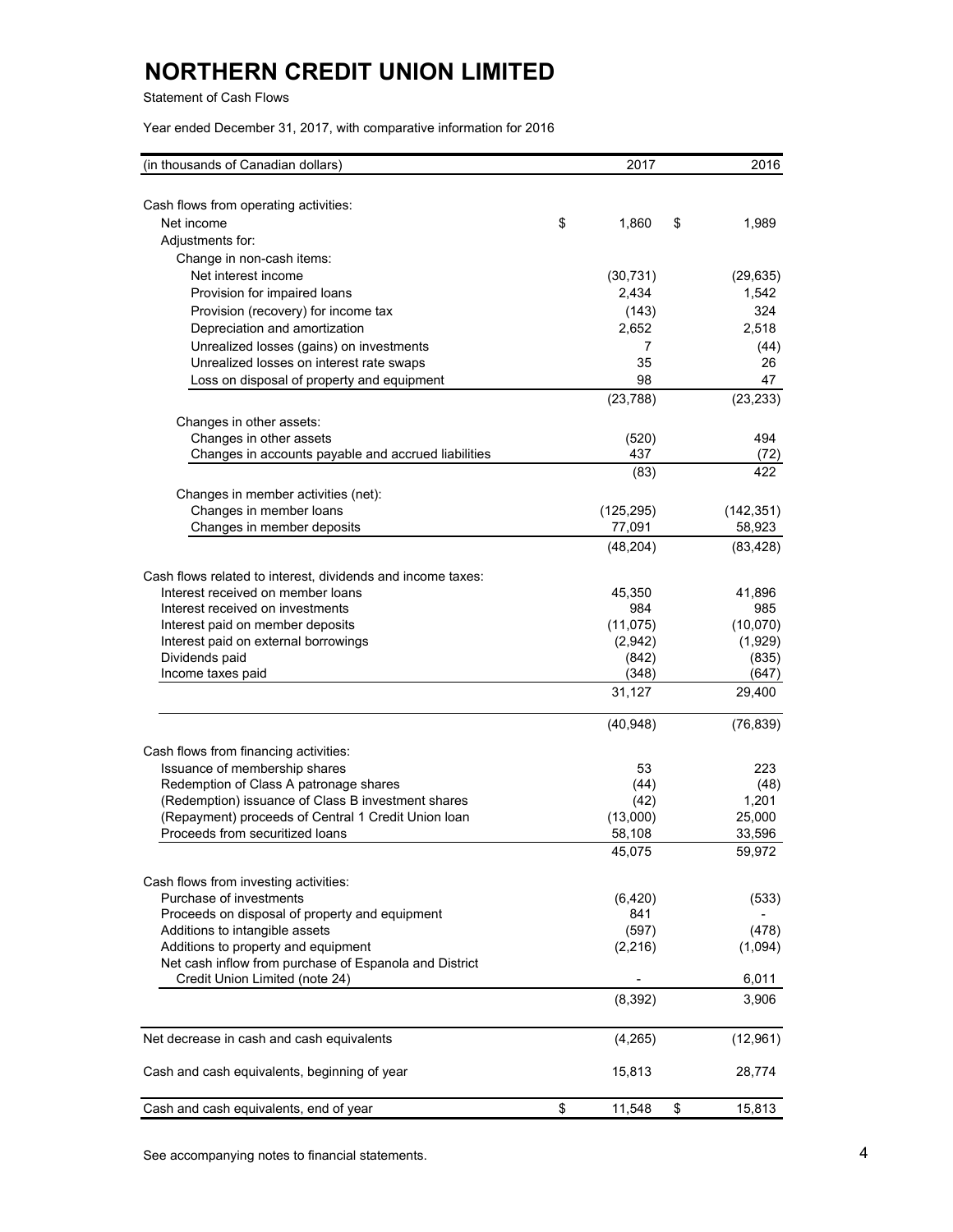Notes to Financial Statements (in thousands of Canadian dollars)

Year ended December 31, 2017

### **1. Reporting entity:**

Northern Credit Union Limited (the "Credit Union"), was incorporated under the laws of Ontario and operates in compliance with the Credit Union ("Unions") and Caisse Populaires ("Caisses") Act of Ontario (the "Act"). The Credit Union is a member of the Deposit Insurance Corporation of Ontario ("DICO") and of the Central 1 Credit Union ("Central 1"). The Credit Union is domiciled in Canada. The address of the Credit Union's registered office is 280 McNabb Street, Sault Ste. Marie, Ontario. The Credit Union is primarily involved in corporate and retail banking.

### **2. Basis of preparation:**

(a) Statement of compliance:

These financial statements have been prepared in accordance with International Financial Reporting Standards (IFRS) as issued by the International Accounting Standards Board (the IASB).

These financial statements have been authorized for issue by the Board of Directors on February 21, 2018.

(b) Functional and presentation currency:

The Credit Union's functional and presentation currency is the Canadian dollar. The financial statements are presented in Canadian dollars.

(c) Use of estimates and judgments:

The preparation of financial statements in compliance with IFRS requires management to make certain critical accounting estimates. It also requires management to exercise judgment in applying the Credit Union's accounting policies. The areas involving a higher degree of judgment or complexity, or areas where assumptions and estimates are significant to the financial statements are disclosed in note 4.

### **3. Significant accounting policies:**

The accounting policies set out below have been applied consistently to all periods presented in these financial statements.

(a) Loans receivable from members:

Loans are initially measured at fair value plus incremental direct transaction costs less loan fees received and subsequently remeasured at their amortized cost using the effective interest method. Loans receivable from members are reported net of an allowance for credit losses.

(i) Loan interest:

 Interest income from loans is recorded on the effective yield basis. Accrued but uncollected interest is provided for when loans are determined to be impaired.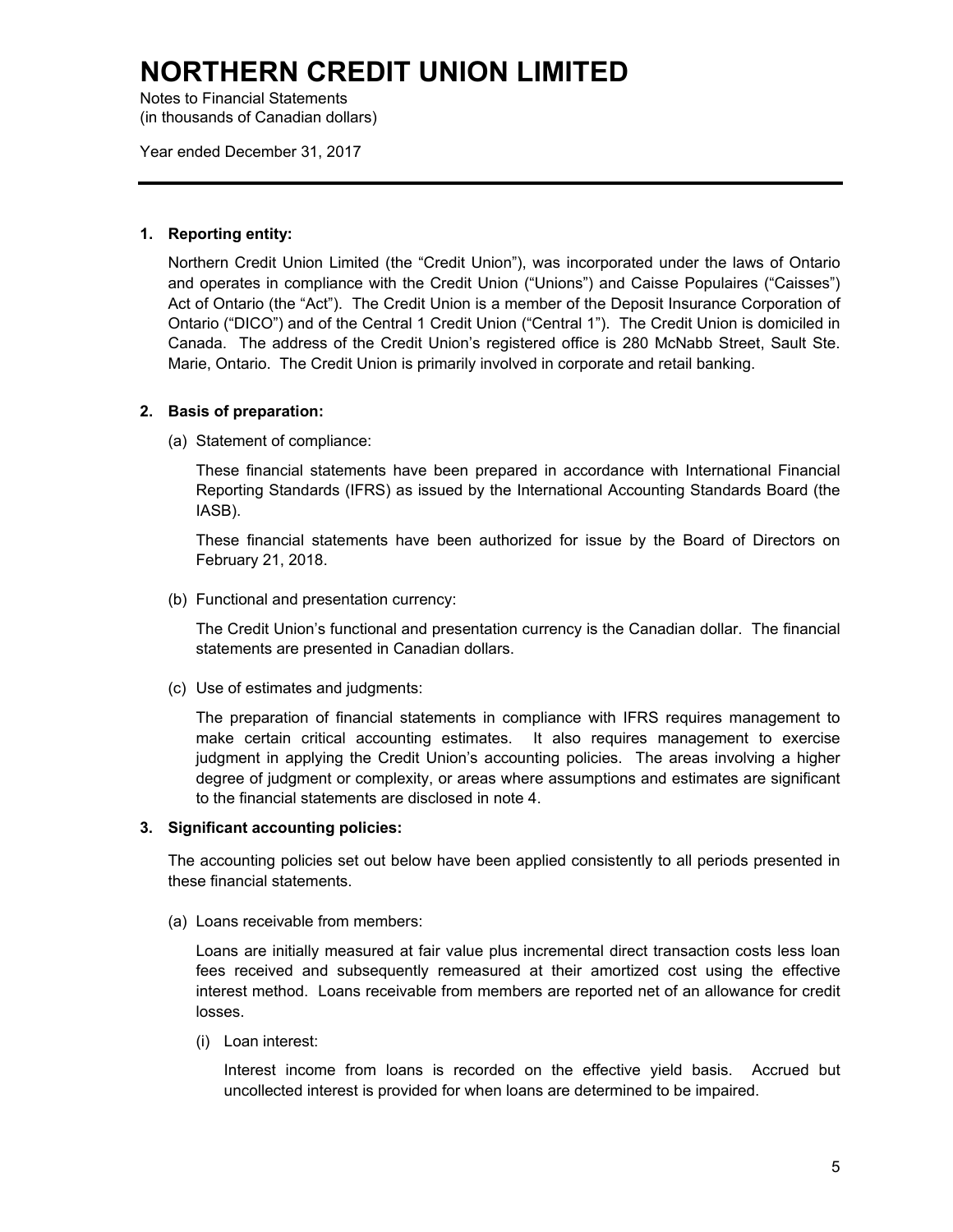Notes to Financial Statements (in thousands of Canadian dollars)

Year ended December 31, 2017

#### **3. Significant accounting policies (continued):**

- (a) Loans receivable from members (continued):
	- (ii) Provision for credit losses:

 The Credit Union maintains a provision for credit losses, which, in management's opinion, is considered adequate to provide for credit-related losses.

 The Credit Union considers evidence of impairment for loans receivable at both a specific asset and collective level. All individually significant receivables are assessed for specific impairment. All individually significant receivables found not to be specifically impaired are then collectively assessed for any impairment that has been incurred but not yet identified. Receivables that are not individually significant are collectively assessed for impairment by grouping together receivables with similar risk characteristics.

 In assessing collective impairment the Credit Union uses historical trends of the probability of default, timing of recoveries and the amount of loss incurred, adjusted for management's judgment as to whether current economic and credit conditions are such that the actual losses are likely to be greater or less than suggested by historical trends.

 An impairment loss in respect of a financial asset measured at amortized cost is calculated as the difference between its carrying amount and the present value of the estimated future cash flows discounted at the asset's original effective interest rate. Losses are recognized in profit or loss and reflected in an allowance account against receivables. Interest on the impaired asset continues to be recognized through the unwinding of the discount. When a subsequent event causes the amount of impairment loss to decrease, the decrease in impairment loss is reversed through profit or loss.

(b) Interest income and expense:

 Interest income and expense are recognized in the statement of income using the effective interest method. The effective interest rate is the rate that exactly discounts the estimated future cash payments and receipts through the expected life of the financial asset or liability to its fair value at inception. The effective interest rate is established on initial recognition of the financial asset or liability and is not revised subsequently.

 The calculation of the effective interest rate includes all fees and points paid or received and transaction costs and discounts or premiums that are an integral part of the effective interest rate. Transaction costs include incremental costs that are directly attributable to the acquisition or issue of a financial asset or liability.

(c) Non-interest revenue:

Fees and commission income and expense that are integral to the effective interest rate on a financial asset or liability are included in the measurement of the effective interest rate.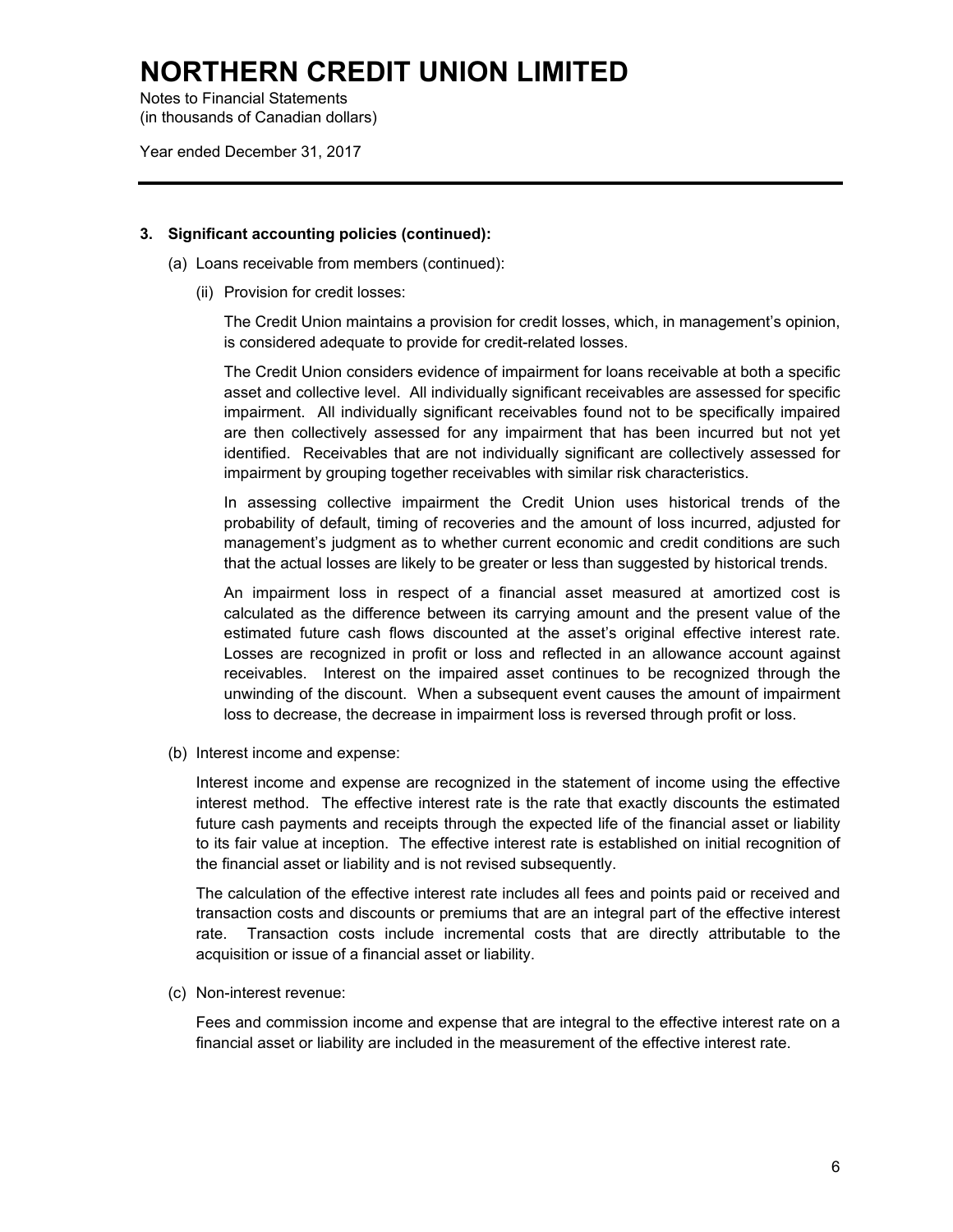Notes to Financial Statements (in thousands of Canadian dollars)

Year ended December 31, 2017

#### **3. Significant accounting policies (continued):**

(c) Non-interest revenue (continued):

Other fees and commission income, including account servicing fees, investment management fees, sales commission, placement fees and syndication fees, are recognized as the related services are performed. When a loan commitment is not expected to result in the draw-down of a loan, the related loan commitment fees are recognized on a straight-line basis over the commitment period.

Other fees and commission expense relate mainly to transaction and service fees, which are expensed as the services are received.

Net income from other financial instruments designated at fair value through profit or loss relates to non-trading derivatives held for risk management purposes that do not form part of qualifying hedge relationships and financial assets and liabilities so designated, and includes all realized and unrealized fair value changes, interest, dividends and foreign exchange differences.

Dividend income is recognized when the right to receive income is established. Usually this is the ex-dividend date for equity securities. Dividends are reflected as a component of net trading income, net income from other financial instruments at fair value through profit or loss or other operating income based on the underlying classification of the equity investment.

(d) Cash and cash equivalents:

Cash and cash equivalents includes cash on hand, current accounts, cheques and other items in transit. Given their short-term nature, the carrying value of cash and cash equivalents equals fair value.

(e) Financial instruments - non-derivative financial instruments:

 The Credit Union initially recognizes loans and receivables and deposits on the date that they are originated. All other financial assets (including assets designated at fair value through profit or loss) are recognized initially on the trade date at which the Credit Union becomes a party to the contractual provisions of the instrument.

The Credit Union derecognizes a financial asset when the contractual rights to the cash flows from the asset expire, or it transfers the rights to receive the contractual cash flows on the financial asset in a transaction in which substantially all the risks and rewards of ownership of the financial asset are transferred. Any interest in transferred financial assets that is created or retained by the Credit Union is recognized as a separate asset or liability.

The Credit Union has the following non-derivative financial assets: financial assets at fair value through profit or loss, held-to-maturity financial assets, loans and receivables and available-for-sale financial assets.

 Non-derivative financial instruments comprise cash and cash equivalents, investments, loans to members, members' deposits, accounts payable and accrued liabilities and liabilities qualifying as regulatory capital.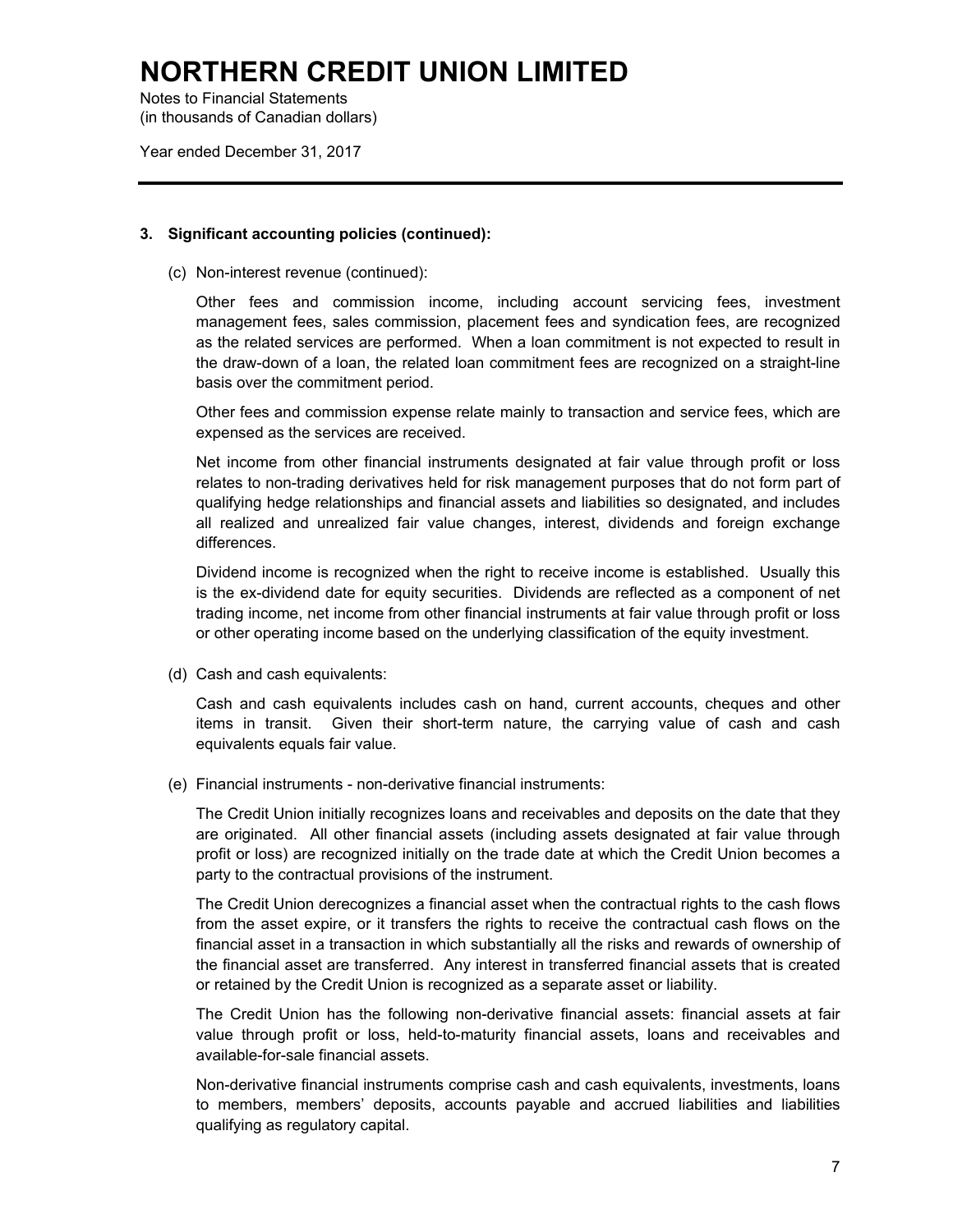Notes to Financial Statements (in thousands of Canadian dollars)

Year ended December 31, 2017

### **3. Significant accounting policies (continued):**

(e) Financial instruments - non-derivative financial instruments (continued):

#### *Fair value through profit and loss*:

 Financial assets and liabilities designated as fair value through profit and loss ("FVTPL") are financial instruments either classified as held for trading ("HFT") or are managed and evaluated on a fair value basis in accordance with a documented risk management strategy. HFT financial assets and liabilities are acquired or incurred principally for resale, generally within a short period of time.

 FVTPL financial assets and liabilities are measured at fair value at each reporting date. Gains and losses realized on disposal together with dividends and interest earned on these instruments are reported in interest and investment income. Unrealized gains and losses from market fluctuations are reported separately in the statement of income. There are regulatory restrictions imposed by the Financial Services Commission of Ontario on the use of this designation including that loan financial assets are precluded from being designated at FVTPL and that the fair value designated financial instruments are managed on a fair value basis.

### *Offsetting*:

Financial assets and liabilities are offset and the net amount presented in the statement of financial position when, and only when, the Credit Union has the legal right to set off the recognized amounts and it intends either to settle on a net basis or to realized the asset and settle the liability simultaneously.

Income and expenses are presented on a net basis only when permitted under IFRSs, or for gains and losses arising from a group of similar transactions such as the Credit Union's trading activities.

#### *Held to maturity:*

Held to maturity financial assets are non-derivative financial assets with fixed or determinable payments and a fixed maturity, other than loans and receivables that the Credit Union has the positive intention and ability to hold to maturity. These financial assets are initially recognized at fair value including direct and incremental transaction costs. They are subsequently accounted for at amortized cost using the effective interest rate method.

#### *Available for sale:*

 Available-for-sale financial assets are non-derivative financial assets that are designated as available-for-sale and that are not classified in any of the previous categories. The Credit Union's investments in equity securities and certain debt securities are classified as available-for-sale financial assets. Subsequent to initial recognition, they are measured at fair value and changes therein, other than impairment losses (see note 3(a) (ii)), are recognized in other comprehensive income and presented within equity in the fair value reserve. When an investment is derecognized, the cumulative gain or loss in other comprehensive income is transferred to profit or loss.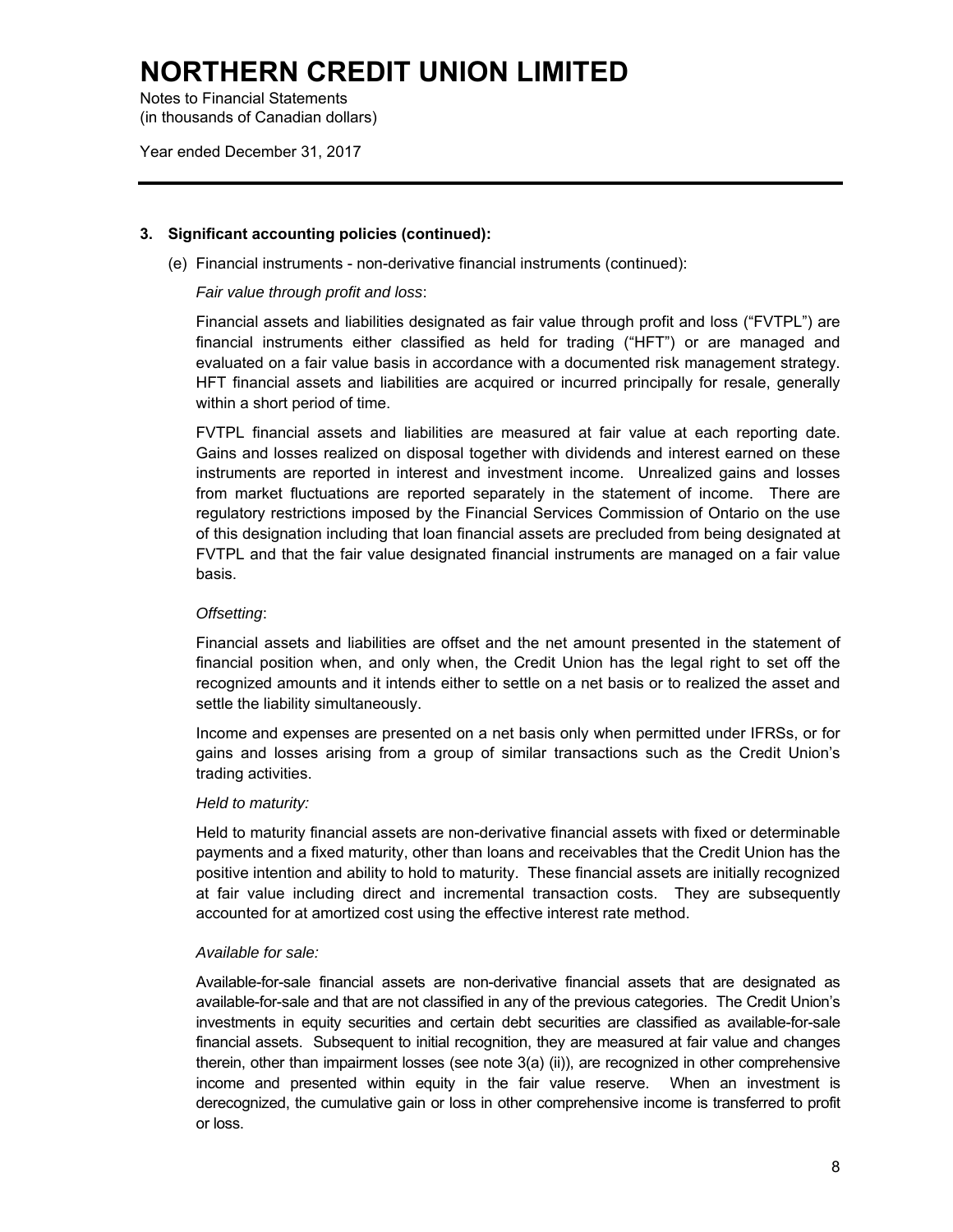Notes to Financial Statements (in thousands of Canadian dollars)

Year ended December 31, 2017

#### **3. Significant accounting policies (continued):**

(e) Financial instruments – non-derivative financial instruments (continued):

#### *Loans and receivables:*

Loans and receivables are financial assets with fixed or determinable payments that are not quoted in an active market. Such assets are recognized initially at fair value plus any directly attributable transaction costs. Subsequent to initial recognition, loans and receivables are measured at amortized cost using the effective interest method, less any impairment losses.

Loans and receivables comprise trade and other receivables.

#### *Other liabilities:*

 The Credit Union has designated all financial liabilities with the exception of derivatives as Other Liabilities. Financial liabilities designated as Other Liabilities are recorded at amortized cost. Interest incurred on these liabilities is included in interest expense. Transaction costs related to Other Liabilities are capitalized and then amortized over the life of the instrument using the effective interest method.

Financial liabilities classified as Other Liabilities are subsequently measured at amortized cost. Financial liabilities are initially recognized on the trade date the Credit Union becomes party to the contractual provision of the instrument. The Credit Union derecognizes a financial liability when its contractual obligations are discharged, cancelled or expire.

(f) Financial instruments - derivative financial instruments:

 Derivative financial instruments are financial contracts that require or provide an option to exchange cash flows or payments determined by applying certain rates, indices or changes therein to notional contract amounts. The Credit Union periodically enters into derivative contracts to manage financial risks associated with movements in interest rates and other financial indices such as interest rate swaps and equity swap agreements. The Credit Union's policy is not to utilize derivative financial instruments for trading or speculative purposes.

Derivative financial instruments are recorded on the statement of financial position at fair value, including those derivatives that are embedded in financial or non-financial contracts that are closely related to the host contracts. Changes in the fair value of those derivative instruments are recognized in net income for the year.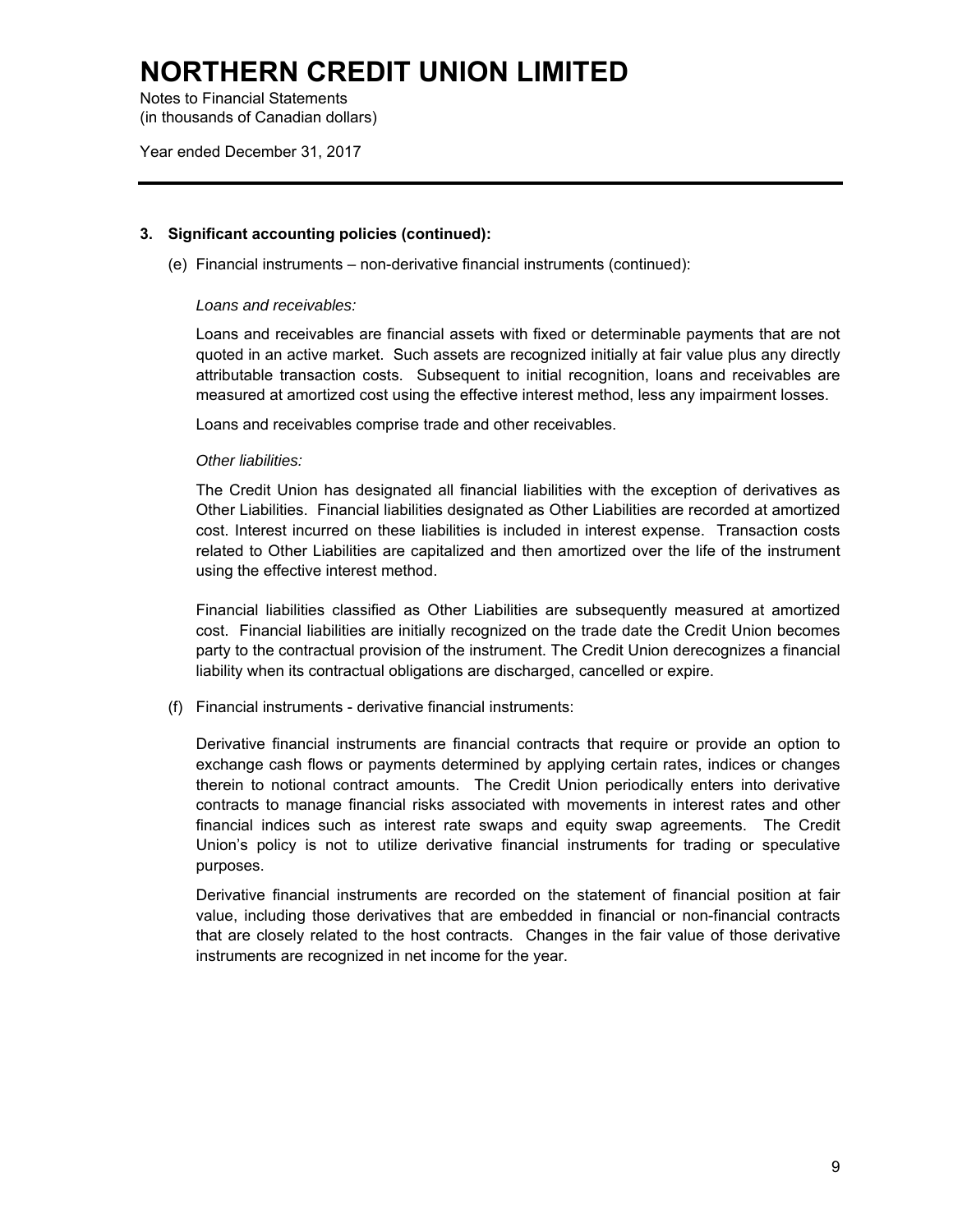Notes to Financial Statements (in thousands of Canadian dollars)

Year ended December 31, 2017

#### **3. Significant accounting policies (continued):**

(f) Financial instruments – derivative financial instruments (continued):

#### *Hedge accounting:*

The Credit Union formally documents all relationships between hedging instruments and hedged items; as well as risk management objectives and strategies for undertaking various hedge transactions. This process includes linking all derivatives to specific assets and liabilities recognized on the statement of financial position or specific firm commitments or forecasted transactions that are highly probable to occur and prevent exposure to variations in cash flows that could ultimately affect reported net income. The Credit Union also formally assesses, both at the hedge's inception and on an ongoing basis, whether the derivatives that are used in hedging transactions are highly effective in offsetting changes in fair values or cash flows of hedged items attributable to the hedged risk.

IFRS specifies the criteria that must be satisfied in order for hedge accounting to be applied and prescribes the accounting treatment for those permitted hedging strategies applicable to the Credit Union – cash flow hedges.

In a cash flow hedge, the effective portion of changes in fair value of the derivative is recognized in other comprehensive income ("OCI") and presented in the cash flow hedging reserve in equity. The amount recognized in OCI is reclassified and included on the statement of income in the same period that the hedged cash flows affect income. This will be offset by net interest income on assets and liabilities that are hedged. The Credit Union utilizes cash flow hedges primarily to convert floating rate liabilities to fixed rate. Any hedge ineffectiveness is measured and is immediately recognized in the statement of income.

When a cash flow hedge is discontinued, any cumulative adjustment to either the hedged item or other comprehensive income (loss) is recognized in income as the hedged item impacts earnings or immediately if the forecast transaction is no longer expected to occur.

(g) Financial instruments – derecognition:

The Credit Union securitizes residential mortgages by legally selling them to funding partners. Securitized residential mortgages do not meet derecognition requirements under IAS 39 Financial Instruments: Recognition and Measurement as substantially all of the risks and rewards of the loans are held with the Credit Union. As a result, these loans are reported on the Statement of Financial Position and the securitization is reflected as a financing transaction and the related liability is initially recorded at fair value and subsequently measured at amortized costs, using the effective interest rate method.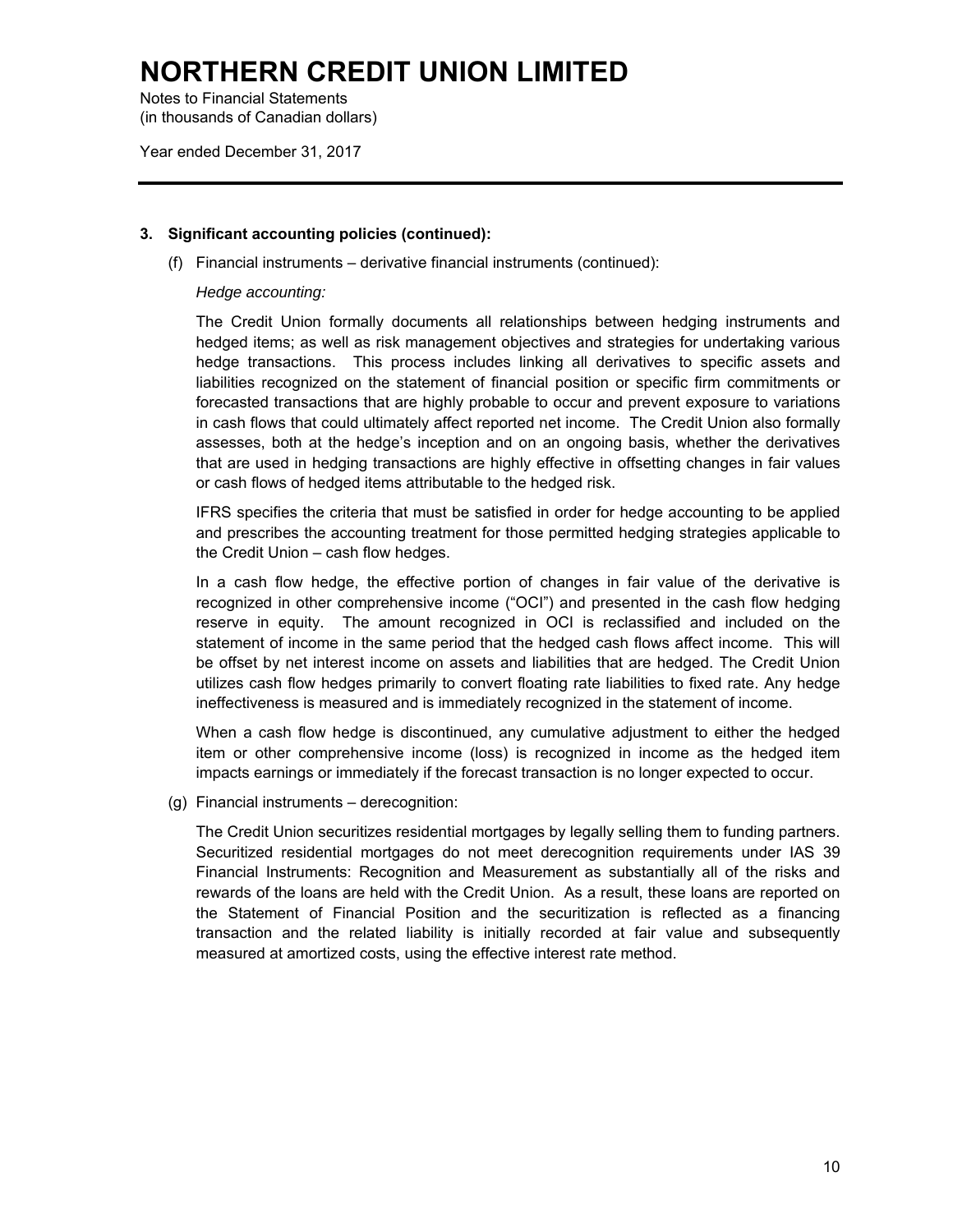Notes to Financial Statements (in thousands of Canadian dollars)

Year ended December 31, 2017

#### **3. Significant accounting policies (continued):**

(h) Investments:

 Investments are recorded at fair value unless the investment is designated as Loans and Receivables. Any gains and losses on disposal of investments are recorded in the year they occur and are included in other investment income in the Statement of Income. Classification of investment instruments is outlined in note 20.

(i) Other assets:

 Included in other assets are costs incurred in equity swap agreement hedge premiums and prepaid software maintenance costs. Hedge premiums are recorded as expense using the effective interest rate method over the term of the agreement.

(j) Intangible assets:

Computer software that is not an integral part of other property and equipment is accounted for as intangible assets. Computer software is stated at cost less accumulated amortization and is presented as part of property and equipment on the statement of financial position. Amortization of computer software is calculated by applying the straight-line method at rates based on estimated useful lives between 3 and 10 years.

(k) Property and equipment:

 Property and equipment is stated at cost less accumulated depreciation and accumulated impairment losses. Depreciation is provided on the straight-line basis over the estimated useful lives of the assets as follows:

| Buildings and improvements                                                              | 5 to 50 years                                   |
|-----------------------------------------------------------------------------------------|-------------------------------------------------|
| Parking areas<br>Furniture, office and computer equipment<br>Automated banking machines | 3 to 10 years<br>3 to 20 years<br>5 to 10 years |
| Leasehold improvements                                                                  | 5 to 15 years                                   |

Depreciation methods, useful lives and residual values are reviewed annually and adjusted if necessary.

(l) Revenue recognition:

Loan interest and revenue is recognized on the effective yield basis.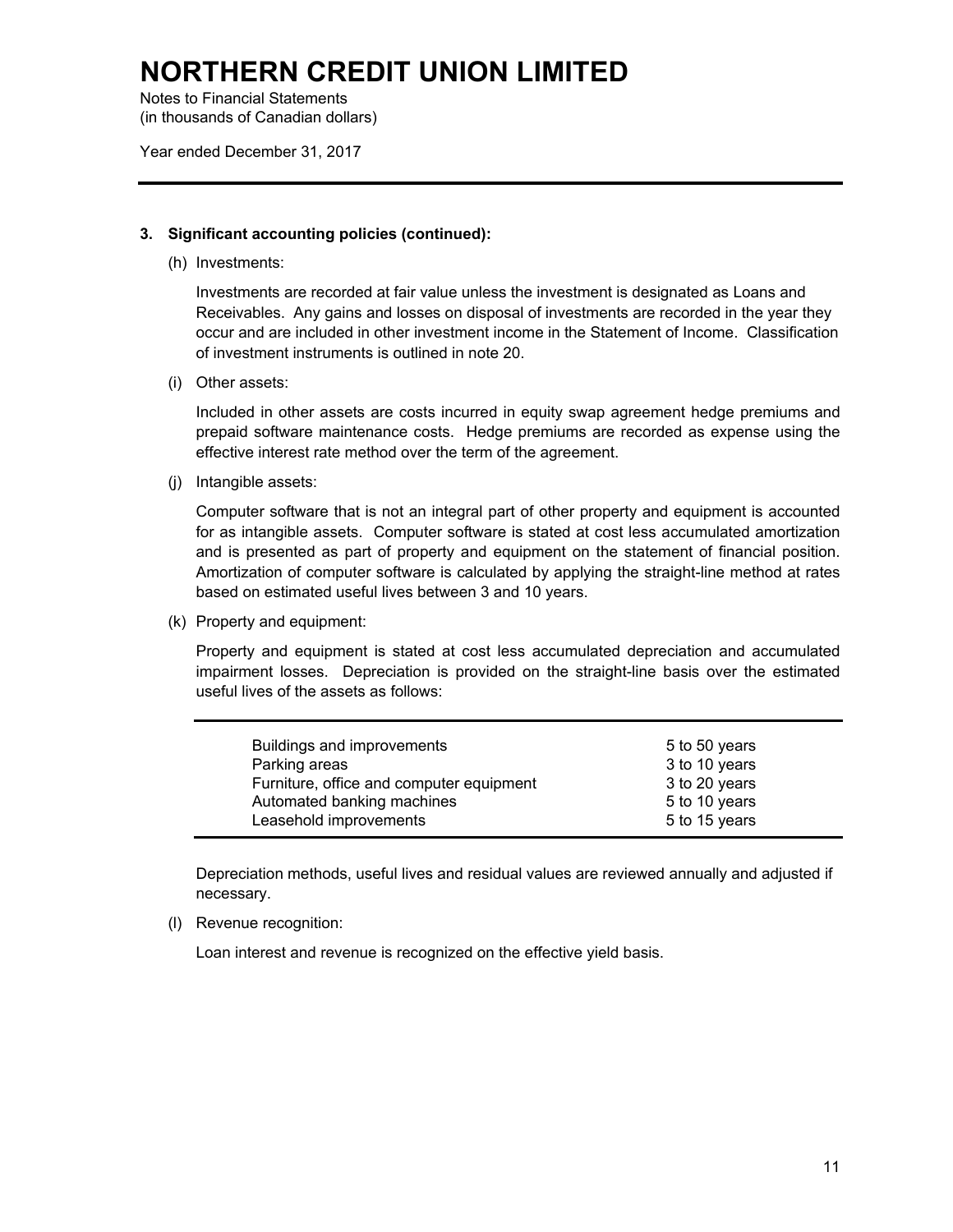Notes to Financial Statements (in thousands of Canadian dollars)

Year ended December 31, 2017

#### **3. Significant accounting policies (continued):**

(m) Impairment of non-financial assets:

Non-financial assets are subject to impairment tests whenever events or changes in circumstances indicate that their carrying amount may not be recoverable. Where the carrying value of an asset exceeds its recoverable amount, which is the higher of value in use and fair value less costs to sell, the asset is written down accordingly.

Where it is not possible to estimate the recoverable amount of an individual asset, the impairment test is carried out on the asset's cash-generating unit, which is the lowest group of assets in which the asset belongs for which there are separately identifiable cash flows. The Credit Union has 30 cash-generating units. Impairment charges are included in net income.

(n) Income taxes:

 Income tax expense comprises current and deferred tax. Current tax and deferred tax are recognized in net income except to the extent that it relates to a business combination, or items recognized directly in equity or in other comprehensive income.

 Current income taxes are recognized for the estimated income taxes payable or receivable on taxable income or loss for the current year and any adjustment to income taxes payable in respect of previous years. Current income taxes are measured at the amount expected to be recovered from or paid to the taxation authorities. This amount is determined using tax rates and tax laws that have been enacted or substantively enacted by the reporting date.

 Deferred tax assets and liabilities are recognized where the carrying amount of an asset or liability differs from its tax base, except for taxable temporary differences arising on the initial recognition of goodwill and temporary differences arising on the initial recognition of an asset or liability in a transaction that is not a business combination and at the time of the transaction affects neither accounting or taxable profit or loss.

 Recognition of deferred tax assets for unused tax (losses), tax credits and deductible temporary differences is restricted to those instances where it is probable that future taxable profit will be available which allow the deferred tax asset to be utilized. Deferred tax assets are reviewed at each reporting date and are reduced to the extent that it is no longer probable that the related tax benefit will be realized.

 The amount of the deferred tax asset or liability is measured at the amount expected to be recovered from or paid to the taxation authorities. This amount is determined using tax rates and tax laws that have been enacted or substantively enacted by the reporting date and are expected to apply when the liabilities / (assets) are settled / (recovered).

Deferred tax assets and liabilities are offset if there is a legally enforceable right to offset current tax liabilities and assets, and they relate to income taxes levied by the same tax authority on the same taxable entity, or on different tax entities, but they intend to settle current tax liabilities and assets on a net basis or their tax assets and liabilities will be realized simultaneously.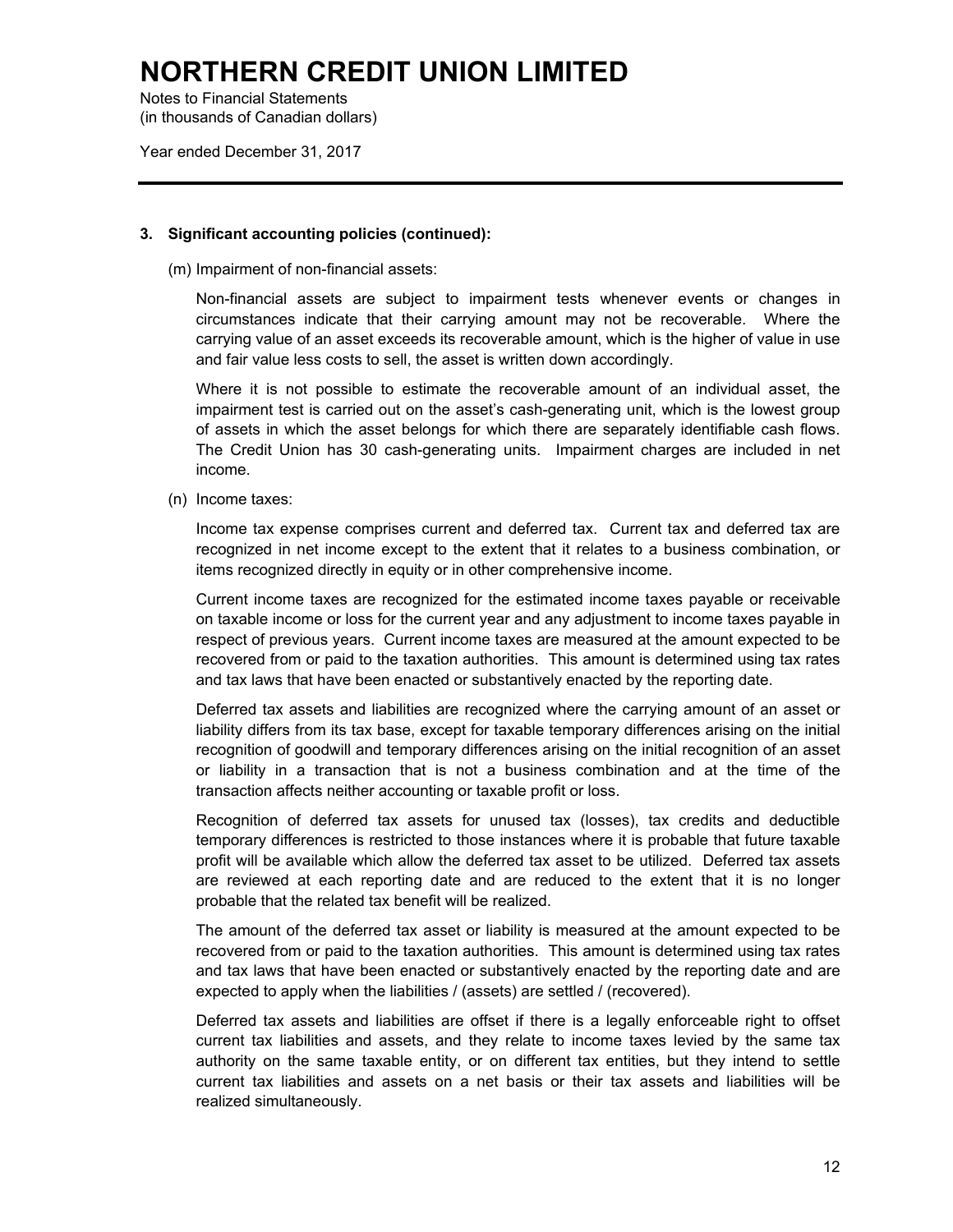Notes to Financial Statements (in thousands of Canadian dollars)

Year ended December 31, 2017

### **3. Significant accounting policies (continued):**

(o) Foreign currency translation:

 The financial statements are presented in Canadian dollars, which is the Credit Union's presentation and functional currency. Assets and liabilities denominated in foreign currencies, primarily US dollars, are translated into Canadian dollars at rates prevailing at the year-end date. Income and expenses are translated at the exchanges rates in effect on the date of the transactions. The foreign currency gain or loss on monetary items is the difference between amortized cost in the functional currency at the beginning of the period, adjusted for effective interest and payments during the period, and the amortized cost in foreign currency translated at the exchange rate at the end of the reporting period. Non-monetary assets and liabilities denominated in foreign currencies that are measured at fair value are retranslated to the functional currency at the exchange rate at the date that the fair value was determined. Foreign currency differences arising on retranslation are recognized in profit or loss, except for differences arising on the retranslation of available-for-sale equity instruments are recognized in other comprehensive income. Non-monetary items that are measured in terms of historical cost in a foreign currency are translated using the exchange rate at the date of the transaction.

- (p) Employee retirement benefits:
	- i) Defined benefit plans:

The Credit Union's net obligation in respect of defined benefit plans is calculated separately for each plan by estimating the amount of future benefit that employees have earned in the current and prior periods, discounting that amount and deducting the fair value of any plan assets.

The calculation of defined benefit obligations is performed annually by a qualified actuary using the projected unit credit method. When the calculation results in a potential asset for the Credit Union, the recognized asset is limited to the present value of economic benefits available in the form of any future refunds from the plan or reductions in future contributions to the plan. To calculate the present value of economic benefits, consideration is given to any applicable minimum funding requirements.

Remeasurements of the net defined benefit liability, which comprise actuarial gains and losses, the return on plan assets (excluding interest) and the effect of the asset ceiling (if any, excluding interest), are recognized immediately in OCI. The Credit Union determines the net interest expense (income) on the net defined benefit liability (asset) for the period by applying the discount rate used to measure the defined benefit obligation at the beginning of the annual period to the then-net defined benefit liability (asset), taking into account any changes in the net defined benefit liability (asset) during the period as a result of contributions and benefit payments. Net interest expense and other expenses related to defined benefit plans are recognized in personnel expenses in profit or loss.

When the benefits of a plan are changed or when a plan is curtailed, the resulting change in benefit that relates to past service or the gain or loss on curtailment is recognized immediately in profit or loss. The Credit Union recognizes gains and losses on the settlement of a defined benefit plan when the settlement occurs.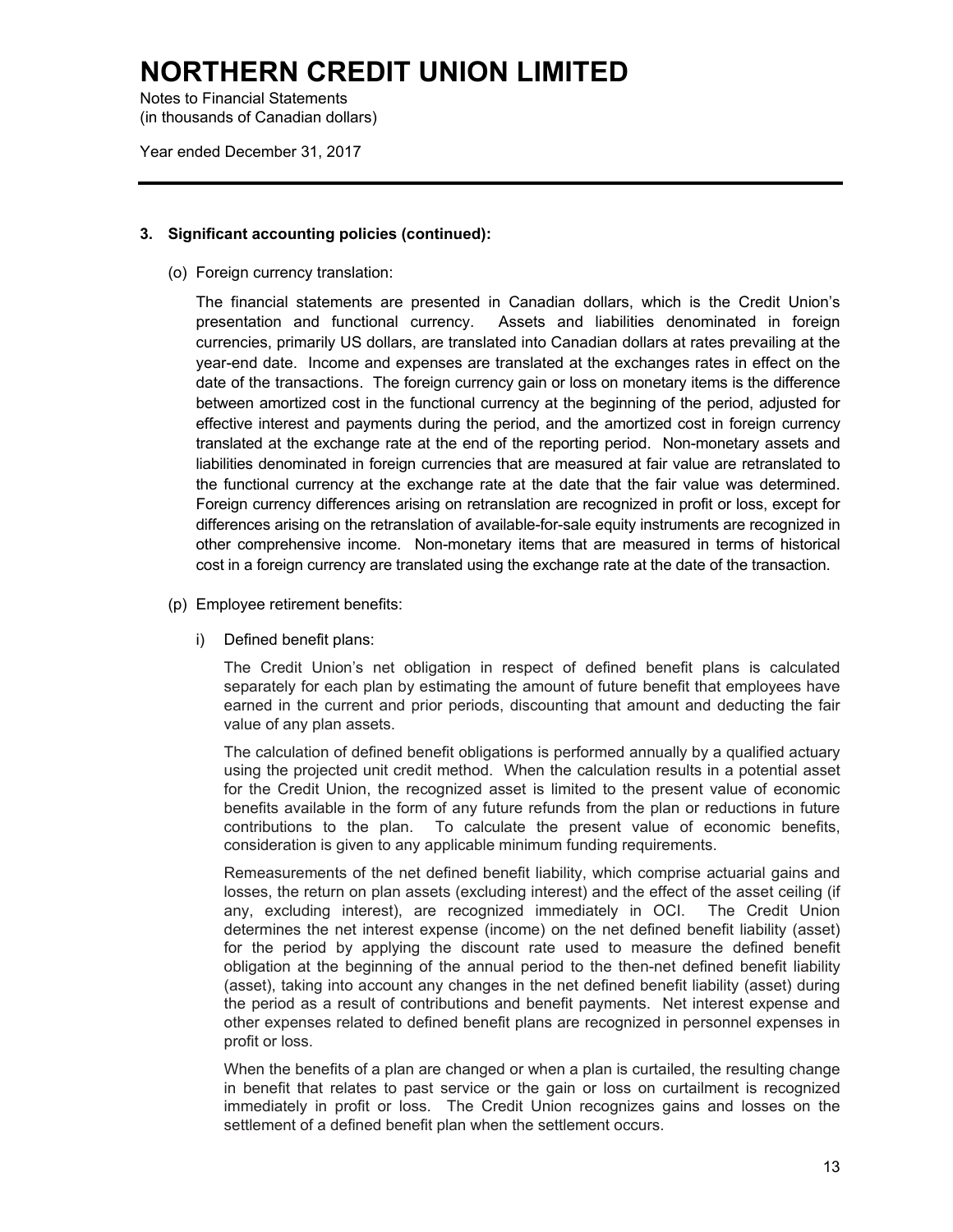Notes to Financial Statements (in thousands of Canadian dollars)

Year ended December 31, 2017

### **3. Significant accounting policies (continued):**

- (p) Employee retirement benefits (continued):
	- ii) Defined contribution plans:

The Credit Union also has defined contribution plans providing pension benefits for eligible employees not included in the defined benefit plan.

A defined contribution plan is a post-employment benefit plan under which an entity pays fixed contributions into a separate entity and will have no legal or constructive obligation to pay further amounts. Obligations for contributions to defined contribution pension plans are recognized as an employee benefit expense in profit or loss in the periods during which services are rendered by employees. Prepaid contributions are recognized as an asset to the extent that a cash refund or a reduction in future payments is available. Contributions to a defined contribution plan that are due more than 12 months after the end of the period in which the employees render the service are discounted to their present value.

(q) Leased assets:

 Leases in terms of which the Credit Union assumes substantially all the risks and rewards of ownership are classified as finance leases. Upon initial recognition the leased asset is measured at an amount equal to the lower of its fair value and the present value of the minimum lease payments. Subsequent to initial recognition, the asset is accounted for in accordance with the accounting policy applicable to that asset.

 Other leases are operating leases and, except for investment property, the leased assets are not recognized in the Credit Union's statement of financial position.

(r) Provisions:

A provision is recognized if, as a result of a past event, the Credit Union has a present legal or constructive obligation that can be estimated reliably, and it is probable that an outflow of economic benefits will be required to settle the obligation. Provisions are determined by discounting the expected future cash flows at a pre-tax rate that reflects current market assessments of the time value of money and the risks specific to the liability. The unwinding of the discount is recognized as financing cost.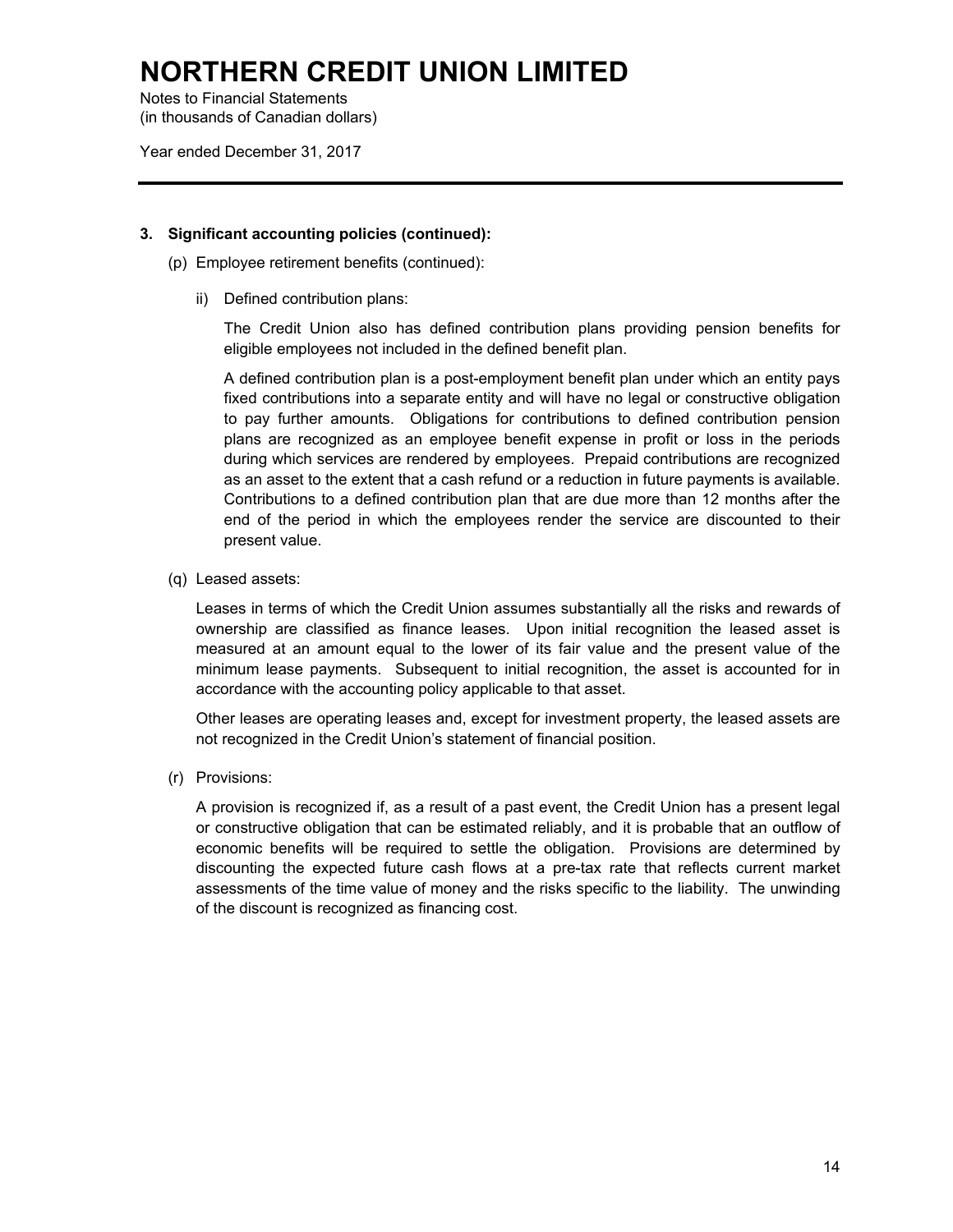Notes to Financial Statements (in thousands of Canadian dollars)

Year ended December 31, 2017

#### **3. Significant accounting policies (continued):**

- (s) Future changes in accounting policy:
	- (i) In July 2014, the ISAB issued the final version of IFRS 9 "Financial Instruments" ("IFRS 9 (2014)") which will replace IAS 39 "Financial Instruments: Recognition and Measurement". The final version of IFRS 9 is effective for annual periods beginning on or after January 1, 2018. The Credit Union adopted this policy on January 1, 2018.

IFRS 9 (2014) introduces new requirements for the classification and measurement of financial assets. Under IFRS 9 (2014), financial assets are classified and measured based on the business model in which they are held and the characteristics of their contractual cash flows.

The standard introduces additional changes relating to financial liabilities.

It also amends the impairment model by introducing a new 'expected credit loss' model for calculation impairment.

IFRS 9 (2014) also includes a new general hedge accounting standard which aligns hedge accounting more closely with risk management. This new standard does not fundamentally change the types of hedging relationships or the requirement to measure and recognize ineffectiveness, however it will provide more hedging strategies that are used for risk management to qualify for hedge accounting and introduce more judgement to assess the effectiveness of a hedging relationship.

Special transitional requirements have been set for the application of the new general hedging model.

The Credit Union is using the expected credit loss model developed by Central 1 to determine the impact of the change. This model uses statistical data and various assumptions related to specific loan information to estimate expected credit losses on the Credit Union's commercial, consumer, and mortgage portfolios. The Credit Union, along with other credit unions, are working in collaboration to gain a thorough understanding of the model's assumptions in order to be certain of the results the model is producing and to ensure consistency amongst the credit union system. Without this, a reliable estimate cannot be determined as at the date of publication of the financial statements. Further collaboration between the Credit Union, Central 1 and other credit unions is taking place with the impact of the change from IAS 39 to IFRS 9 expected to be known in early 2018.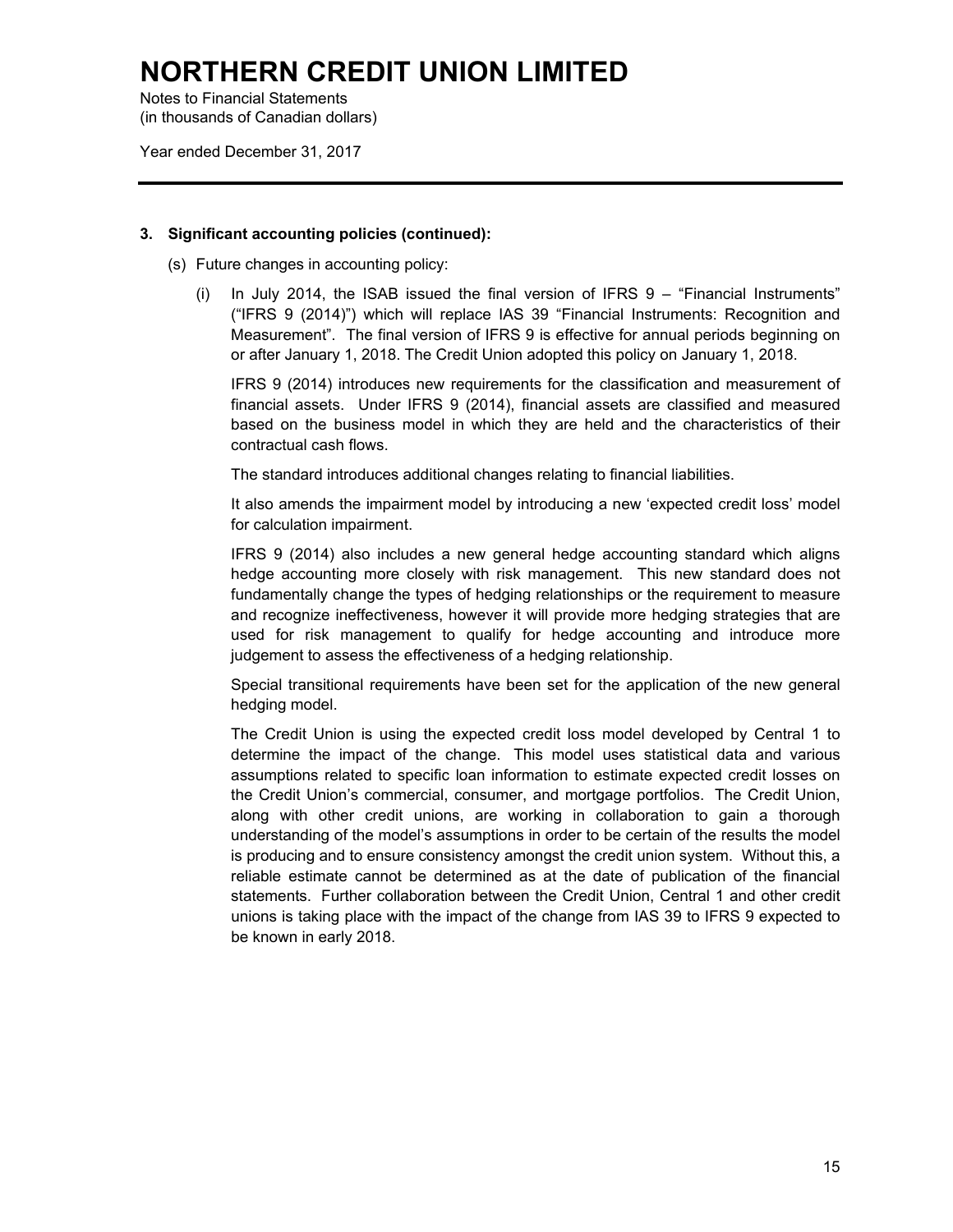Notes to Financial Statements (in thousands of Canadian dollars)

Year ended December 31, 2017

#### **4. Significant accounting policies (continued):**

- (s) Future changes in accounting policy (continued):
	- (ii) IFRS 15 Revenue from contracts with customers ("IFRS 15") replaces IAS 11, Construction contracts, IAS 18, Revenue and related interpretations. The core principal of IFRS 15 is that an entity recognizes revenue to depict the transfer of promised goods or services to customers in an amount that reflects the consideration to which the entity expects to be entitled in exchange for those goods or services.

IFRS 15 also includes a cohesive set of disclosure requirements that will result in an entity providing users of financial statements with comprehensive information about the nature, amount, timing and uncertainty of revenue and cash flows arising from the entity's contracts with customers.

The mandatory effective date of IFRS 15 is January 1, 2018 and is required to be applied retrospectively when initially applied. The Credit Union does not expect the standard to have a material impact on the financial statements.

(iii) On January 13, 2016 the IASB issued IFRS 16 Leases. The new standard is effective for annual periods beginning on or after January 1, 2019, earlier application is permitted for entities that apply IFRS 15 Revenue from Contracts with Customers at or before the date of initial adoption of IFRS 16. IFRS 16 will replace IAS 17 Leases.

This standard introduces a single lessee accounting model and requires a lessee to recognize assets and liabilities for all leases with a term of more than 12 months, unless the underlying asset is of low value. A lessee is required to recognize a right-of-use asset representing its right to use the underlying asset and a lease liability representing its obligation to make lease payments.

This standard substantially carries forward the lessor accounting requirements of IAS 17, while requiring enhanced disclosures to be provided by lessors. Other areas of the lease accounting model have been impacted, including the definition of a lease. Transitional provisions have been provided.

The Credit Union intends to adopt IFRS 16 in its financial statements for the annual period beginning on January 1, 2019. The extent of the impact of adoption of the standard has not yet been determined.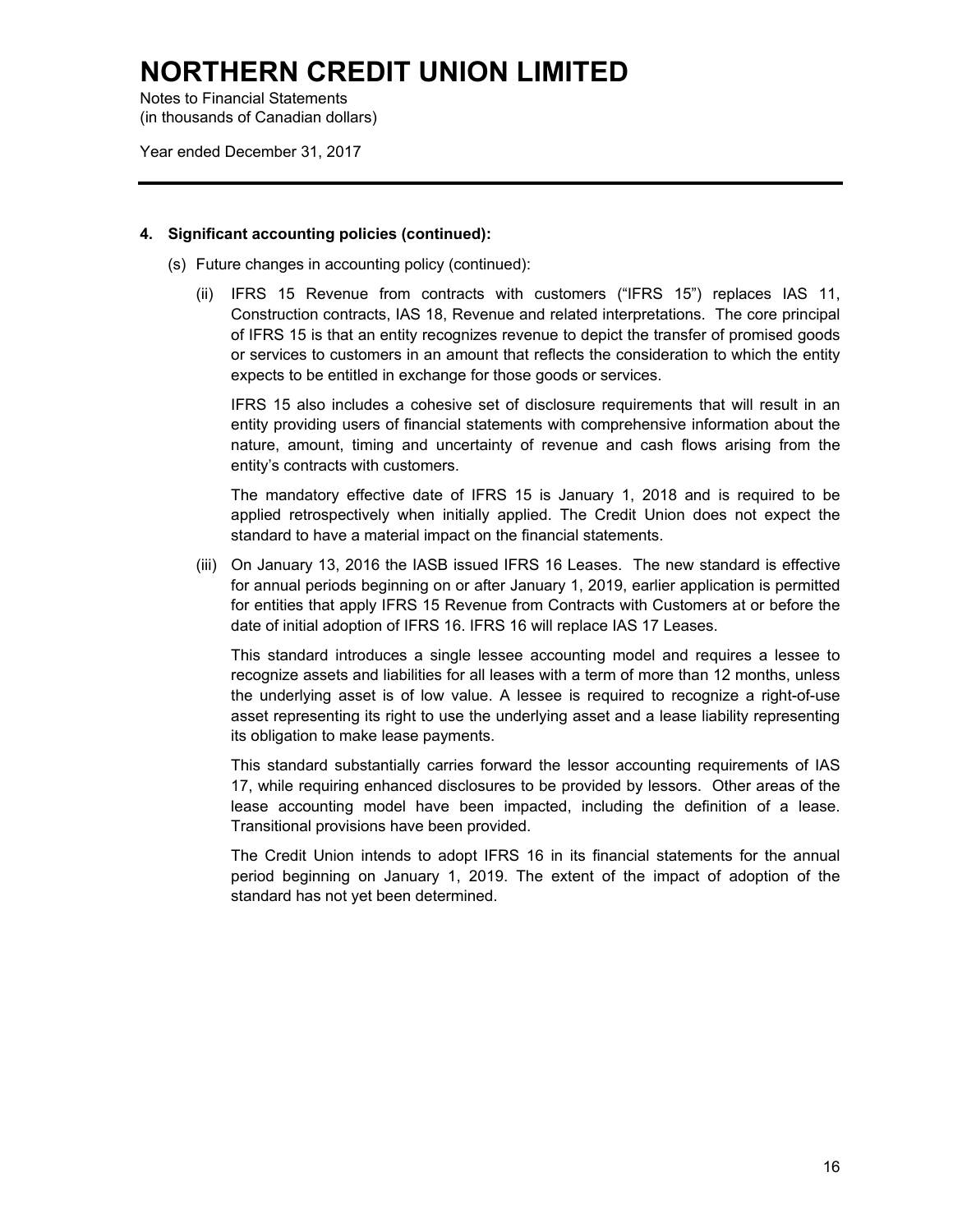Notes to Financial Statements (in thousands of Canadian dollars)

Year ended December 31, 2017

### **3. Significant accounting policies (continued):**

- (s) Future changes in accounting policy (continued):
	- (iv) On June 7, 2017, the IASB issued IFRIC Interpretation 23 Uncertainty over Income Tax Treatments.

The Interpretation provides guidance on the accounting for current and deferred tax liabilities and assets in circumstances in which there is uncertainty over income tax treatments.

The Interpretation is applicable for annual periods beginning on or after January 1, 2019. The Interpretation requires:

- an entity to contemplate whether uncertain tax treatments should be considered separately, or together as a group, based on which approach provides better predictions of the resolution;
- an entity to determine if it is probable that the tax authorities will accept the uncertain tax treatment; and
- if it is not probable that the uncertain tax treatment will be accepted, measure the tax uncertainty based on the most likely amount or expected value, depending on whichever method better predicts the resolution of the uncertainty.

The Company intends to adopt the Interpretation in its financial statements for the annual period beginning on January 1, 2019. The extent of the impact of adoption of the interpretation has not yet been determined.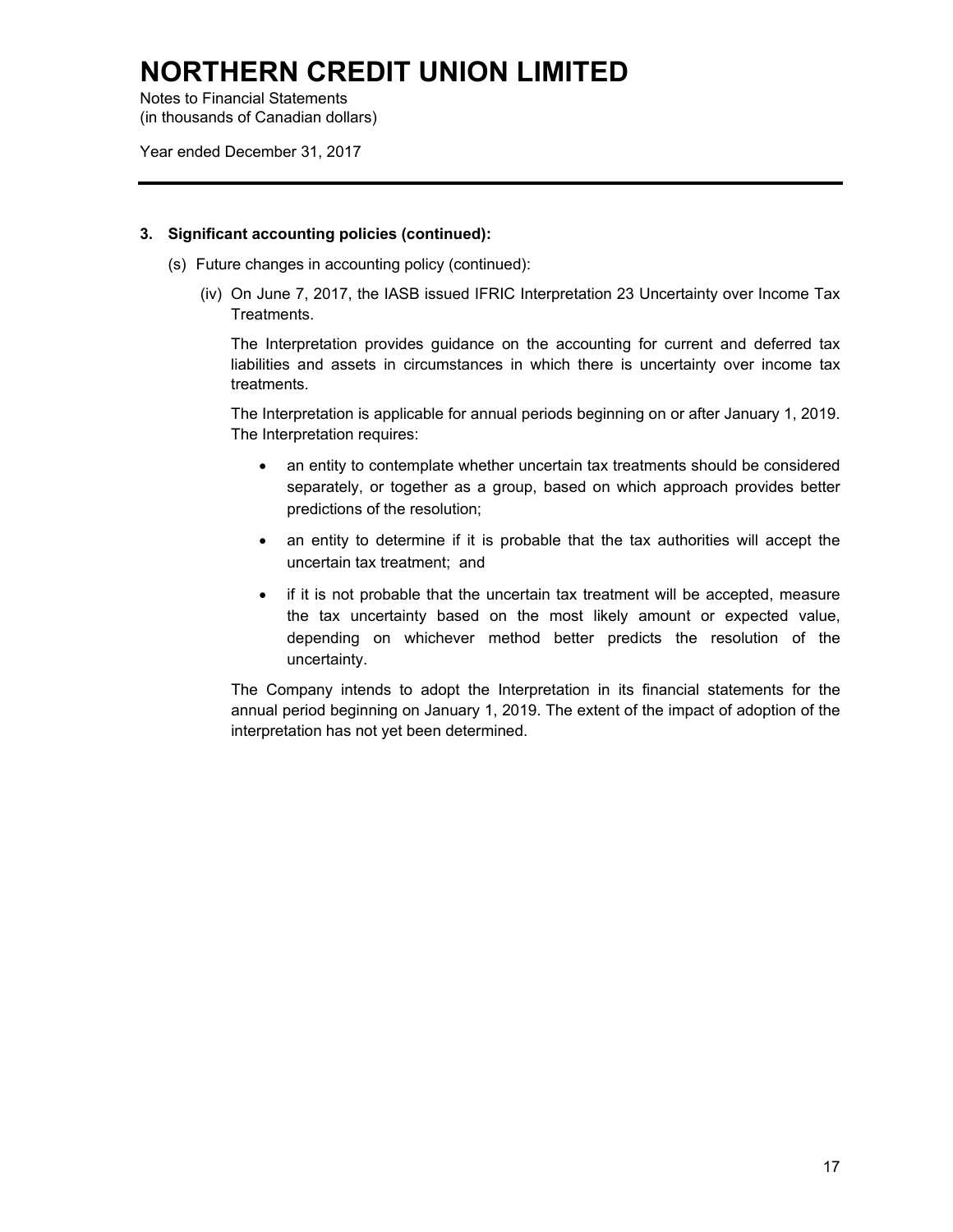Notes to Financial Statements (in thousands of Canadian dollars)

Year ended December 31, 2017

#### **4. Critical accounting estimates and judgments:**

The Credit Union makes estimates and assumptions about the future that affect the reported amounts of assets and liabilities. Estimates and judgments are continually evaluated based on historical experience and other factors, including expectations of future events that are believed to be reasonable under the circumstances. In the future, actual experience may differ from these estimates and assumptions.

The effect of a change in an accounting estimate is recognized prospectively by including it in comprehensive income in the period of the change, if the change affects that period only; or in the period of the change and future periods, if the change affects both.

Fair value of financial instruments:

The Credit Union determines the fair value of financial instruments that are not quoted in an active market, using valuation techniques. Those techniques are significantly affected by the assumptions used, including discount rates and estimates of future cash flows. In that regard, the derived fair value estimates cannot always be substantiated by comparison with independent markets and, in many cases, may not be capable of being realized immediately.

The methods, and assumptions applied, and the valuation techniques used, for financial instruments that are not quoted in an active market are disclosed in note 20.

### Member loan loss provision:

In determining whether an impairment loss should be recorded in the statement of comprehensive income, the Credit Union makes judgment on whether objective evidence of impairment exists individually for financial assets that are individually significant. Where this does not exist, the Credit Union uses its judgment to group member loans with similar credit risk characteristics to allow a collective assessment of the group to determine any impairment loss.

In determining the collective loan loss provision management uses estimates based on historical loss experience for assets with similar credit risk characteristics and objective evidence of impairment. Further details on the estimates used to determine the allowance for impaired loans collective provision are provided in note 6.

### Employee retirement benefits:

The Credit Union estimates the present value of employee retirement benefits, which depends on a number of assumptions including discount rates, expected salary and other cost increases, and mortality rates. The present value of the defined benefit obligation is determined by discounting the estimated future cash outflows using interest rates of high quality corporate bonds that are denominated in the currency in which the benefits will be paid, and that have terms to maturity approximating the terms of the related pension liability. Refer to information provided in note 19.

### Securitizations and hedging:

The Credit Union enters into securitization and hedging transactions which require management's best estimates of key assumptions that market participants would use in determining fair value. For more information relating to these estimates refer to note 8 for securitizations and note 21 for hedging.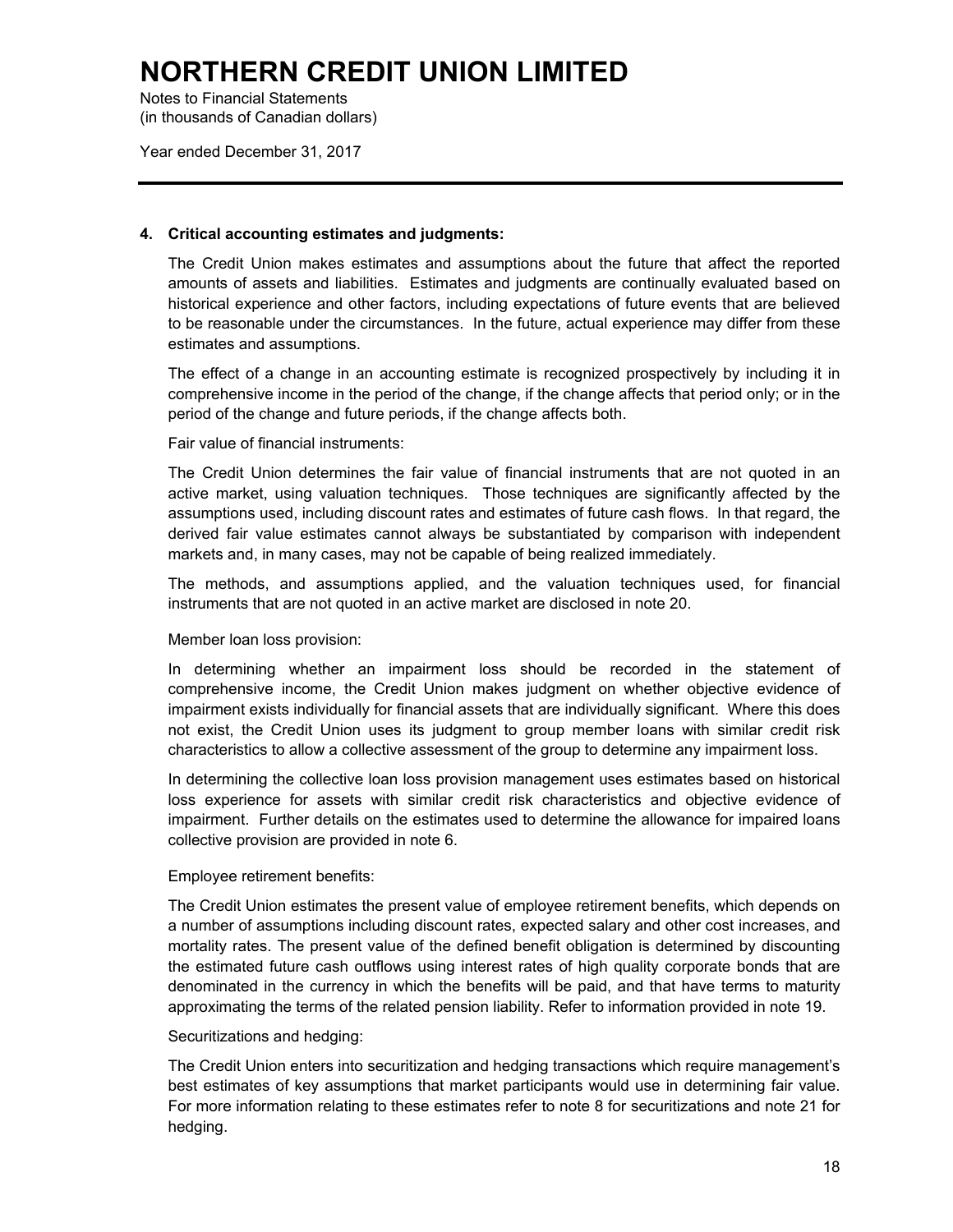Notes to Financial Statements (in thousands of Canadian dollars)

Year ended December 31, 2017

### **5. Loans to members:**

|                                                                         |                                                                       |                               |                                 |    | 2017                          |
|-------------------------------------------------------------------------|-----------------------------------------------------------------------|-------------------------------|---------------------------------|----|-------------------------------|
|                                                                         |                                                                       | Principal and<br>interest     | Allowance for<br>impaired loans |    | Net                           |
| Residential mortgage loans<br>Personal loans<br><b>Commercial loans</b> | \$<br>\$<br>\$<br>693,959<br>78<br>290,376<br>3,438<br>214,444<br>492 | 693,881<br>286,938<br>213,952 |                                 |    |                               |
|                                                                         | \$                                                                    | 1,198,779                     | \$<br>4,008                     | \$ | 1,194,771                     |
|                                                                         |                                                                       |                               |                                 |    | 2016                          |
|                                                                         |                                                                       | Principal and<br>interest     | Allowance for<br>impaired loans |    | Net                           |
| Residential mortgage loans<br>Personal loans<br>Commercial loans        | \$                                                                    | 623,995<br>217,816<br>233,097 | \$<br>94<br>2,428<br>672        | \$ | 623,901<br>215,388<br>232,425 |
|                                                                         | \$                                                                    | 1,074,908                     | \$<br>3,194                     | \$ | 1,071,714                     |

Commercial loans consist of the following loan types:

|                              | 2017          | 2016          |
|------------------------------|---------------|---------------|
| Commercial                   | \$<br>159,823 | \$<br>161,678 |
| Syndicated                   | 20,452        | 25,222        |
| Agricultural                 | 29,145        | 41,610        |
| Institutional                | 4,156         | 4,223         |
| Unincorporated associations  | 868           | 364           |
| Allowance for impaired loans | (492)         | (672)         |
|                              | \$<br>213,952 | \$<br>232,425 |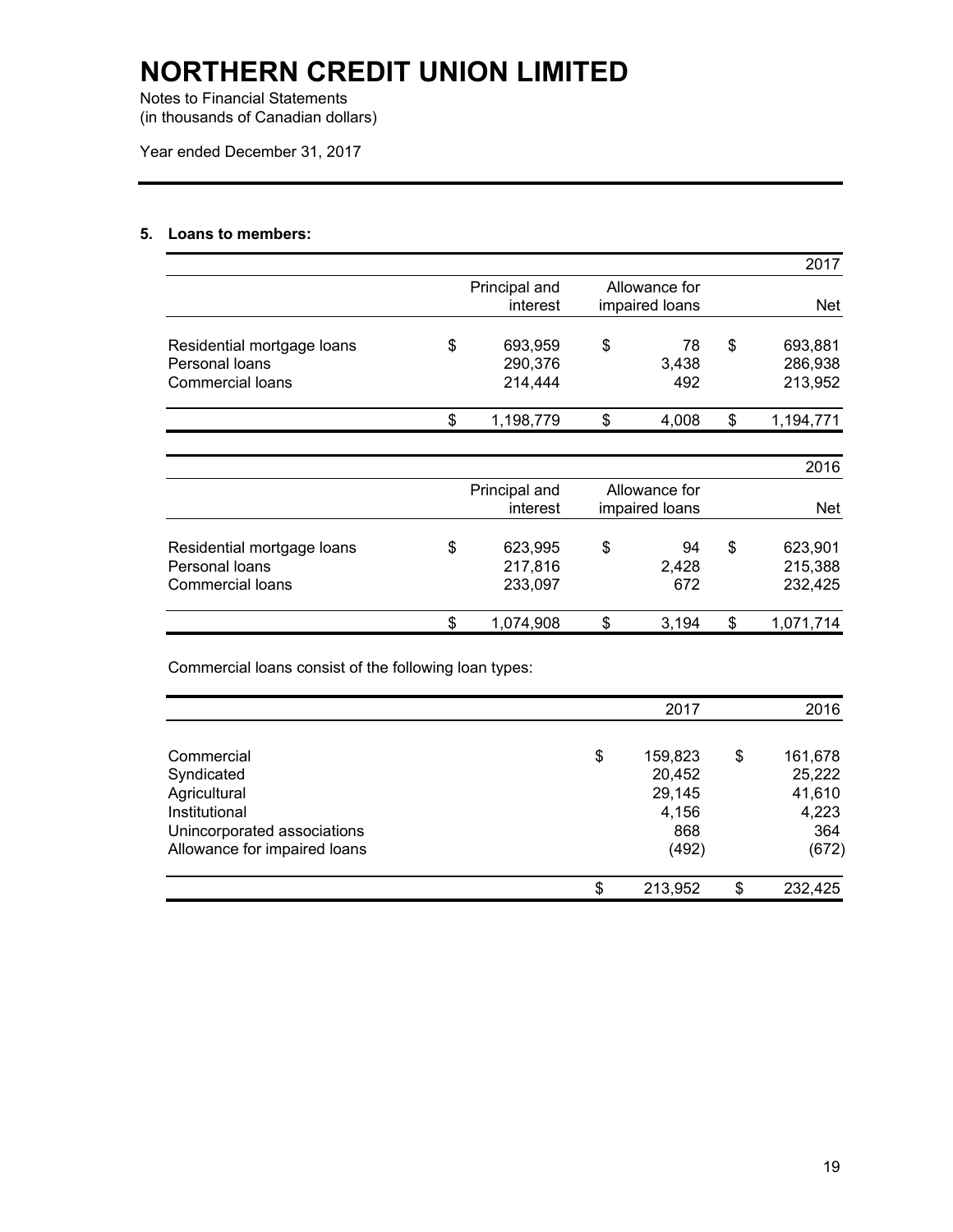Notes to Financial Statements (in thousands of Canadian dollars)

Year ended December 31, 2017

#### **5. Loans to members (continued):**

Certain Residential Mortgage Loans are securitized and have been legally transferred to other entities for funding purposes. These loans are administered by the Credit Union and recognized on the statement of financial position to the extent of the Credit Union's continuing involvement. The remaining balance of loans securitized at December 31, 2017, is \$162,796 (2016 - \$104,688).

Total fees paid to third parties associated with lending activities capitalized in other assets were \$3,340 as at December 31, 2017 (2016 - \$2,246). Charges amortized into interest expense in respect of these fees was \$940 (2016 - \$792).

The following summarizes the Credit Union's loan portfolio by the contractual repricing or maturity date, whichever is earlier:

|                              | 2017                 |                  |    |                             | 2016             |
|------------------------------|----------------------|------------------|----|-----------------------------|------------------|
|                              | Principal<br>Balance | Average<br>Yield |    | Principal<br><b>Balance</b> | Average<br>Yield |
|                              |                      |                  |    |                             |                  |
| Floating                     | \$<br>229,923        | 5.71%            | \$ | 228,258                     | 5.27%            |
| Within 1 year                | 136,388              | 4.12%            |    | 180,185                     | 4.36%            |
| Over 1 year                  | 832,468              | 3.72%            |    | 666,465                     | 3.77%            |
|                              | 1,198,779            | 4.15%            |    | 1,074,908                   | 4.19%            |
| Allowance for impaired loans | 4,008                |                  |    | 3,194                       |                  |
|                              | \$<br>1,194,771      |                  | \$ | 1,071,714                   |                  |

### **6. Allowance for impaired loans:**

Details of the activity in the allowance for impaired loans are as follows:

|                                                 | Residential    | Personal | Commercial | 2017          | 2016     |
|-------------------------------------------------|----------------|----------|------------|---------------|----------|
|                                                 | Mortgage Loans | Loans    | Loans      | Total         | Total    |
|                                                 |                |          |            |               |          |
| Balance, beginning of year                      | \$<br>94       | 2,428    | 672        | 3,194<br>- \$ | 3,028    |
| Recoveries                                      |                | 212      |            | 212           | 155      |
| Loans written-off                               | (172)          | (1,576)  | (84)       | (1,832)       | (1, 579) |
| Provision for impaired loans<br>during the year | 156            | 2,374    | (96)       | 2,434         | 1,542    |
| Provision from acquisitions                     |                |          |            |               | 48       |
| Balance, end of year                            | \$<br>78       | 3,438    | 492        | 4.008<br>\$   | 3.194    |

For the year ended December 31, 2017, accrued interest of \$210 was recorded on impaired loans (2016 - \$182).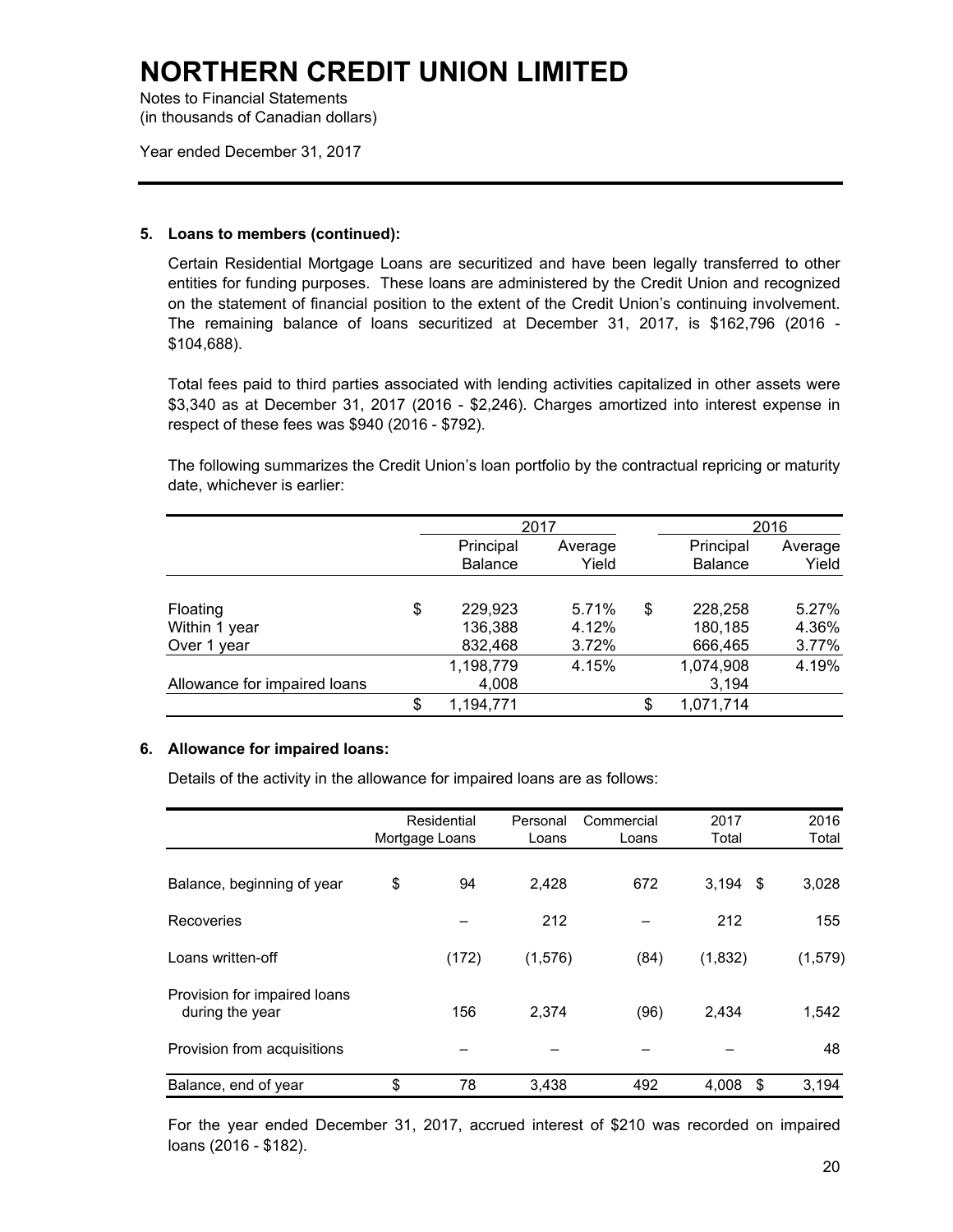Notes to Financial Statements (in thousands of Canadian dollars)

Year ended December 31, 2017

#### **6. Allowance for impaired loans (continued):**

Details of the impaired loans, net of specific allowances are as follows:

| 2017                                 | Residential<br>Mortgage Loans | Personal<br>Loans | Commercial<br>Loans | Total             |
|--------------------------------------|-------------------------------|-------------------|---------------------|-------------------|
| Impaired loans<br>Specific allowance | \$<br>17,129<br>78            | 6,028<br>3,371    | 1,692<br>352        | \$24,849<br>3,801 |
| Net                                  | \$<br>17,051                  | 2,657             | 1,340               | \$21,048          |
| 2016                                 | Residential<br>Mortgage Loans | Personal<br>Loans | Commercial<br>Loans | Total             |
| Impaired loans<br>Specific allowance | \$<br>15,087<br>94            | 5,056<br>2,408    | 14,227<br>351       | \$34,370<br>2,853 |
| <b>Net</b>                           | \$<br>14,993                  | 2,648             | 13,876              | \$31,517          |

The Credit Union's commercial loan portfolio contains Member concentration risk, whereby a large amount of the loans are connected to certain individuals. Collectively, the largest five commercial Members by loan dollar value are associated with approximately 15% (2016 - 15%) of the commercial loan portfolio.

The Credit Union's commercial loan portfolio consists of the following industry sectors:

|                                 | 2017 | 2016 |
|---------------------------------|------|------|
|                                 |      |      |
| Hospitality                     | 19%  | 18%  |
| Retail and Commercial Buildings | 38%  | 36%  |
| Agriculture                     | 14%  | 18%  |
| Other                           | 29%  | 28%  |

#### *Past due but not impaired loans:*

The Credit Union has the following loans that are past due but not impaired:

|                        |   | 2017  | 2016 |       |
|------------------------|---|-------|------|-------|
| 31 to 90 days past due | S | 3,812 | \$   | 2,487 |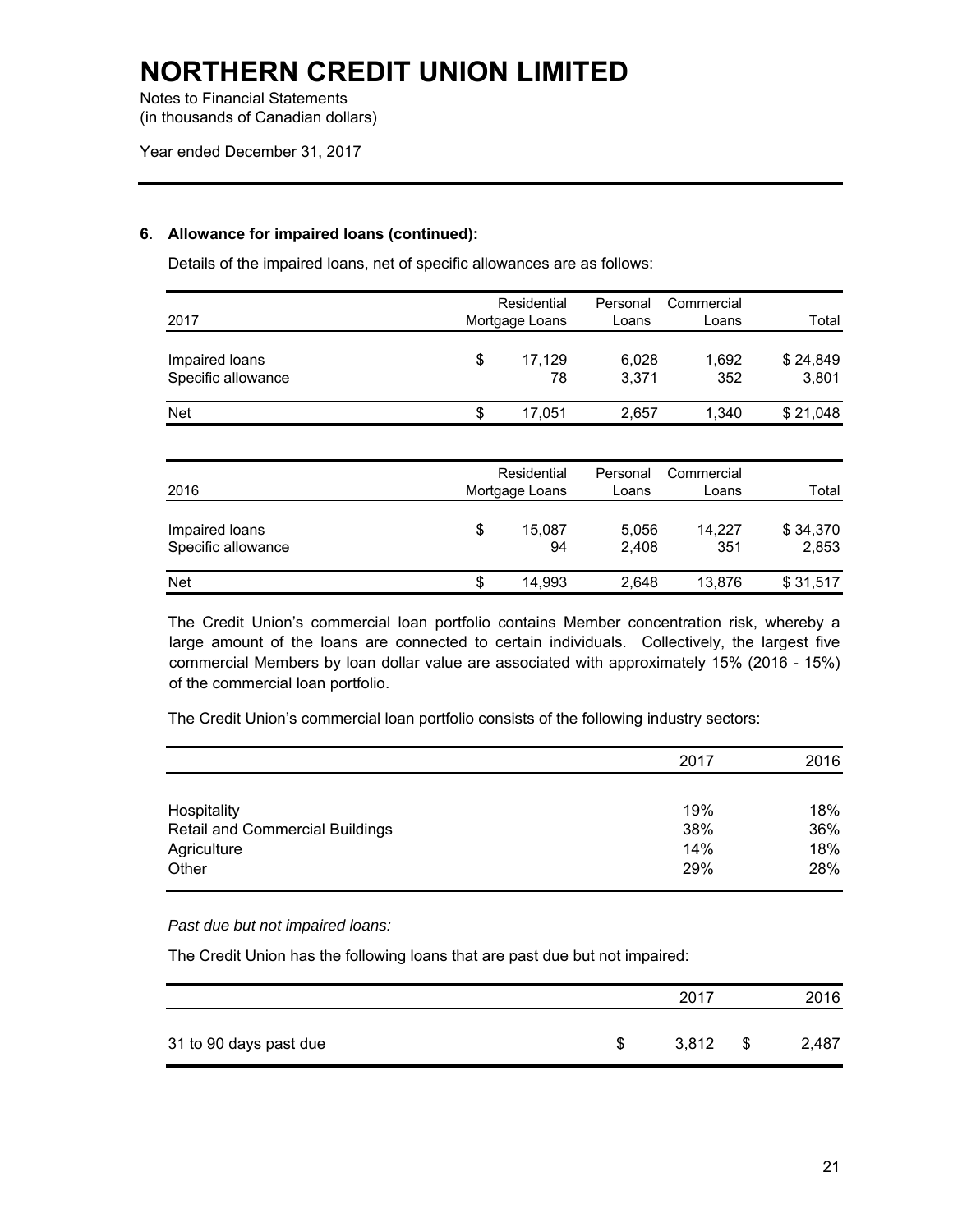Notes to Financial Statements (in thousands of Canadian dollars)

Year ended December 31, 2017

### **6. Allowance for impaired loans (continued):**

#### *Collateral:*

There are documented policies and procedures in place for the valuation of financial and nonfinancial collateral. The fair valuation exercise of non-financial collateral is performed if there has been a significant change in the terms and conditions of the loan and (or) the loan is considered impaired. For impaired loans, an assessment of the collateral is taken into consideration when estimating the net realizable amount of the loan.

The amount and type of collateral and other credit enhancements required depend upon the Credit Union's assessment of counterparty credit quality and repayment capacity. The Credit Union complies with industry standards for collateral valuation, frequency of recalculation of the collateral requirements, documentation, registration and perfection procedures and monitoring.

Non-financial assets accepted by the Credit Union as collateral include vehicles, residential real estate, real estate under development, commercial real estate and certain business assets (accounts receivable, inventory, property and equipment). Financial collateral includes cash and negotiable securities issued by governments and investment grade issuers. Guarantees and are also accepted to reduce credit risk. The Credit Union also uses credit insurance on mortgage loans to reduce the credit risk.

The fair value of collateral held with respect to assets that are either past due greater than 30 days or impaired is \$30,131 as at December 31, 2017 (2016 - \$42,728).

### *Credit risk:*

The following tables illustrate the credit quality of loans that are neither past due nor impaired:

| Credit quality of loans - December 31, 2017 |                                    |              |                         |  |
|---------------------------------------------|------------------------------------|--------------|-------------------------|--|
|                                             | Retail Mortgage and Personal Loans |              | <b>Commercial Loans</b> |  |
| Rating                                      | % of Portfolio                     | Rating       | % of Portfolio          |  |
|                                             |                                    |              |                         |  |
| Undoubted                                   | 5%                                 | Undoubted    | 7%                      |  |
| Superior                                    | 17%                                | Superior     | 16%                     |  |
| Satisfactory                                | 77%                                | Satisfactory | 73%                     |  |
| <b>Watch List</b>                           | $1\%$                              | Watch list   | 4%                      |  |
|                                             |                                    |              |                         |  |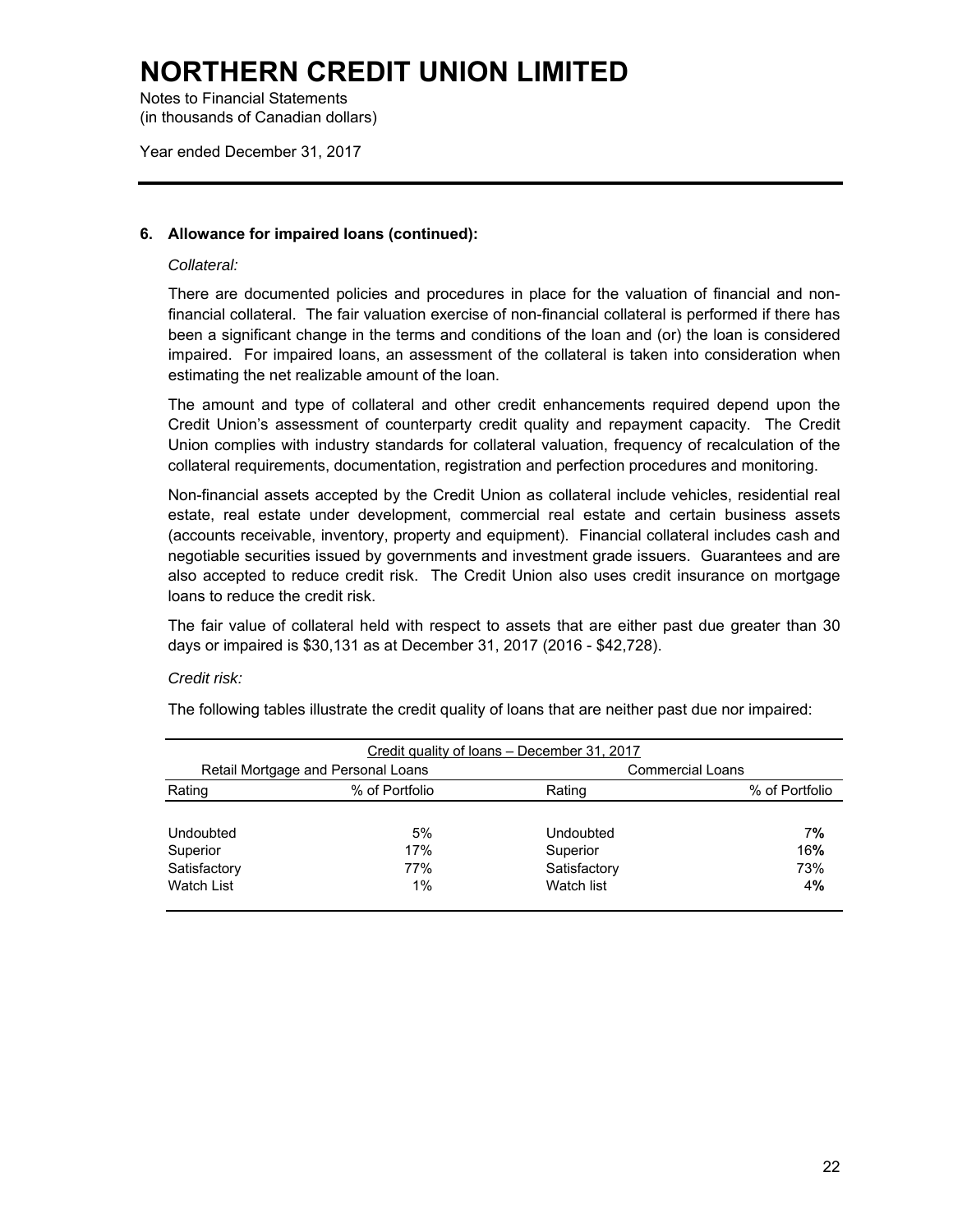Notes to Financial Statements (in thousands of Canadian dollars)

Year ended December 31, 2017

### **6. Allowance for impaired loans (continued):**

| Credit quality of loans - December 31, 2016 |                                    |              |                         |  |  |
|---------------------------------------------|------------------------------------|--------------|-------------------------|--|--|
|                                             | Retail Mortgage and Personal Loans |              | <b>Commercial Loans</b> |  |  |
| Rating                                      | % of Portfolio                     | Rating       | % of Portfolio          |  |  |
|                                             |                                    |              |                         |  |  |
| Undoubted                                   | 7%                                 | Undoubted    | 8%                      |  |  |
| Superior                                    | 19%                                | Superior     | 14%                     |  |  |
| Satisfactory                                | 73%                                | Satisfactory | 76%                     |  |  |
| Watch List                                  | $1\%$                              | Watch list   | 2%                      |  |  |
|                                             |                                    |              |                         |  |  |

Refer to note 23 – Financial Risk Management for a detailed explanation of the credit risk rating process of both portfolios.

### **7. Cash and cash equivalents:**

|                                   |   | 2017           |    | 2016            |
|-----------------------------------|---|----------------|----|-----------------|
| Cash on hand<br>Cash at Central 1 | S | 11,580<br>(32) | \$ | 11,413<br>4,400 |
|                                   | S | 11.548         | S  | 15,813          |

### **8. Securitized liabilities:**

 As part of its program of liquidity, capital, and interest rate risk management, the Credit Union enters into arrangements to fund loan growth by selling residential mortgages to unrelated third parties.

 As part of these mortgage receivable transfers, the Credit Union retains mortgage servicing responsibilities but does not receive an explicit servicing fee for its servicing responsibilities. The Credit Union's retained interest in the mortgages sold also consists of their right to future cash flows arising from any excess of the mortgage cash flows over and above the contractual return due to the mortgage pool investors. The Credit Union's retained interests are subject to credit, prepayment, and interest rate risks on the securitized mortgages.

 The third parties, as holders of the securitized mortgages, have recourse only to a cash collateral account and cash flow from the securitized mortgages. The investors and the third parties have no recourse to the Credit Union's other assets.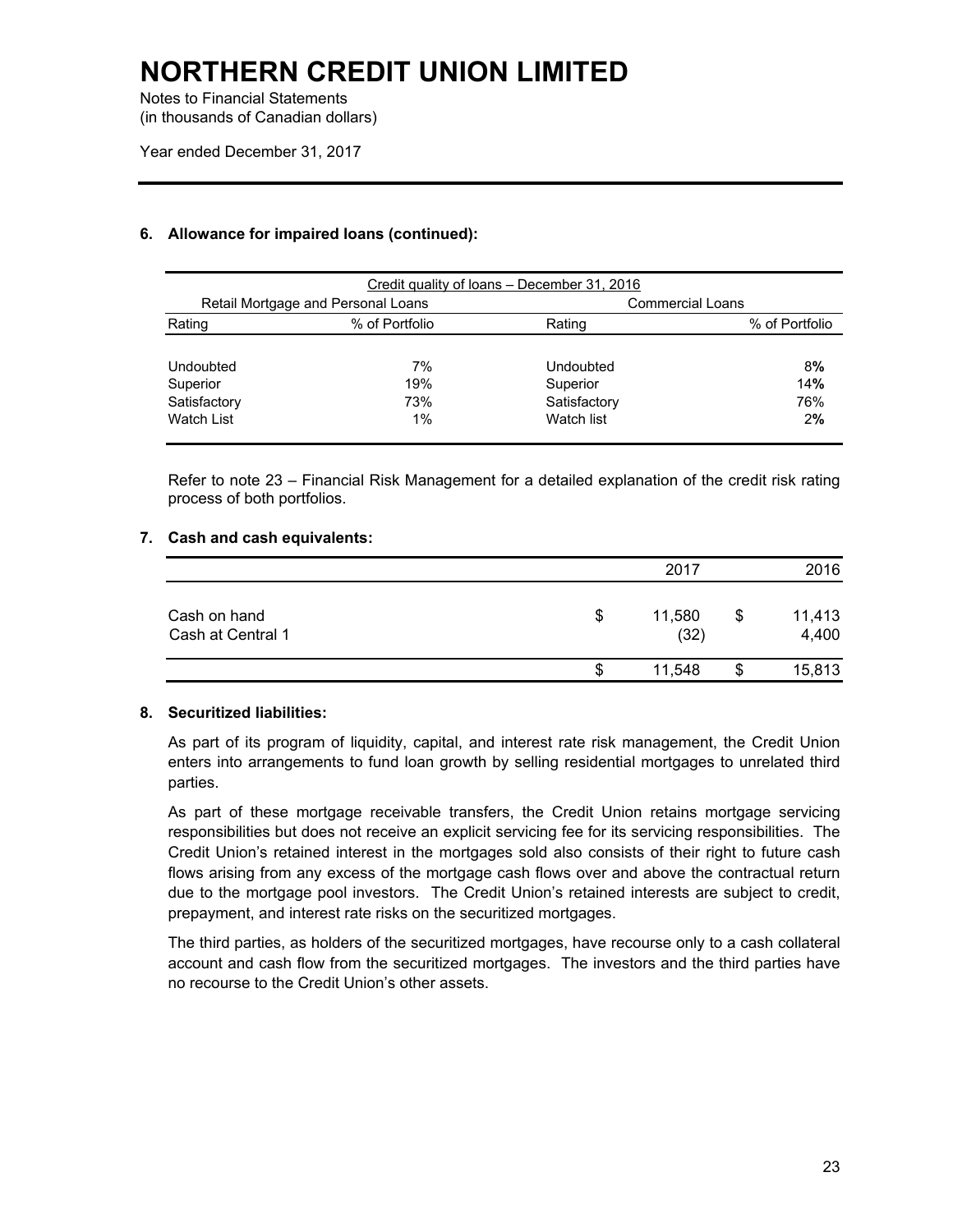Notes to Financial Statements (in thousands of Canadian dollars)

Year ended December 31, 2017

#### **8. Securitized liabilities (continued):**

In accordance with the Credit Union's accounting policy, the transferred financial assets continue either to be recognized in their entirety or to the extent of the continuing involvement, are derecognized in their entirety.

#### *i) Transferred Financial Assets that are recognized in their entirety:*

At year end, Mortgage Backed Securities secured by residential mortgage loans of \$162,796 (2016 - \$104,688) bearing a weighted average fixed interest rate of 2.0747% (2016 – 1.5999%), expected weighted average maturity date of 2021 were outstanding under this arrangement.

#### **9. Investments:**

|                                                                            | 2017         | 2016         |
|----------------------------------------------------------------------------|--------------|--------------|
| Available for sale:                                                        |              |              |
| Central 1 Credit Union Limited:                                            |              |              |
| Class A shares                                                             | \$<br>4,365  | \$<br>4,207  |
| Class E shares                                                             | 3,389        | 3,559        |
| Cost, net of distributions received                                        | 7,754        | 7,766        |
| Other investments                                                          |              | 7            |
| Fair value through profit and loss:<br><b>CUCO Cooperative Association</b> | 55           | 1,932        |
| Loans and receivables:                                                     |              |              |
| Central 1 liquidity reserve deposits                                       | 79,273       | 70,942       |
| Accrued interest on investments                                            | 164          | 116          |
| Other investment                                                           | 400          | 280          |
|                                                                            | \$<br>87,653 | \$<br>81,043 |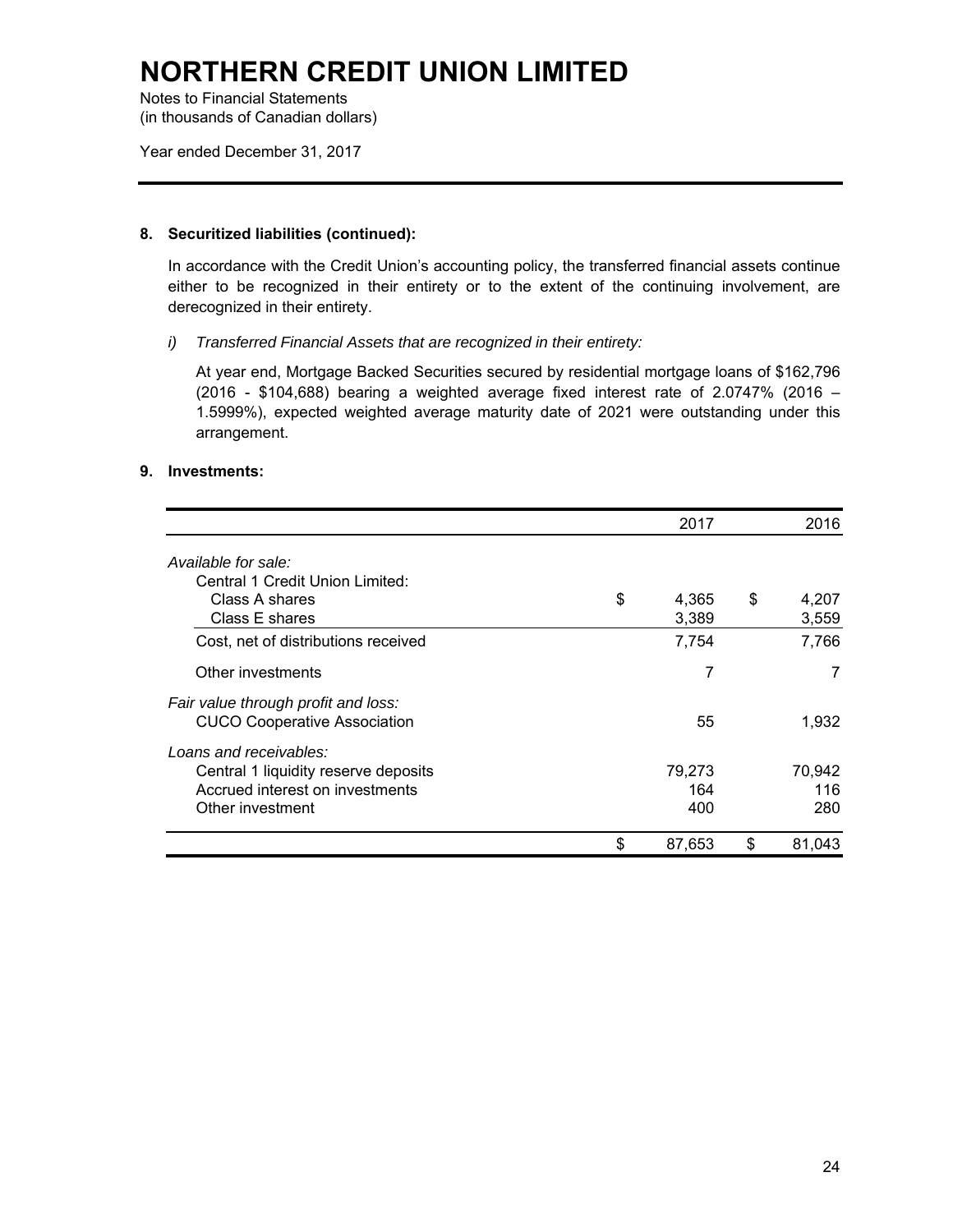Notes to Financial Statements (in thousands of Canadian dollars)

Year ended December 31, 2017

### **9. Investments (continued):**

The following summarizes the Credit Union's investments by the contractual repricing or maturity date, whichever is earlier:

|                    | 2017           |         | 2016           |         |
|--------------------|----------------|---------|----------------|---------|
|                    | Principal      | Average | Principal      | Average |
|                    | <b>Balance</b> | Yield   | <b>Balance</b> | Yield   |
| Within 1 year      | \$<br>73,003   | 1.49%   | \$<br>70,942   | 0.99%   |
| Over 1 year        | 6,270          | 1.44%   |                |         |
|                    | 79,273         | 1.48%   | 70,942         | 0.99%   |
| Non-rate sensitive | 8,216          |         | 9,985          |         |
| Accrued interest   | 164            |         | 116            |         |
|                    | \$<br>87,653   |         | \$<br>81,043   |         |

### a) Shares in Central 1:

As a member of Central 1, the Credit Union is required to maintain an investment in Central 1 shares equal to its share of the level of capital required by Central 1. The Credit Union's Share of Central 1 capital requirements are based on asset size relative to other Class "A" members. Central 1 rebalances the investment annually. During 2017, the Credit Union purchased \$463 (2016 - \$504) Central 1 Class A shares, redeemed \$306 and received \$187 (2016 - \$144) in dividends.

When Credit Union Central of Ontario Limited ("CUCO") and Credit Union Central of British Columbia ("CUCBC") merged to form Central 1, CUCO sold substantially all of its assets to Central 1 in exchange for Class A and Class E shares. As there is no active market for these shares, the shares are not sellable, and, as a result of continued investment in these shares, the Credit Union receives significant benefits from Central 1, fair market value is not reliably determinable as future cash flows cannot be adequately predicted with a standard valuation technique. As a result, these shares are carried at cost. The Credit Union does not intend to dispose of the shares in the near future. In 2017, 1,690 shares at \$100 per share were redeemed for \$169.

The shares may be surrendered upon withdrawal from membership for proceeds equal to the paid-in value, to be received in accordance with a Central 1 by-law providing for the redemption of its share capital.

b) Investment in CUCO Cooperative Association:

 As a result of the merger between CUCO and CUCBC to form Central 1 in 2008, member credit unions were required to invest in a limited partnership ("ABCP LP") in order to acquire third-party asset-backed commercial paper ("ABCP"). Members of CUCO were required to purchase units in the ABCP LP based on their proportionate asset size.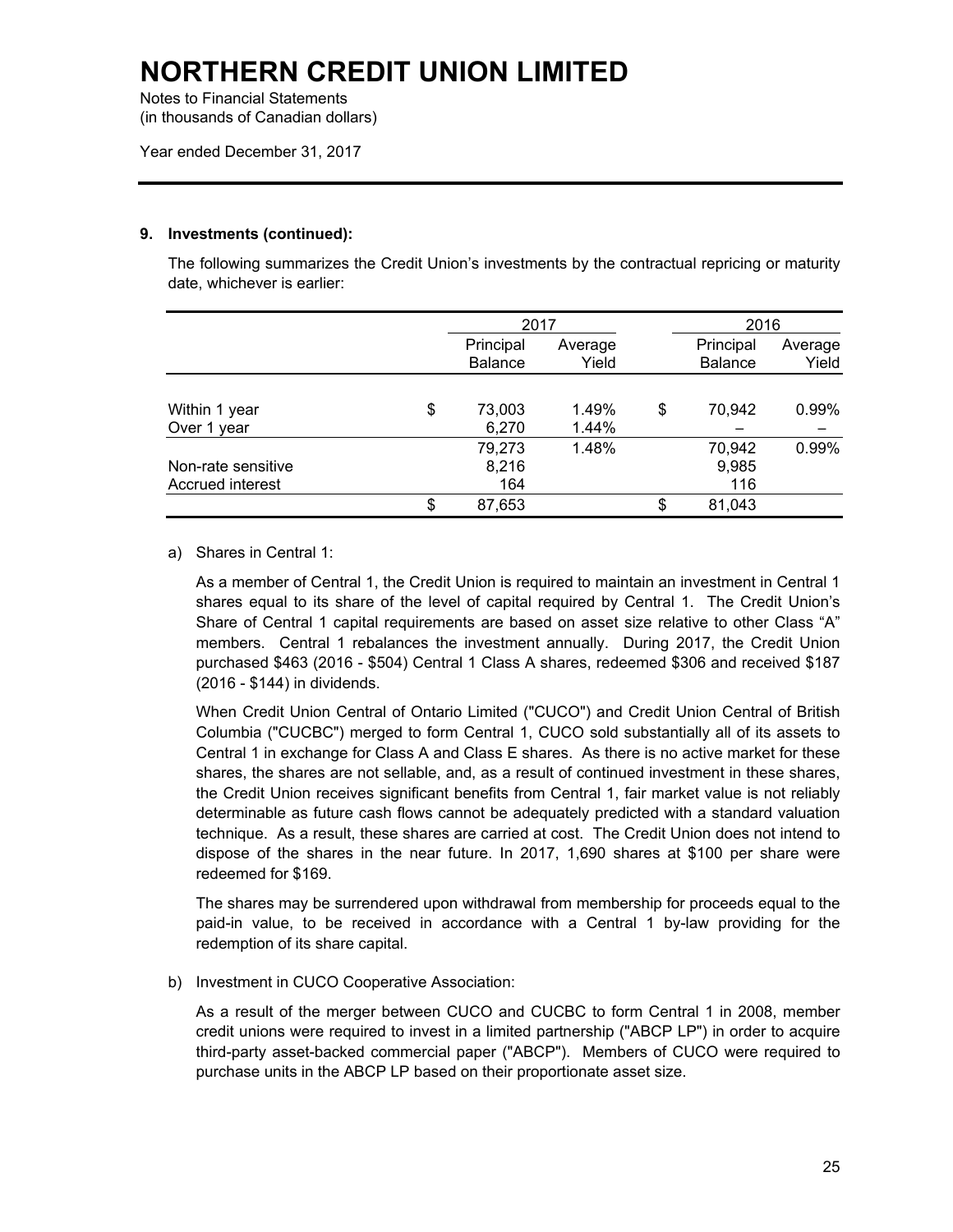Notes to Financial Statements (in thousands of Canadian dollars)

Year ended December 31, 2017

#### **9. Investments (continued):**

b) Investment in CUCO Cooperative Association (continued):

On August 31, 2011, ABCP LP sold all of its assets to the CUCO Cooperative Association ("CUCO Co-op") in exchange for CUCO Co-op Class B Investment Shares. Subsequently, on September 2, 2011, ABCP transferred to the Credit Union its proportionate share of CUCO Co-op Class B Investment Shares. As a result, the Credit Union received 1,081,848,866 Class B Shares.

An independent valuation was completed on the underlying investments of the CUCO Co-op utilizing valuation techniques based on discounting expected future cash flows. The valuation was based on conditions existing at the statement of financial position date. As a result of this valuation and distributions from CUCO Co-op, the carrying value of the investment in the CUCO Co-op on the Credit Union's balance sheet was decreased to \$55 (2016 - \$1,932). During the year, the Credit Union received \$1,876 from the CUCO Co-op, of which \$1,876 (2016- \$294) has been recorded as a return of the initial capital invested and \$Nil (2016 - \$Nil) has been recorded as interest income. In addition, as these investments have been designated as FVTPL a fair value loss of \$7 has been recorded in income for 2017 (2016 – gain of \$44).

c) Central 1 Liquidity reserve deposits:

The Credit Union is a member of Central 1. As a condition of maintaining membership in Central 1 in good standing, the Credit Union is required to maintain on deposit an amount equal to 6% of its assets as at each preceding month end. The deposits bear interest at varying rates, dependent upon the term of the investment, and have been designated as Loans and Receivables.

d) Other shares:

The Credit Union maintains other instruments which are non-interest bearing. These shares have been designated as Available for Sale, but carried at cost as they are not traded in an active market and fair value cannot be measured reliably.

### **10. Other assets:**

|                      | 2017               | 2016               |
|----------------------|--------------------|--------------------|
| Other<br>Prepayments | \$<br>344<br>1,728 | \$<br>441<br>1,701 |
|                      | \$<br>2,072        | \$<br>2,142        |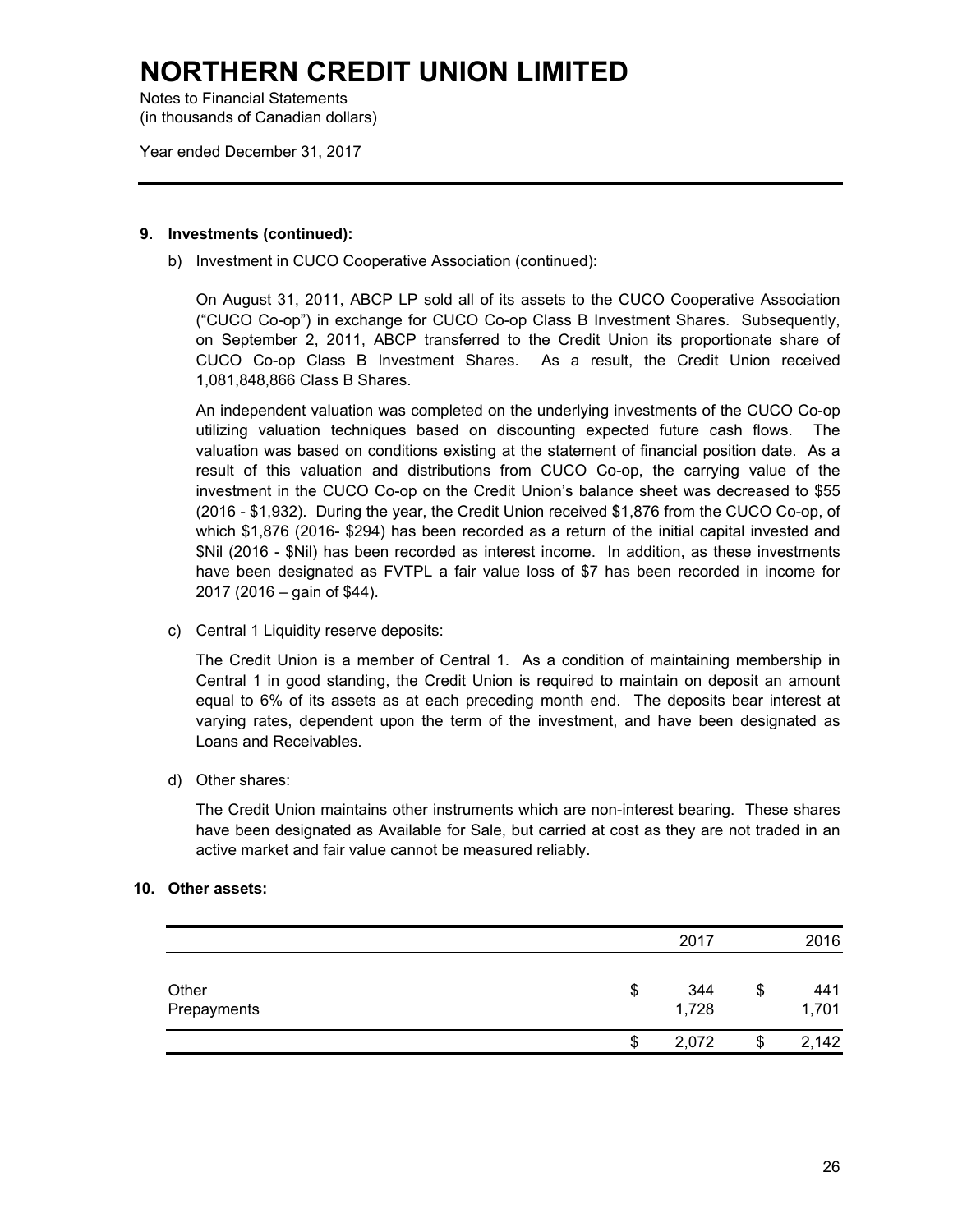Notes to Financial Statements (in thousands of Canadian dollars)

Year ended December 31, 2017

### **11. Property and equipment and intangible assets:**

|                                          |              |                             |        | 2017               |
|------------------------------------------|--------------|-----------------------------|--------|--------------------|
|                                          | Cost         | Accumulated<br>depreciation |        | Carrying<br>amount |
| Land                                     | \$<br>2.181  | \$                          |        | \$<br>2,181        |
| Parking areas                            | 247          |                             | 161    | 86                 |
| Buildings and improvements               | 17,786       |                             | 8,718  | 9,068              |
| Leasehold improvements                   | 5.929        |                             | 2.897  | 3,032              |
| Furniture, office and computer equipment | 16,570       |                             | 13,379 | 3,191              |
| Automated banking machines               | 1,420        |                             | 938    | 482                |
| Tangible assets                          | 44,133       |                             | 26,093 | 18,040             |
| Intangible assets (software)             | 4,106        |                             | 2,176  | 1,930              |
|                                          | \$<br>48.239 | \$                          | 28,269 | \$<br>19,970       |

|                                          |              |                             |        | 2016               |
|------------------------------------------|--------------|-----------------------------|--------|--------------------|
|                                          | Cost         | Accumulated<br>depreciation |        | Carrying<br>amount |
| Land                                     | \$<br>2.611  | \$                          |        | \$<br>2,611        |
| Parking areas                            | 198          |                             | 145    | 53                 |
| Buildings and improvements               | 18,084       |                             | 8,698  | 9,386              |
| Leasehold improvements                   | 5,333        |                             | 2,598  | 2,735              |
| Furniture, office and computer equipment | 15,822       |                             | 12,541 | 3,281              |
| Automated banking machines               | 1,428        |                             | 851    | 577                |
| Construction in progress                 | 256          |                             |        | 256                |
| Tangible assets                          | 43,732       |                             | 24,833 | 18,899             |
| Intangible assets (software)             | 3,489        |                             | 1,640  | 1,849              |
|                                          | \$<br>47.221 | \$                          | 26,473 | \$<br>20.748       |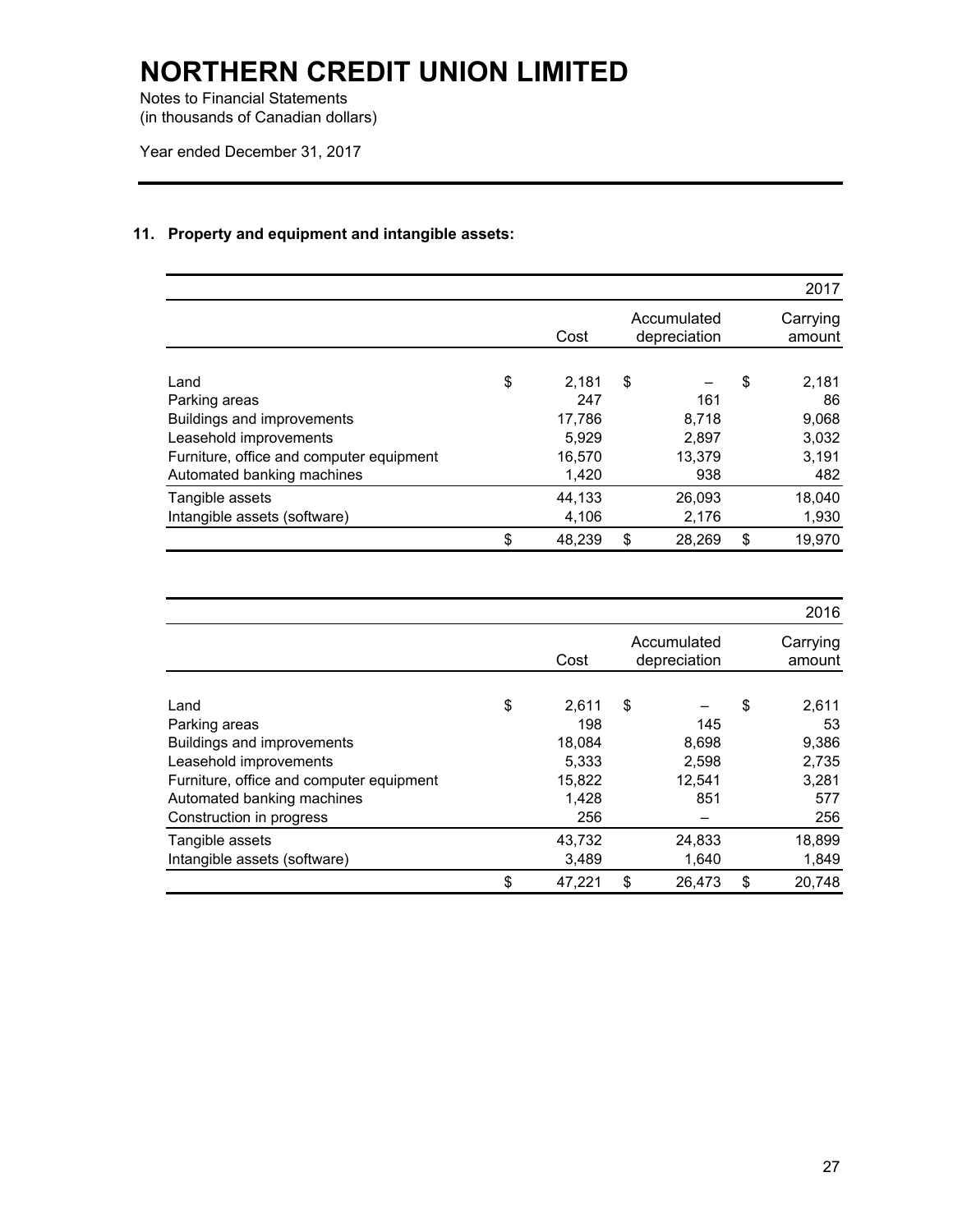Notes to Financial Statements (in thousands of Canadian dollars)

Year ended December 31, 2017

### **11. Property and equipment and intangible assets (continued):**

Depreciation and amortization in respect of the above assets for the year amounts to \$2,652 (2016 - \$2,518). Reconciliations of the carrying amount for each class of fixed asset are summarized below.

|                                                                                               | 2017                                 | 2016                         |
|-----------------------------------------------------------------------------------------------|--------------------------------------|------------------------------|
| Land                                                                                          |                                      |                              |
| Carrying amount at the beginning of the year                                                  | \$<br>2,611                          | \$<br>2,570                  |
| <b>Additions</b><br>Disposals                                                                 | (430)                                | 41                           |
| Carrying amount at the end of the year                                                        | \$<br>2,181                          | \$<br>2,611                  |
| Parking areas                                                                                 |                                      |                              |
| Carrying amount at the beginning of the year<br><b>Additions</b><br>Depreciation              | \$<br>53<br>49<br>(16)               | \$<br>59<br>8<br>(14)        |
| Carrying amount at the end of the year                                                        | \$<br>86                             | \$<br>53                     |
| Buildings and improvements                                                                    |                                      |                              |
| Carrying amount at the beginning of the year<br><b>Additions</b><br>Disposals<br>Depreciation | \$<br>9,386<br>749<br>(387)<br>(680) | \$<br>9,743<br>312<br>(669)  |
| Carrying amount at the end of the year                                                        | \$<br>9,068                          | \$<br>9,386                  |
| Leasehold improvements                                                                        |                                      |                              |
| Carrying amount at the beginning of the year<br><b>Additions</b><br>Disposals<br>Depreciation | \$<br>2,735<br>595<br>(298)          | \$<br>3,050<br>(48)<br>(267) |
| Carrying amount at the end of the year                                                        | \$<br>3,032                          | \$<br>2,735                  |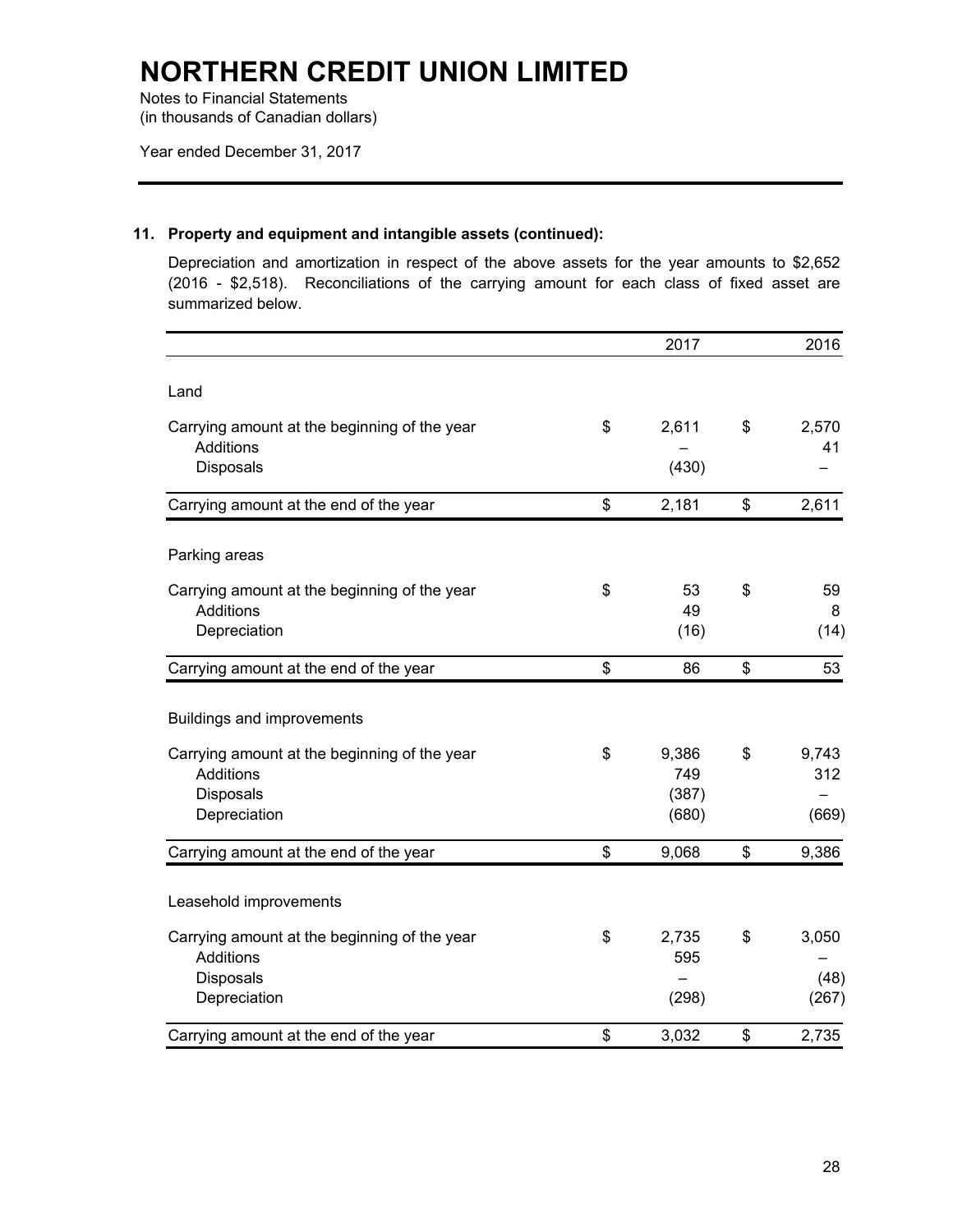Notes to Financial Statements (in thousands of Canadian dollars)

Year ended December 31, 2017

### **11. Property and equipment and intangible assets (continued):**

|                                                                                        | 2017                                   | 2016                                 |
|----------------------------------------------------------------------------------------|----------------------------------------|--------------------------------------|
| Furniture, office and computer equipment                                               |                                        |                                      |
| Carrying amount at the beginning of the year<br>Additions<br>Disposals<br>Depreciation | \$<br>3,281<br>1,015<br>(114)<br>(991) | \$<br>3,220<br>1,018<br>(8)<br>(949) |
| Carrying amount at the end of the year                                                 | \$<br>3,191                            | \$<br>3,281                          |
| Automated banking machines                                                             |                                        |                                      |
| Carrying amount at the beginning of the year<br>Additions<br>Disposal<br>Depreciation  | \$<br>577<br>46<br>(9)<br>(132)        | \$<br>730<br>(153)                   |
| Carrying amount at the end of the year                                                 | \$<br>482                              | \$<br>577                            |
| Construction in progress                                                               |                                        |                                      |
| Carrying amount at the beginning of the year<br>Additions<br>Transfer to service       | \$<br>256<br>(256)                     | \$<br>256                            |
| Carrying amount at the end of the year                                                 | \$                                     | \$<br>256                            |
| Intangible assets (computer software)                                                  |                                        |                                      |
| Carrying amount at the beginning of the year<br>Additions<br>Amortization              | \$<br>1,849<br>616<br>(535)            | \$<br>1,837<br>478<br>(466)          |
| Carrying amount at the end of the year                                                 | \$<br>1,930                            | \$<br>1,849                          |
| Total carrying amount                                                                  | \$<br>19,970                           | \$<br>20,748                         |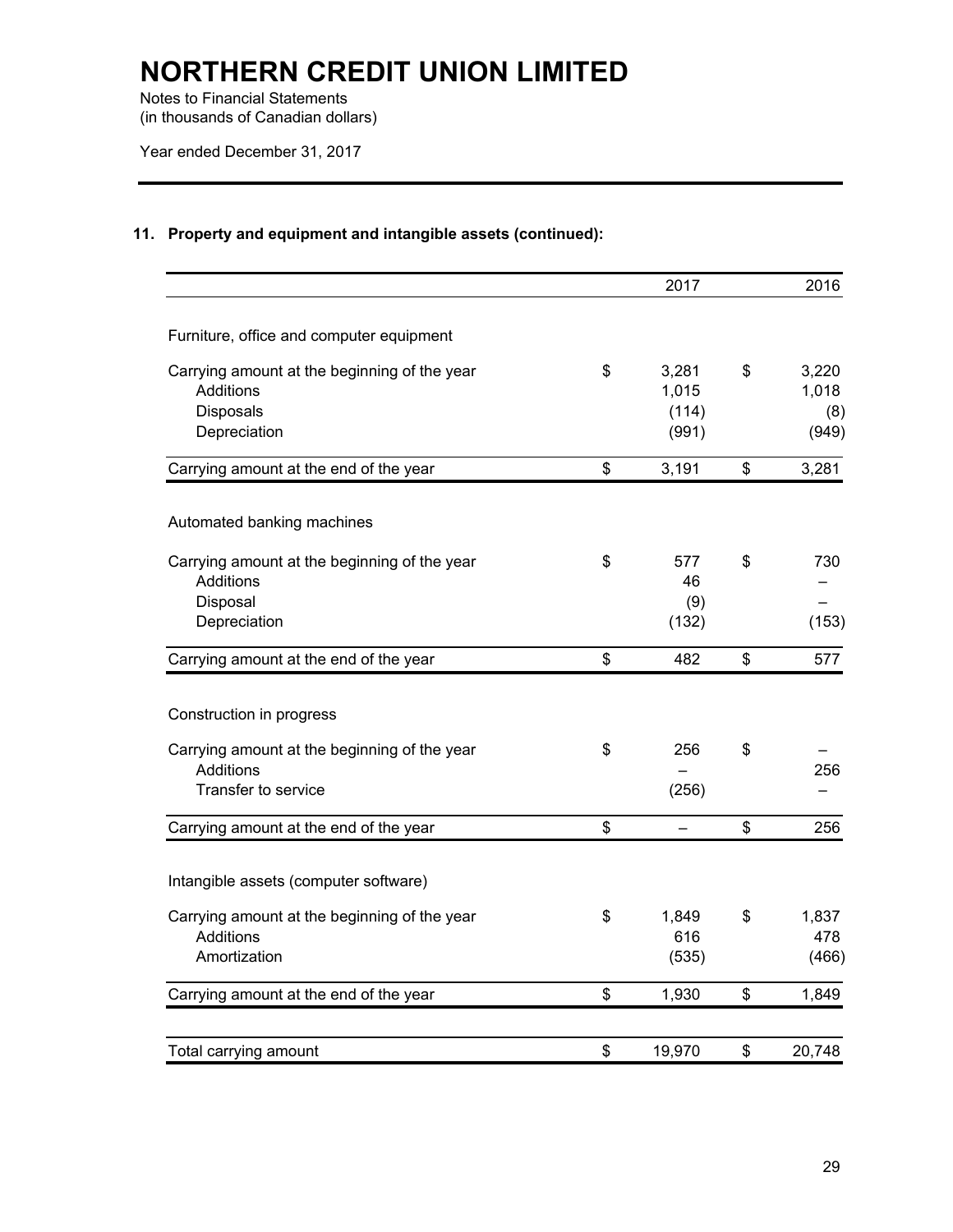Notes to Financial Statements (in thousands of Canadian dollars)

Year ended December 31, 2017

#### **12. Members' deposits:**

|                                        | 2017            | 2016          |
|----------------------------------------|-----------------|---------------|
| Non-interest bearing deposits          | \$<br>1,215     | \$<br>1,333   |
| Deposits with variable interest rates: |                 |               |
| Chequing                               | 267,517         | 263,043       |
| Savings                                | 212,800         | 193,692       |
| Registered retirement plans            | 35,829          | 34,296        |
|                                        | 516,146         | 491,031       |
| Deposits with fixed interest rates:    |                 |               |
| Term deposits                          | 287,778         | 258,817       |
| Registered retirement plans            | 233,974         | 210,841       |
| <b>Accrued interest</b>                | 5,738           | 4,742         |
|                                        | 527,490         | 474,400       |
|                                        | \$<br>1,044,851 | \$<br>966,764 |

The following summarizes the Credit Union's Members' deposits by the contractual repricing or maturity date, whichever is earlier:

|                    |                             | 2017             |    | 2016                        |                  |
|--------------------|-----------------------------|------------------|----|-----------------------------|------------------|
|                    | Principal<br><b>Balance</b> | Average<br>Yield |    | Principal<br><b>Balance</b> | Average<br>Yield |
|                    |                             |                  |    |                             |                  |
| Floating           | \$<br>516,146               | 0.51%            | \$ | 491,031                     | 0.37%            |
| Within 1 year      | 194,507                     | 1.90%            |    | 281,761                     | 1.88%            |
| Over 1 year        | 327,245                     | 2.07%            |    | 187,897                     | 2.08%            |
|                    | 1,037,898                   | 1.26%            |    | 960,689                     | 0.96%            |
| Non-rate sensitive | 6,953                       |                  |    | 6,075                       |                  |
|                    | \$<br>1,044,851             |                  | \$ | 966,764                     |                  |

### **13. Short-term borrowings with Central 1 Credit Union:**

The Credit Union has authorized credit facilities available with Central 1 in the aggregate amount of \$59,650 (2016 - \$49,500). These credit facilities are secured by a general security agreement and an assignment of book debts. At the end of the year, \$12,000 (2016 - \$25,000) was outstanding under this facility.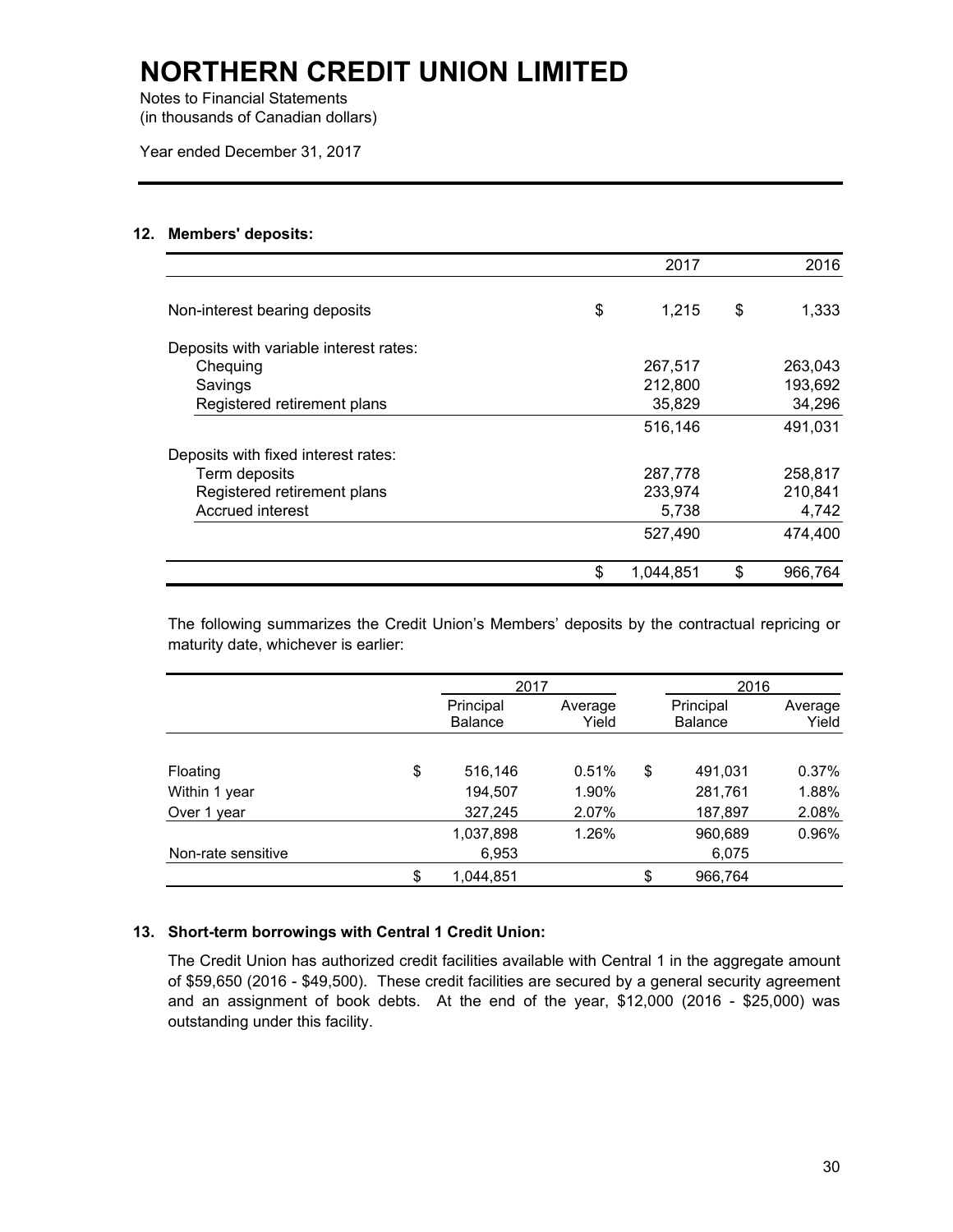Notes to Financial Statements (in thousands of Canadian dollars)

Year ended December 31, 2017

### **14. Liabilities qualifying as regulatory capital:**

|                                                            |    | 2017                     |    | 2016                     |
|------------------------------------------------------------|----|--------------------------|----|--------------------------|
| Membership shares<br>Patronage shares<br>Investment shares | \$ | 1,762<br>1,212<br>29,150 | \$ | 1,709<br>1,256<br>29,192 |
|                                                            | S  | 32,124                   | S  | 32,157                   |

Patronage and Investment shares are recognized as a liability, equity or compound instrument based on the terms and in accordance with IAS 32, Financial Instrument Presentation and IFRIC 2 Members' Shares in Cooperative Entities and Similar Instruments. If they are classified as equity, they are recognized at cost net of transaction costs. If they are recognized as liability, they are initially recognized at fair value net of any transaction costs directly attributable to the issuance of the instrument and subsequently carried at amortized cost using the effective interest rate method.

### *Terms and Conditions*

### *Membership Shares*

Membership shares have a par value of \$5 per share and members eighteen years of age and over are required to have a minimum of five shares. Members under the age of eighteen are required to have one share. Membership share balances can be withdrawn only upon termination of membership and approval of the directors. At December 31, 2017, there were 70,837 members of the Credit Union holding 352,322 membership shares (2016 – 68,538 members holding 341,725 shares). Dividends are at the discretion of the Board of Directors.

Funds invested by members in member shares are not insured by DICO. The withdrawal of member shares is subject to the Credit Union maintaining adequate regulatory capital (see note 15), as is the payment of any dividends on these shares. Membership shares are available for redemption and based on their features are classified as a liability.

### *Patronage Shares*

The Credit Union is authorized to issue an unlimited number of non-voting, non-participating, Class A non-cumulative, redeemable patronage shares. Class A non-cumulative redeemable patronage shares can only be withdrawn subject to any restrictions imposed by the Credit Unions and Caisses Populaires Act, 1994. Issued and outstanding shares as at December 31, 2017 were 1,211,633 (2016 – 1,255,804). Patronage shares are available for redemption and based on their features are classified as a liability.

Patronage share redemptions are at the discretion of the Directors to a maximum of 10% of the shares outstanding at the previous year end.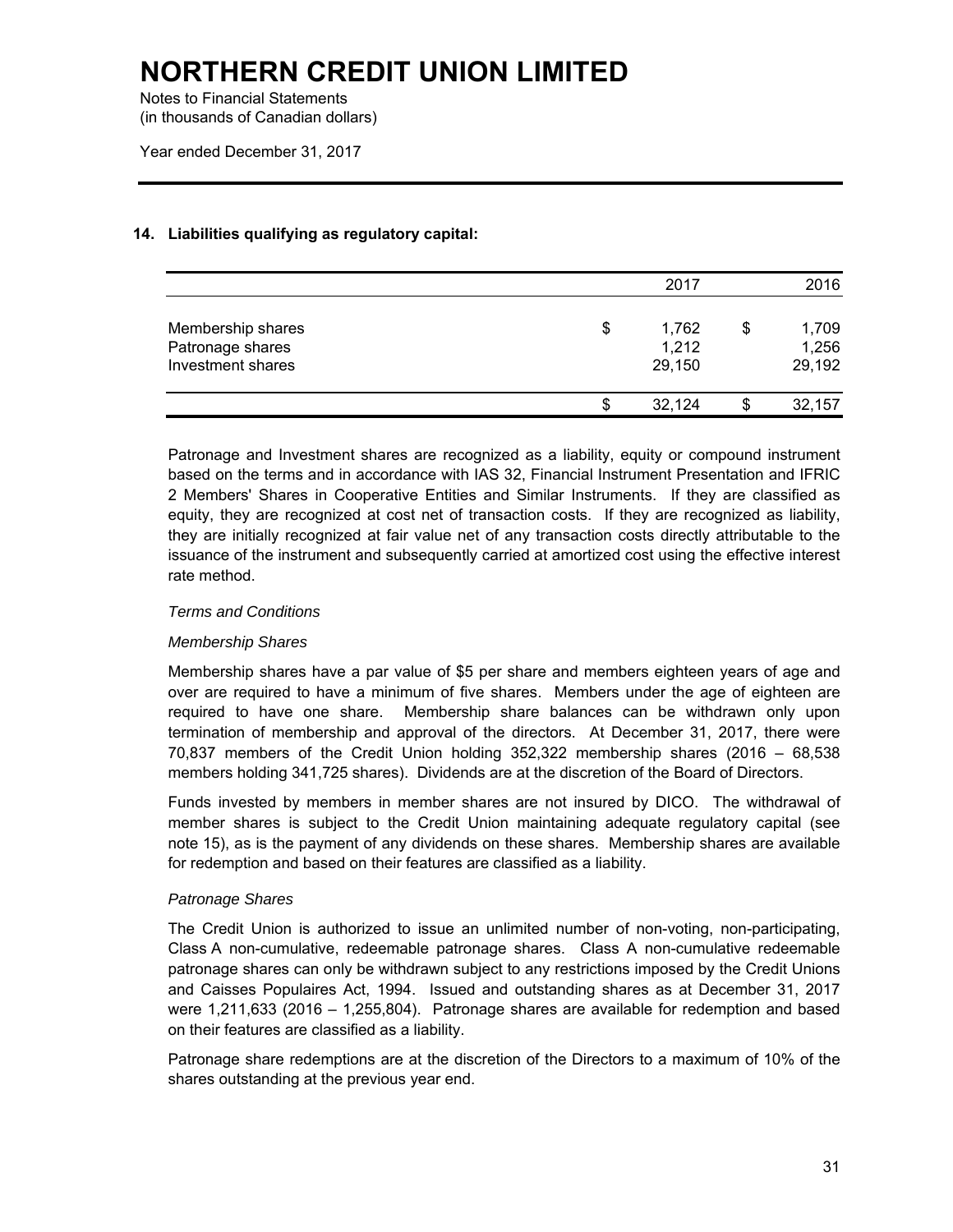Notes to Financial Statements (in thousands of Canadian dollars)

Year ended December 31, 2017

### **14. Liabilities qualifying as regulatory capital (continued):**

#### *Investment Shares*

Class B investment shares pay dividends at the discretion of the Board of Directors in the form of cash or additional shares. The Credit Union has the option to redeem these shares in whole or in part or on a pro-rata basis any time after five years from the date of issuance to a maximum of 10% of the shares outstanding at the previous year end. Issued and outstanding shares as at December 31, 2017 were 29,150,238 (2016 – 29,192,222). Investment shares are non-voting, are available for redemption and based on their features are classified as a liability.

On December 7, 2017, the Board of Directors declared a dividend of 2.93% on Class B investment shares. The value of the declared dividend was \$857 (2016 - \$835).

### **15. Capital management:**

The Credit Union maintains policies and procedures relative to capital management so as to ensure that capital levels are sufficient to cover risks inherent in the business.

The Credit Union's objectives when managing capital are to implement a policy that:

- ensures that the quantity, quality and composition of capital needed that reflects the inherent risks of the Credit Union and to support the current and planned operations; and
- provides distributions of dividends and redemptions of capital instruments to members.

The Credit Union Act requires credit unions to maintain minimum regulatory capital, as defined by the Act. Regulatory capital is calculated as a percentage of total assets, and of risk-weighted assets. Risk-weighted assets are calculated by applying risk weight percentages, as prescribed by the Act, to various asset categories, operational and interest rate risk criteria. The prescribed risk weights are dependent upon the degree of risk inherent in the asset.

The Act requires credit unions to maintain a capital ratio of 4.00% and a risk-weighted capital ratio of 8.00%. The Credit Union has a stated policy that it will maintain at all times capital equal to the minimum required by the Act plus a prudent cushion. The current minimum ratios per board policy are a capital ratio of 6.00% and a risk-weighted capital ratio of 12.50%. The Credit Union is in compliance with the Act as indicated by the table below:

|                   | Regulatory<br>Capital | Capital leverage<br>minimum | actual | minimum | Risk weighted<br>actual |
|-------------------|-----------------------|-----------------------------|--------|---------|-------------------------|
| December 31, 2017 | \$88,289              | 4.00%                       | 6.71%  | 8.00%   | 13.46%                  |
| December 31, 2016 | \$86,596              | 4.00%                       | 7 27%  | 8.00%   | 14.11%                  |

The Credit Union manages its Tier 1 and Tier 2 capital in accordance with internal policies and regulatory requirements. Tier 1 capital is the highest quality and consists of retained earnings, membership shares and the portion of the value of Class A and B investment and patronage shares that are not redeemable within 12 months. Tier 2 capital is comprised of the value of Class A and B investment and patronage shares ineligible as Tier 1 capital and the eligible portion of the allowance for impaired loans.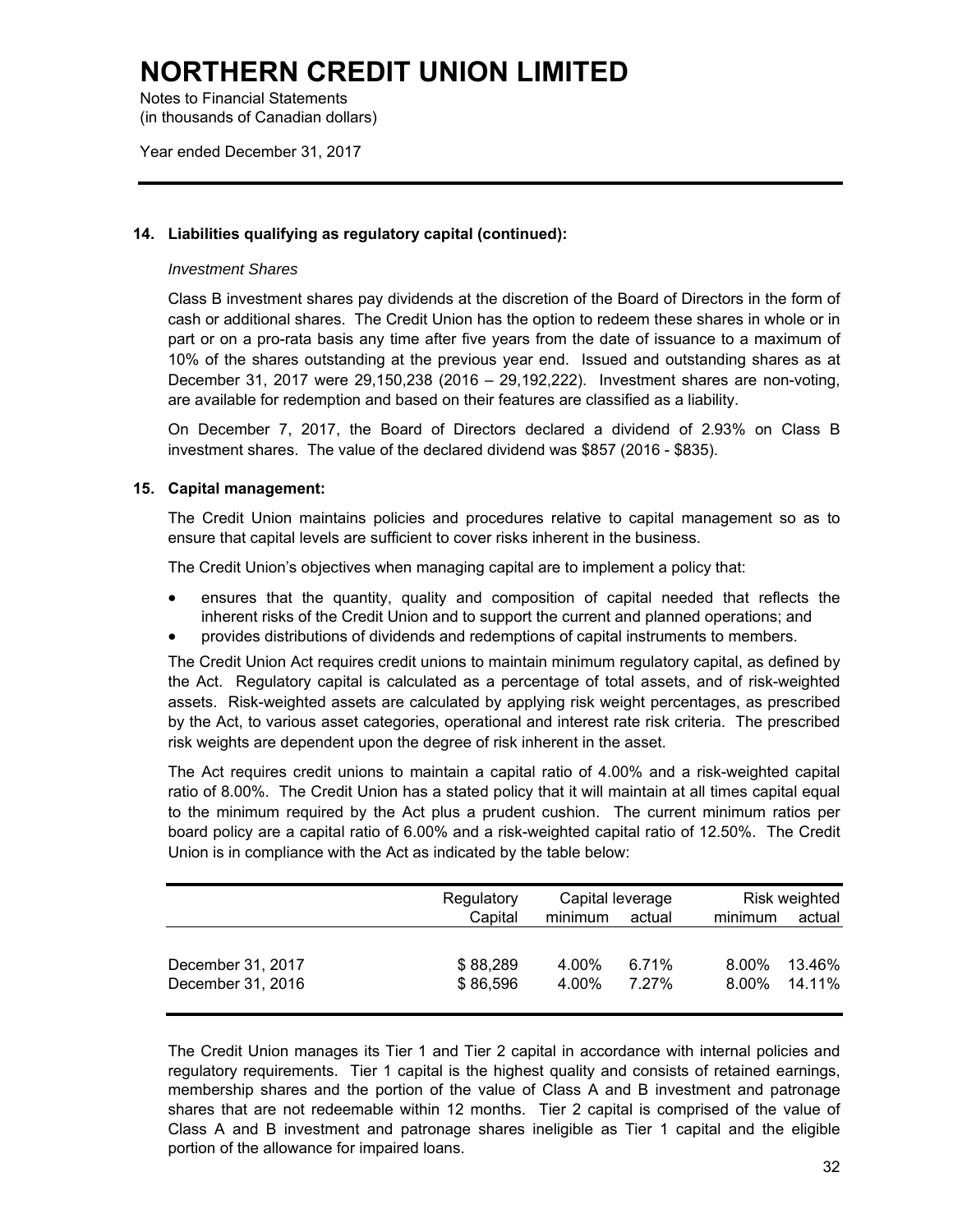Notes to Financial Statements (in thousands of Canadian dollars)

Year ended December 31, 2017

#### **15. Capital management (continued):**

The amount of composition of Tier 1 and Tier 2 capital was as follows:

|                                                      | 2017         | 2016         |
|------------------------------------------------------|--------------|--------------|
| Tier 1 Capital                                       |              |              |
| Retained earnings                                    | \$<br>36,824 | \$<br>34,964 |
| Contributed surplus                                  | 19,134       | 19,134       |
| Membership shares                                    | 1,762        | 1,709        |
| Class A non-cumulative redeemable                    |              |              |
| patronage shares (90%)                               | 1,130        | 1,174        |
| Class B non-cumulative, non-voting,                  |              |              |
|                                                      |              |              |
| non-participating investments shares (90%)           | 27,105       | 26,889       |
| <b>Tier 2 Capital</b>                                |              |              |
| Class A non-cumulative redeemable                    |              |              |
| patronage shares (10%)                               | 82           | 82           |
| Class B non-cumulative, non-voting,                  |              |              |
| non-participating investment shares (10%)            | 2,045        | 2,303        |
| Non-specific collective allowance for impaired loans | 207          | 341          |
|                                                      |              |              |
| Total regulatory capital                             | \$<br>88,289 | \$<br>86,596 |

### **16. Commitments and contingencies:**

- (a) As at December 31, 2017, commitments for authorized but not issued loans to members amounted to approximately \$15,077 (2016 - \$16,835).
- (b) As at December 31, 2017, commitments for unused lines and letters of credit amounted to approximately \$160,782 and \$2,157 respectively (2016 - \$149,372 and \$1,749, respectively).
- (c) The Credit Union has commitments for the rental of branch premises under long-term noncancelable operating leases, other rental agreements and various community sponsorships which expire on various dates to 2028. Future annual minimum payments are approximately as follows:

| 2018       | \$<br>849 |
|------------|-----------|
| 2019       | 654       |
| 2020       | 613       |
| 2021       | 532       |
| 2022       | 303       |
| Thereafter | 599       |
|            |           |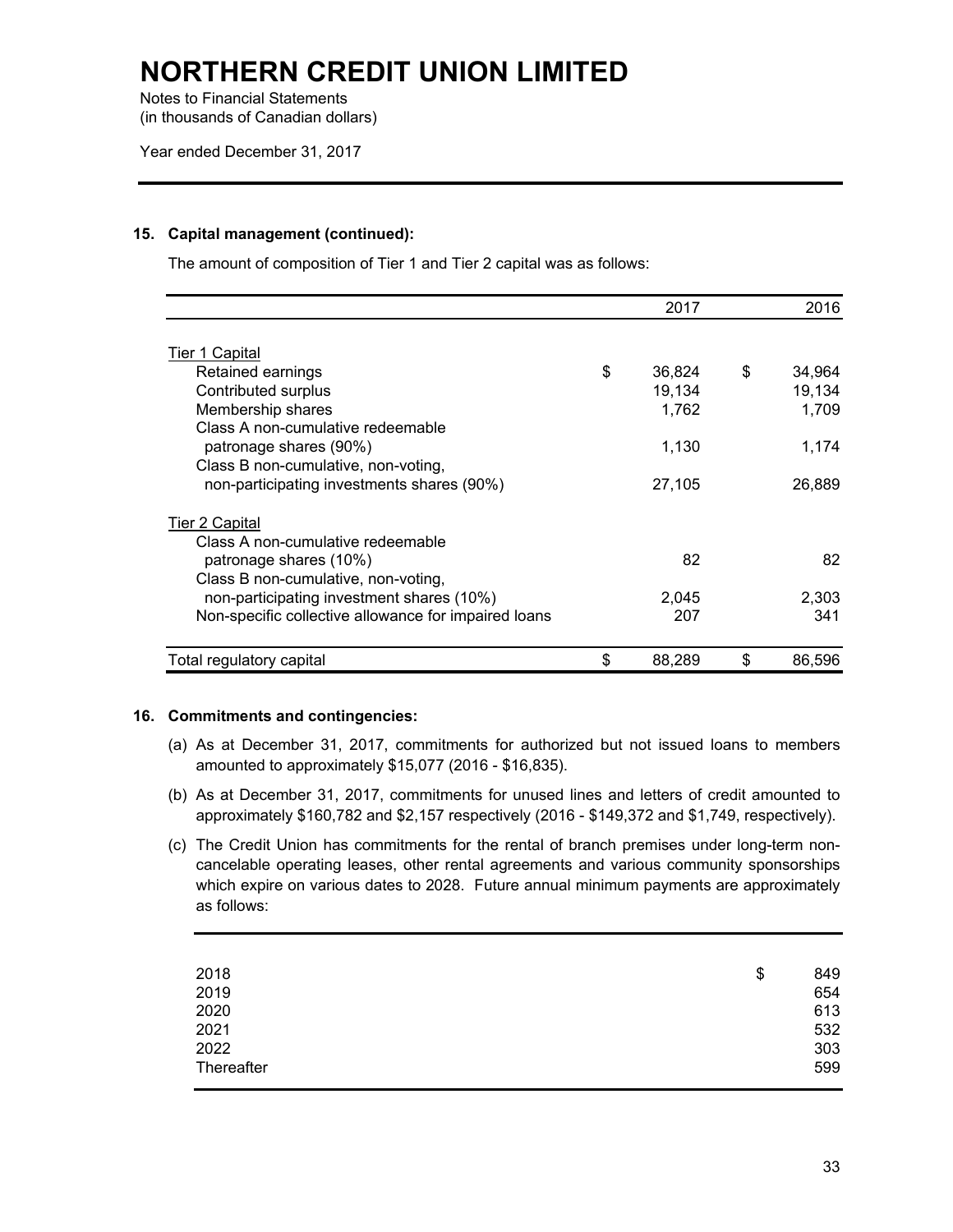Notes to Financial Statements (in thousands of Canadian dollars)

Year ended December 31, 2017

#### **16. Commitments and contingencies (continued):**

(d) The Credit Union is involved in certain legal matters and litigation from time to time, the outcomes of which are not presently determinable. The effects, if any, from such contingencies will be accounted for in the periods in which the matters are probable.

### **17. Income taxes:**

The components of income tax expense (recovery) are as follows:

|                                                            |   | 2017         |   | 2016       |
|------------------------------------------------------------|---|--------------|---|------------|
| Current income tax expense<br>Deferred income tax recovery | S | 353<br>(496) | S | 330<br>(6) |
| Total income tax expense (recovery)                        |   | (143)        |   | 324        |

Income tax expense differs from the amount that would be computed by applying the federal and provincial statutory rate of 26.5% (2016 - 26.5%) to income before income taxes. The reasons for the difference are as follows:

|                                                                                                      | 2017          | 2016        |
|------------------------------------------------------------------------------------------------------|---------------|-------------|
| Income before income tax                                                                             | \$<br>1,717   | \$<br>2,313 |
| Statutory tax rate                                                                                   | 26.5%         | 26.5%       |
| Computed tax expense                                                                                 | \$<br>455     | \$<br>613   |
| Increase (decrease) resulting from:<br>Lower rate on preferred rate amount<br>Non-deductible expense | (132)<br>12   | (124)<br>13 |
| Non-taxable dividend on CUCO Cooperative<br>Association redemption<br>Other                          | (447)<br>(31) | (178)       |
| Total income tax expense (recovery)                                                                  | \$<br>(143)   | \$<br>324   |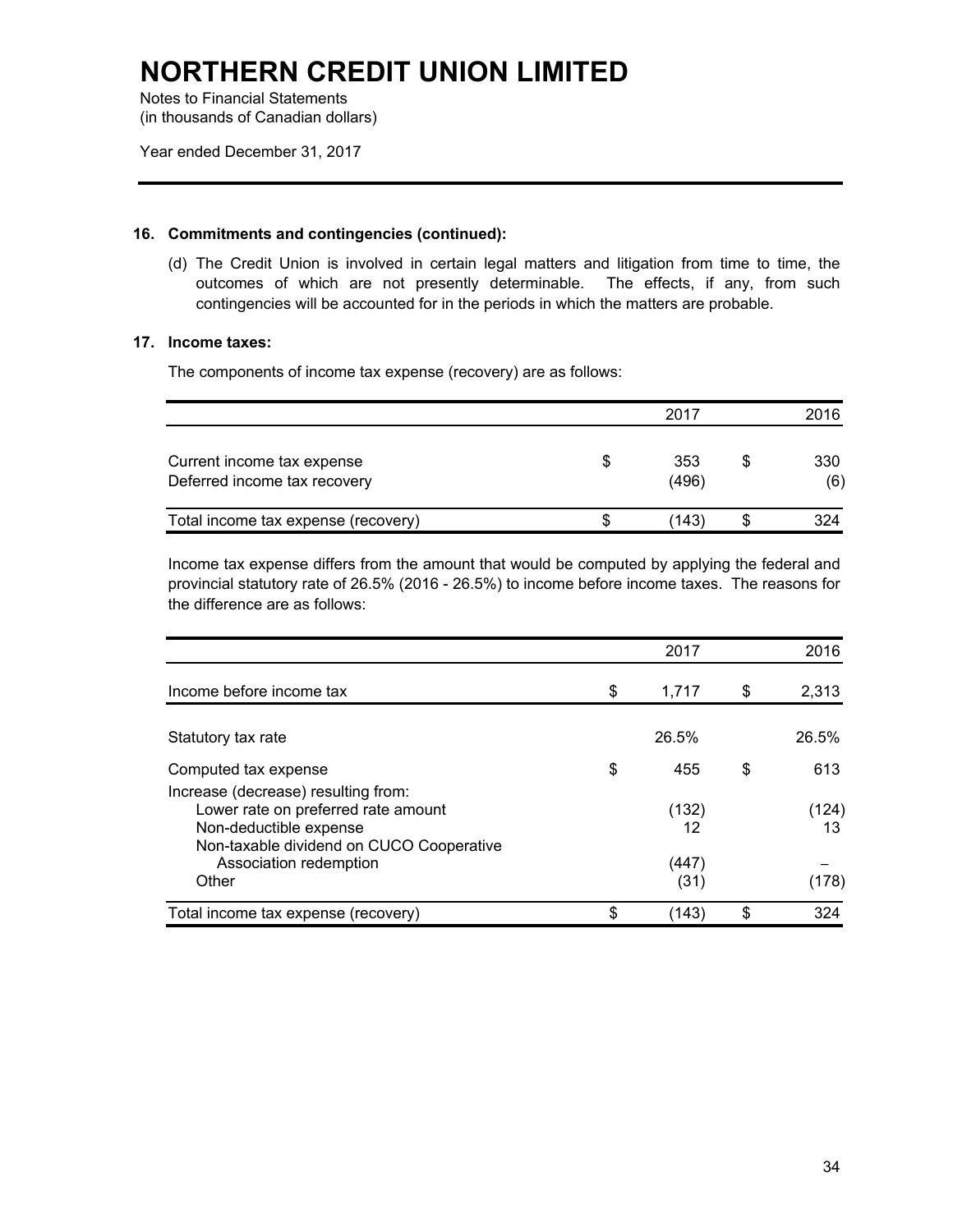Notes to Financial Statements (in thousands of Canadian dollars)

Year ended December 31, 2017

### **17. Income taxes (continued):**

The movements of deferred tax assets and liabilities are presented below:

| 2017                                                                                                                 |                               |                      |                              | Recognized Recognized                         |                                              |
|----------------------------------------------------------------------------------------------------------------------|-------------------------------|----------------------|------------------------------|-----------------------------------------------|----------------------------------------------|
|                                                                                                                      | Opening                       | Recognized           | Directly                     | in Profit                                     | Closing                                      |
|                                                                                                                      | Balance                       | in OCI               | in Equity                    | or loss                                       | <b>Balance</b>                               |
| Deferred tax assets:<br>Employee retirement benefits<br>Allowance for impaired loans<br>Reserves<br>Non-capital loss | \$<br>668<br>166<br>71<br>324 | 42                   |                              | 138<br>(10)<br>(51)<br>(324)                  | 848<br>156<br>20<br>$\overline{\phantom{0}}$ |
| Total deferred tax assets                                                                                            | \$<br>1,229                   | 42                   |                              | (247)                                         | 1,024                                        |
| Deferred tax liabilities:<br>Investments<br>Property, equipment and<br>intangible assets<br>Bargain purchase gain    | \$<br>302<br>385<br>1,493     | (17)                 |                              | (458)<br>65<br>(350)                          | (173)<br>450<br>1,143                        |
| Total deferred tax liabilities                                                                                       | \$<br>2,180                   | (17)                 |                              | (743)                                         | 1,420                                        |
| Total movement taken to<br>income tax expense                                                                        | \$<br>(951)                   | 59                   |                              | 496                                           | (396)                                        |
| 2016                                                                                                                 | Opening<br>Balance            | Recognized<br>in OCI | <b>Directly</b><br>in Equity | Recognized Recognized<br>in Profit<br>or loss | Closing<br>Balance                           |
| Deferred tax assets:<br>Employee retirement benefits<br>Allowance for impaired loans<br>Reserves<br>Non-capital loss | \$<br>449<br>212<br>1,512     | 74                   | 324                          | 145<br>(46)<br>71<br>(1, 512)                 | 668<br>166<br>71<br>324                      |
| Total deferred tax assets                                                                                            | \$<br>2,173                   | 74                   | 324                          | (1, 342)                                      | 1,229                                        |
| Deferred tax liabilities:<br>Investments<br>Property, equipment and<br>intangible assets<br>Bargain purchase gain    | \$<br>299<br>300<br>2,521     |                      | 408                          | 3<br>85<br>(1, 436)                           | 302<br>385<br>1,493                          |
| Total deferred tax liabilities                                                                                       | \$<br>3,120                   |                      | 408                          | (1, 348)                                      | 2,180                                        |
| Total movement taken to<br>income tax expense                                                                        | \$<br>(947)                   | 74                   | (84)                         | 6                                             | (951)                                        |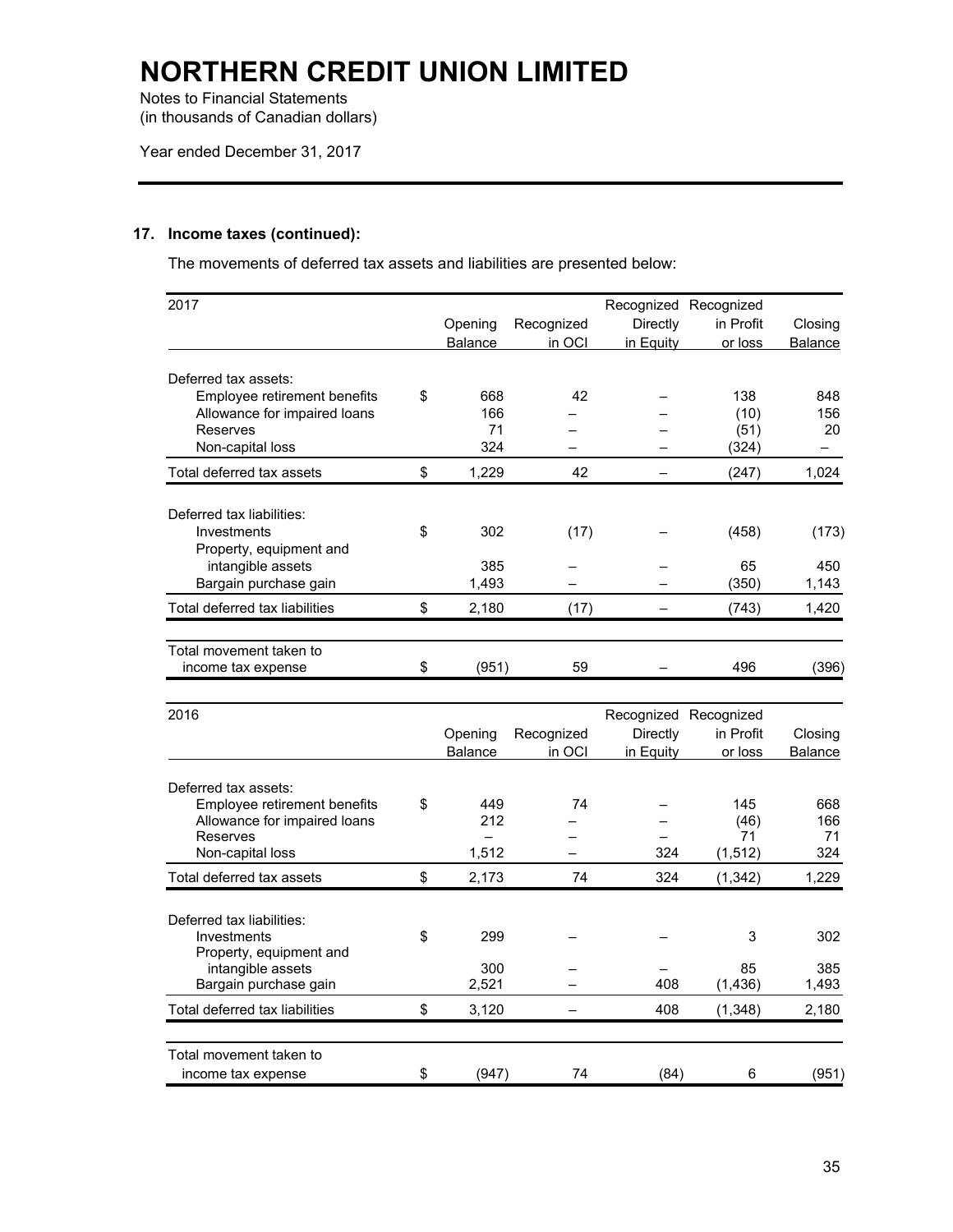Notes to Financial Statements (in thousands of Canadian dollars)

Year ended December 31, 2017

#### **17. Income taxes (continued):**

The ultimate realization of deferred tax assets is dependent upon generation of taxable income during future periods in which the unused tax losses are available.

The Credit Union has net capital loss carryforwards of \$256 (2016 - \$154) with no expiry date which are available to reduce future taxable income. The tax benefit of the losses will be recognized in the year that it is determined that it is probable that they will be realized.

#### **18. Non-interest revenue:**

The components of non-interest revenue were as follows:

|                          | 2017         | 2016         |
|--------------------------|--------------|--------------|
| Service charges          | \$<br>6,749  | \$<br>6,520  |
| Insurance commissions    | 1,518        | 1,377        |
| Loan and commitment fees | 1,493        | 1,237        |
| Wealth management        | 852          | 816          |
| Rental income            | 10           | 8            |
| Foreign exchange         | 484          | 461          |
| Other                    | 609          | 634          |
|                          | \$<br>11,715 | \$<br>11,053 |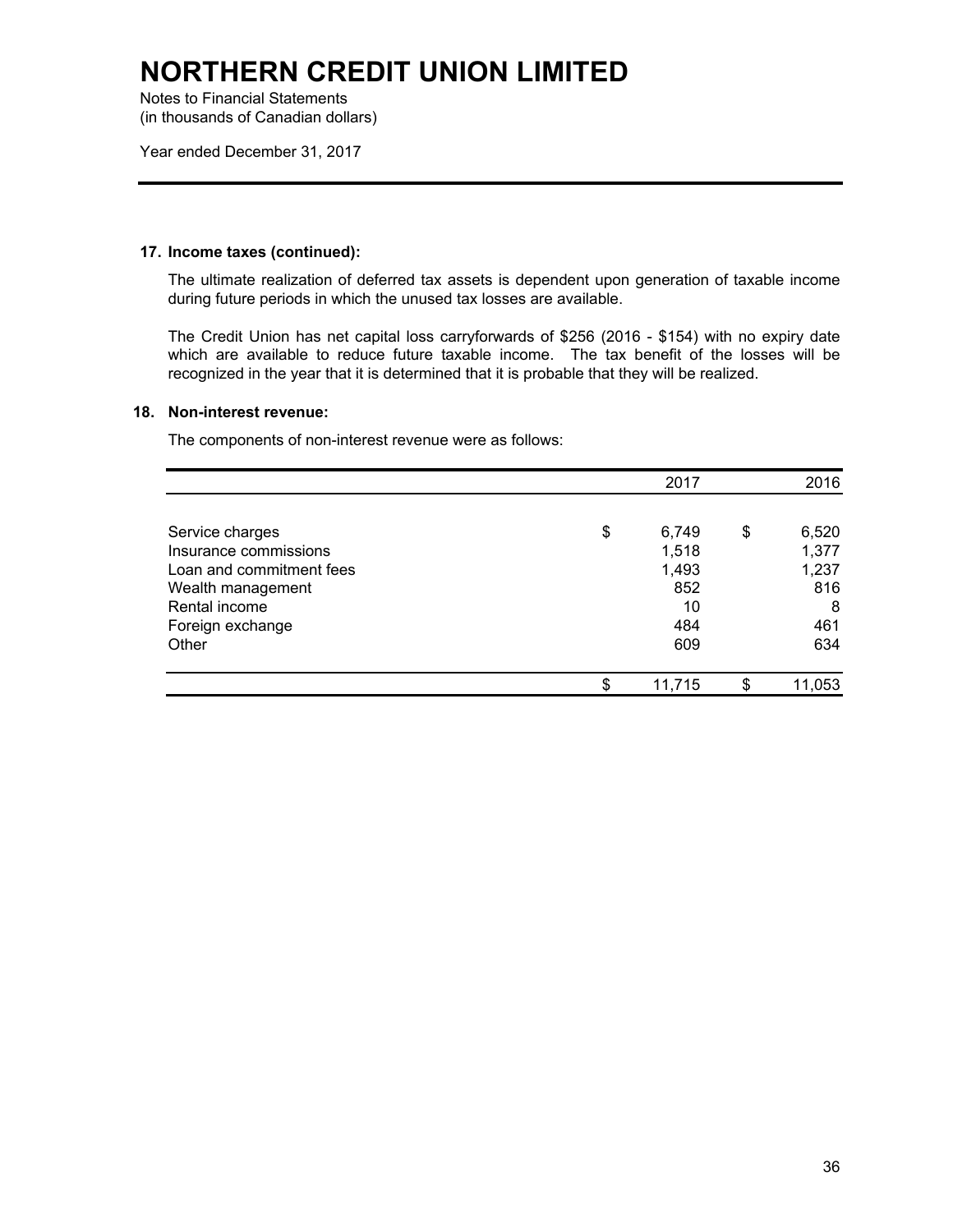Notes to Financial Statements (in thousands of Canadian dollars)

Year ended December 31, 2017

#### **19. Employee future benefits:**

The Credit Union has a defined benefit pension plan for certain management employees. All other employees of the Credit Union may elect to participate in the Canadian Credit Union Employees Pension Plan, a defined contribution plan, as provided by CUMIS Life Insurance Company.

The total expense for the pension plans are as follows:

|                                                                                       | 2017       | 2016       |
|---------------------------------------------------------------------------------------|------------|------------|
| Defined benefit pension plan net benefit expense<br>Defined contribution pension plan | 980<br>339 | 933<br>289 |
|                                                                                       | 1.319      |            |

Information about the Credit Union's defined benefit plan is as follows:

|                             | 2017         | 2016         |
|-----------------------------|--------------|--------------|
| Accrued benefit obligation: |              |              |
| Balance, beginning of year  | \$<br>14,881 | \$<br>13,382 |
| Current service cost        | 1,097        | 1,014        |
| Interest cost               | 613          | 575          |
| Benefits paid               | (335)        | (576)        |
| <b>Actuarial losses</b>     | 861          | 570          |
| <b>Administration fees</b>  | (89)         | (84)         |
| Balance, end of year        | \$<br>17,028 | \$<br>14,881 |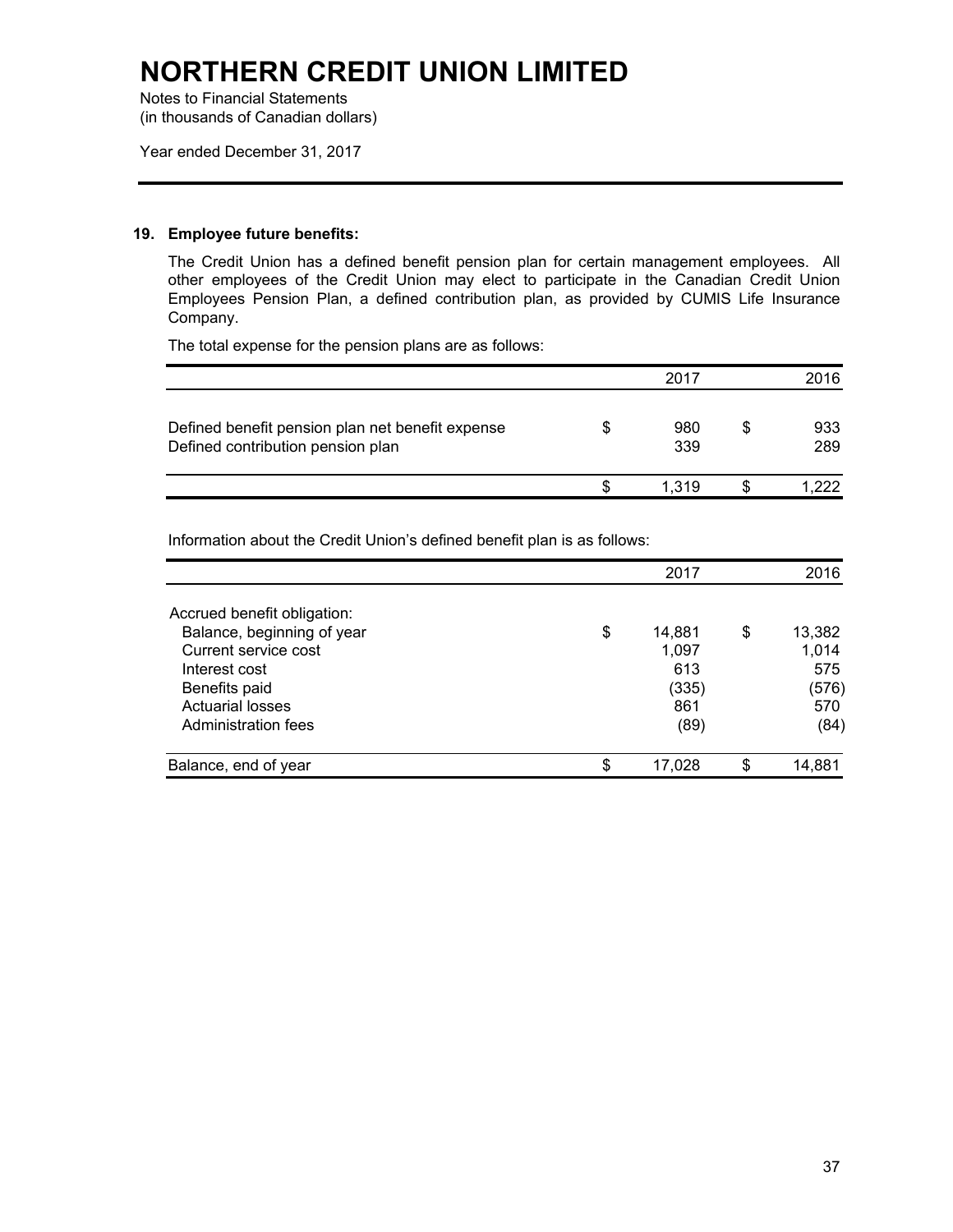Notes to Financial Statements (in thousands of Canadian dollars)

Year ended December 31, 2017

### **19. Employee future benefits (continued):**

|                                | 2017         | 2016         |
|--------------------------------|--------------|--------------|
| Plan assets:                   |              |              |
| Fair value, beginning of year  | \$<br>12,742 | \$<br>12,017 |
| Expected return on plan assets | 503          | 492          |
| <b>Employer contributions</b>  | 520          | 440          |
| Employee contributions         | 227          | 164          |
| Benefits paid                  | (335)        | (576)        |
| Actuarial gains                | 701          | 289          |
| Administration fees            | (89)         | (84)         |
| Fair value, end of year        | \$<br>14,269 | \$<br>12.742 |

Experience adjustments incurred were as follows:

|                                           | 2017               | Defined Benefit Pensions<br>2016 |              |
|-------------------------------------------|--------------------|----------------------------------|--------------|
| Accrued benefit obligation<br>Plan assets | \$<br>(861)<br>701 | \$                               | (570)<br>289 |
| Total for the year                        | \$<br>.160)        | \$                               | 281          |

The accrued benefit liability is included in accounts payable and accrued liabilities.

The following table provides the amount recognized in the statement of financial position:

|                                                                                          |   |              | Defined Benefit Pensions |          |  |  |  |
|------------------------------------------------------------------------------------------|---|--------------|--------------------------|----------|--|--|--|
|                                                                                          |   | 2017         | 2016                     |          |  |  |  |
| Funded status (deficit) being accrued benefit<br>liability included in other liabilities | S | $(2,758)$ \$ |                          | (2, 139) |  |  |  |
| Net amount recognized                                                                    | S | (2.758)      | \$                       | (2, 139) |  |  |  |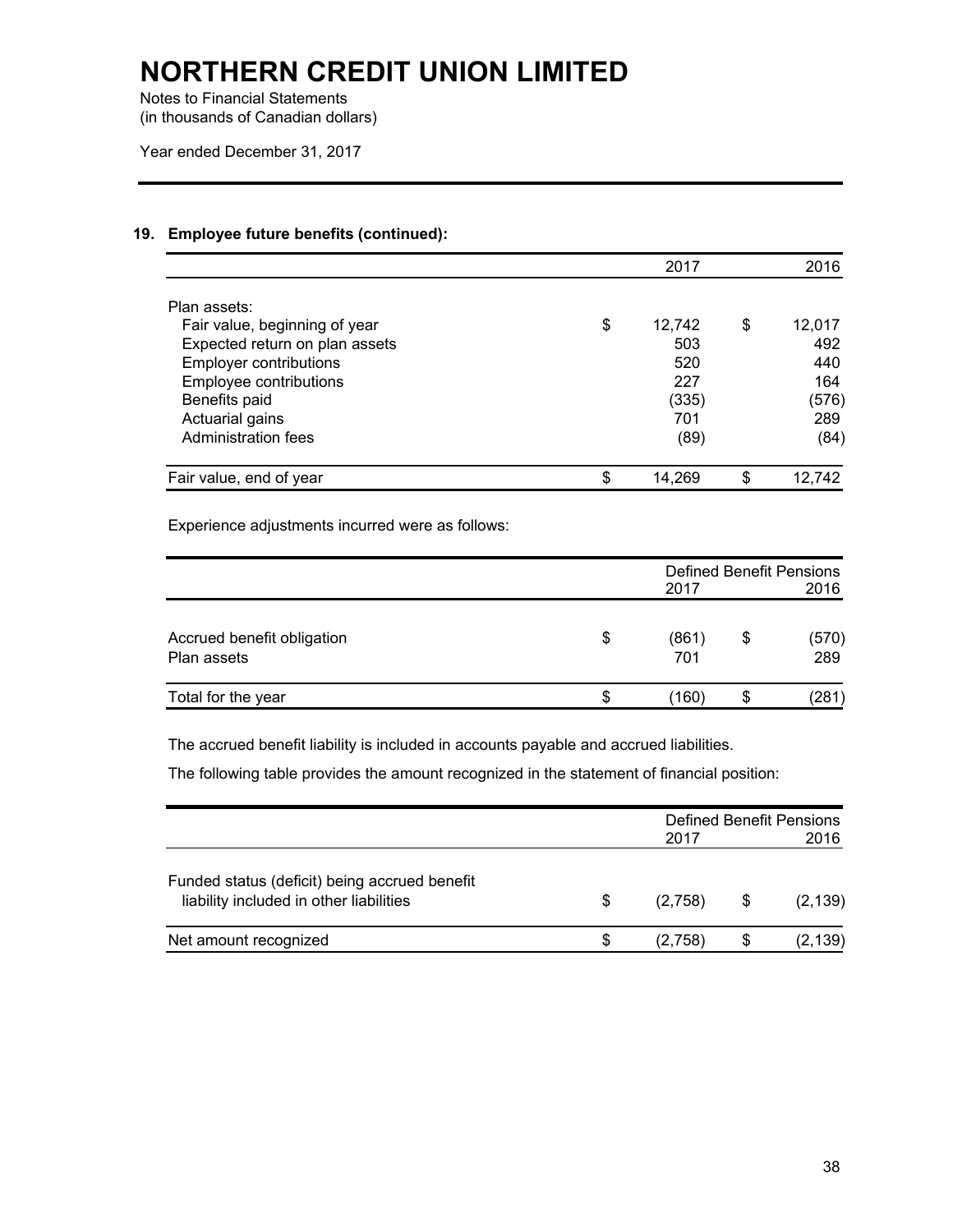Notes to Financial Statements (in thousands of Canadian dollars)

Year ended December 31, 2017

#### **19. Employee future benefits (continued):**

The significant actuarial assumptions adopted in measuring the Credit Union's accrued benefit obligations are as follows:

|                                                  | 2017     | <b>Defined Benefit Pensions</b><br>2016 |
|--------------------------------------------------|----------|-----------------------------------------|
|                                                  |          |                                         |
| Discount rate                                    | 3.40%    | 3.90%                                   |
| Rate of compensation increase                    | 3.00%    | 3.00%                                   |
| Expected long-term rate of return on plan assets | 3.40%    | 3.90%                                   |
| Rate of maximum pension increase                 | $3.00\%$ | 3.00%                                   |

The expected rate of return on plan assets is based on the risks and associated returns expected of the underlying plan assets. Plan assets are held in balanced funds which include equities and fixed income investments.

The Credit Union's net benefit plan expense is as follows:

|                                                                        |     | Defined Benefit Pensions |   |            |  |
|------------------------------------------------------------------------|-----|--------------------------|---|------------|--|
|                                                                        |     | 2017                     |   | 2016       |  |
|                                                                        |     |                          |   |            |  |
| Current service cost, net of employees' contributions<br>Interest cost | S   | 870<br>613               | S | 850<br>575 |  |
| Expected return on plan assets                                         |     | (503)                    |   | (492)      |  |
| Net benefit plan expense                                               | \$. | 980                      |   | 933        |  |

These net benefit plan expenses are included in salaries and employee benefits on the statement of income. Aggregate contributions relating to the defined benefit pensions plan for the year ended December 31, 2017 is \$520 (2016 - \$440).

The defined benefit plan assets comprise:

|                                       |    | 2017   |   | 2016   |
|---------------------------------------|----|--------|---|--------|
| Mawer balanced fund                   | S  | 10,773 | S | 9,513  |
| Guardian balanced income fund         |    | 3,480  |   | 3,214  |
| <b>CUMIS</b> retirement security fund |    | 16     |   | 15     |
|                                       | \$ | 14.269 | S | 12.742 |

The actual return on plan assets for the year-ended December 31, 2017 was \$1,204 (2016 - \$781).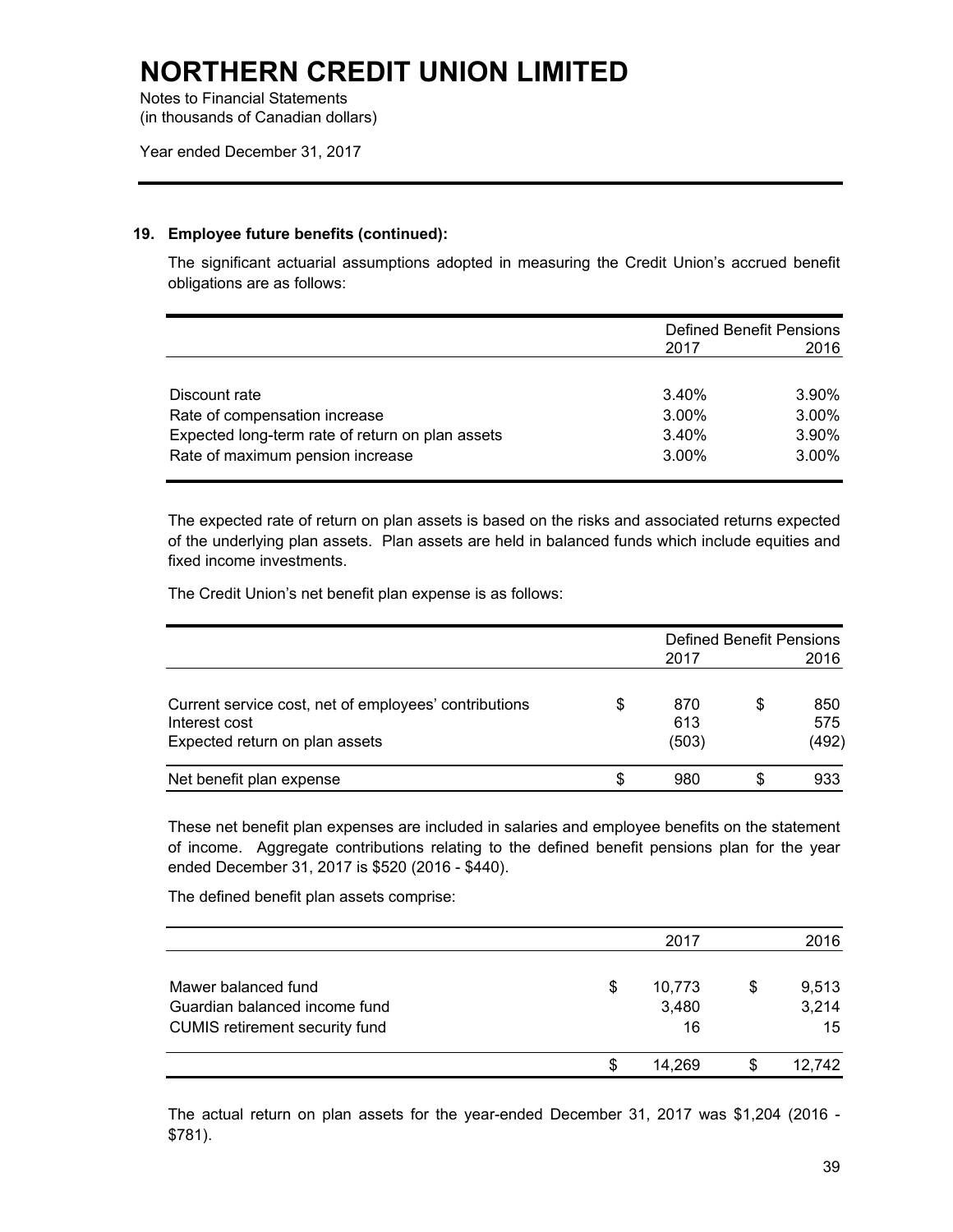Notes to Financial Statements (in thousands of Canadian dollars)

Year ended December 31, 2017

#### **19. Employee future benefits (continued):**

A 1% decrease in the discount rate would increase the pension benefit obligation at December 31, 2017 by 18.2% or \$3,098 to \$20,126. In addition, a 1% decrease in the discount rate would increase the fiscal 2017 net service cost by 24.3% or \$243 to \$1,246.

A 1% decrease in the salary scale would decrease the pension benefit obligation at December 31, 2017 by 4.1% or \$695 to \$16,333. In addition, a 1% decrease in the salary scale would decrease the fiscal 2017 net service cost by 8.5% or \$85 to \$918.

### **20. Fair value of financial instruments:**

The following table represents the fair values of the Credit Union's financial instruments. The fair values disclosed do not include the value of assets that are not considered financial instruments, such as fixed assets.

While the fair value amounts are intended to represent estimates of the amounts at which these instruments could be exchanged in a current transaction between willing parties, some of the Credit Union's financial instruments lack an available trading market. Consequently, the fair values presented are estimates derived using present value and other valuations techniques and may not be indicative of the net realizable values.

Due to the judgment used in applying a wide range of acceptable valuation techniques and estimates in calculating fair value amounts, fair values are not necessarily comparable among financial institutions. The calculation of estimated fair values is based on market conditions at a specific point in time and may not be reflective of future fair values.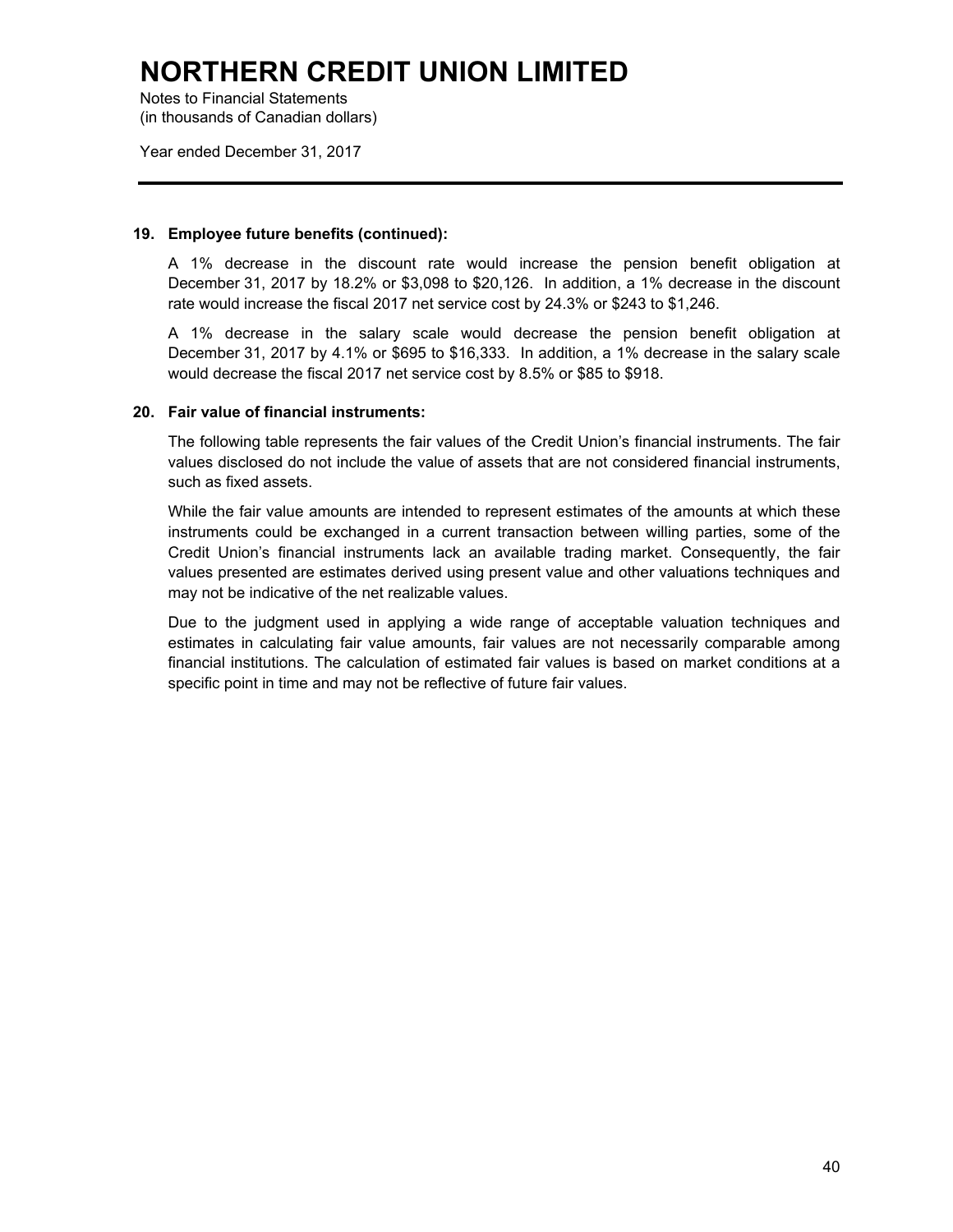Notes to Financial Statements (in thousands of Canadian dollars)

Year ended December 31, 2017

#### **20. Fair value of financial instruments (continued):**

|                                    |           | December 31, 2017 |                   | December 31, 2016 |               |    |                   |
|------------------------------------|-----------|-------------------|-------------------|-------------------|---------------|----|-------------------|
|                                    | Carrying  |                   |                   | Carrying          |               |    |                   |
|                                    | Value     | Fair Value        | <b>Difference</b> | Value             | Fair Value    |    | <b>Difference</b> |
| <b>Loans and Receivables</b>       |           |                   |                   |                   |               |    |                   |
| Loans to members                   | 1,194,771 | 1,194,938         | 167               | \$1,071,714       | \$1,076,212   | \$ | 4,498             |
| <b>Held to Maturity</b>            |           |                   |                   |                   |               |    |                   |
| Investments                        | 79,437    | 80,201            | 764               | 71,058            | 71,423        |    | 365               |
| Fair Value through Profit and Loss |           |                   |                   |                   |               |    |                   |
| Cash resources                     | 11,548    | 11,548            |                   | 15,813            | 15,813        |    |                   |
| Investments                        | 55        | 55                |                   | 1,932             | 1,932         |    |                   |
| Available for Sale                 |           |                   |                   |                   |               |    |                   |
| Investments                        | 8,161     | 8,161             |                   | 8,053             | 8,053         |    |                   |
| <b>Total financial assets</b>      | 1,293,972 | 1,294,903         | 931               | \$1,168,570       | \$1,173,433   | \$ | 4,863             |
| <b>Other Liabilities</b>           |           |                   |                   |                   |               |    |                   |
| Member deposits                    | 1,044,851 | 1,043,747         | (1, 104)          | \$<br>966,764     | 969,194<br>\$ | \$ | 2,430             |
| Accounts payable and               |           |                   |                   |                   |               |    |                   |
| accrued liabilities                | 6,776     | 6,776             |                   | 6,523             | 6,523         |    |                   |
| Loans payable                      | 12,000    | 12,001            | 1                 | 25,000            | 25,002        |    | $\overline{2}$    |
| Securitized liabilities            | 162,796   | 162,946           | 150               | 104,688           | 104,688       |    |                   |
| <b>Total financial liabilities</b> | 1,226,423 | 1,225,470         | (953)             | \$1,102,975       | \$1,105,407   | \$ | 2,432             |

Interest rate sensitivity is the main cause of change in fair values of the Credit Union's financial instruments.

The following methods and assumptions were used to estimate the fair value of financial instruments:

- (a) The fair values of cash and accounts payable and accrued liabilities are assumed to approximate their book values, due to their short–term nature.
- (b) The estimated fair value of floating rate loans, demand deposits and floating rate deposits are assumed to be equal to book value as the interest rates on these loans and deposits reprice to market on a periodic basis.
- (c) The estimated fair values of fixed rate investments, fixed rate loans and fixed rate deposits are determined by discounting the expected future cash flows of these investments, loans, deposits and borrowings at current market rates for products with similar terms and credit risks.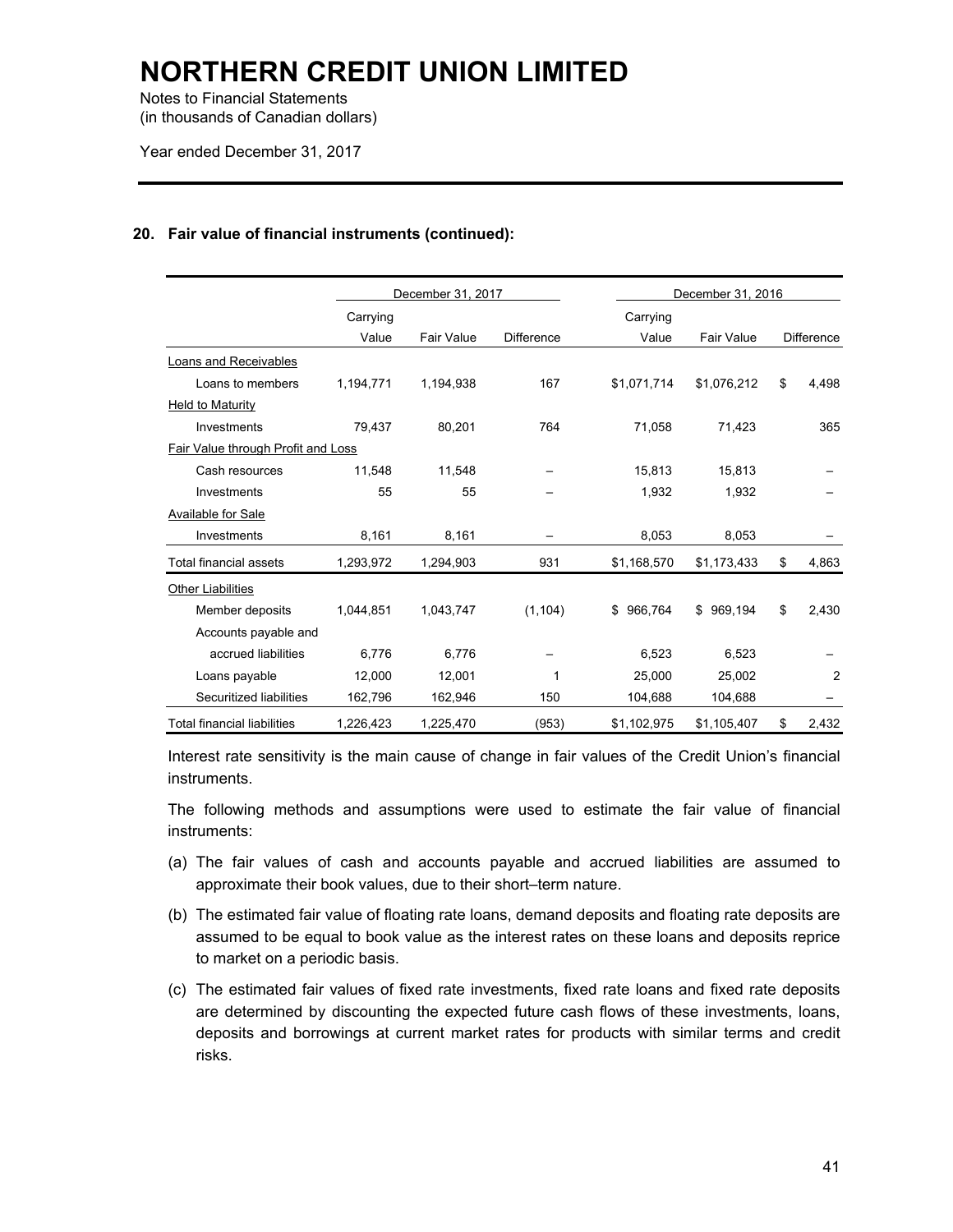Notes to Financial Statements (in thousands of Canadian dollars)

Year ended December 31, 2017

#### **20. Fair value of financial instruments (continued):**

The estimated fair values of derivative instruments are determined through valuation models on the derivative notional amounts, maturity dates and rates.

Fair value measurements can be classified in a hierarchy in order to discern the significance of management assumptions and other inputs incorporated into the measurements. The three levels of fair value hierarchy are:

Level 1 – Unadjusted quoted prices in active markets for identical assets or liabilities.

- Level 2 Inputs other than quoted prices that are observable for the asset or liability, either directly or indirectly. This category includes instruments valued using: quoted market prices in active markets for similar instruments; quoted prices for identical or similar instruments in markets that are consider less than active; or other valuation techniques where all significant inputs are directly or indirectly observable form market data.
- Level 3 Inputs for the asset or liability that are not based on observable market data. This category includes all instruments where the valuation technique includes inputs not based on observable data and the unobservable inputs have a significant effect on the instrument's valuation. This category includes instruments that are valued based on quoted prices for similar instruments where significant unobservable adjustments are required to reflect differences between the instruments.

|                                  |                                |                |                          | 2017        |
|----------------------------------|--------------------------------|----------------|--------------------------|-------------|
|                                  | Level 1                        | Level 2        | Level 3                  | Total       |
| <b>Assets</b>                    |                                |                |                          |             |
| Investments - FVTPL securities   | \$<br>$\qquad \qquad -$        | \$<br>$55$ \$  | $\overline{\phantom{0}}$ | \$<br>55    |
| <b>Liabilities</b>               |                                |                |                          |             |
| Derivative financial instruments | \$                             | \$<br>190 \$   |                          | \$<br>190   |
|                                  |                                |                |                          |             |
|                                  |                                |                |                          | 2016        |
|                                  | Level 1                        | Level 2        | Level 3                  | Total       |
| <b>Assets</b>                    |                                |                |                          |             |
| Investments - FVTPL securities   | \$<br>$\overline{\phantom{0}}$ | \$<br>1,932 \$ | $\equiv$                 | \$<br>1,932 |
| <b>Liabilities</b>               |                                |                |                          |             |
| Derivative financial instruments | \$<br>—                        | \$<br>49 \$    |                          | \$<br>49    |

The following table summarizes the classification of the Credit Union's financial instruments held and reported on the Statement of Financial Position at fair value:

Fair value of financial instruments held at amortized cost using the fair value hierarchy.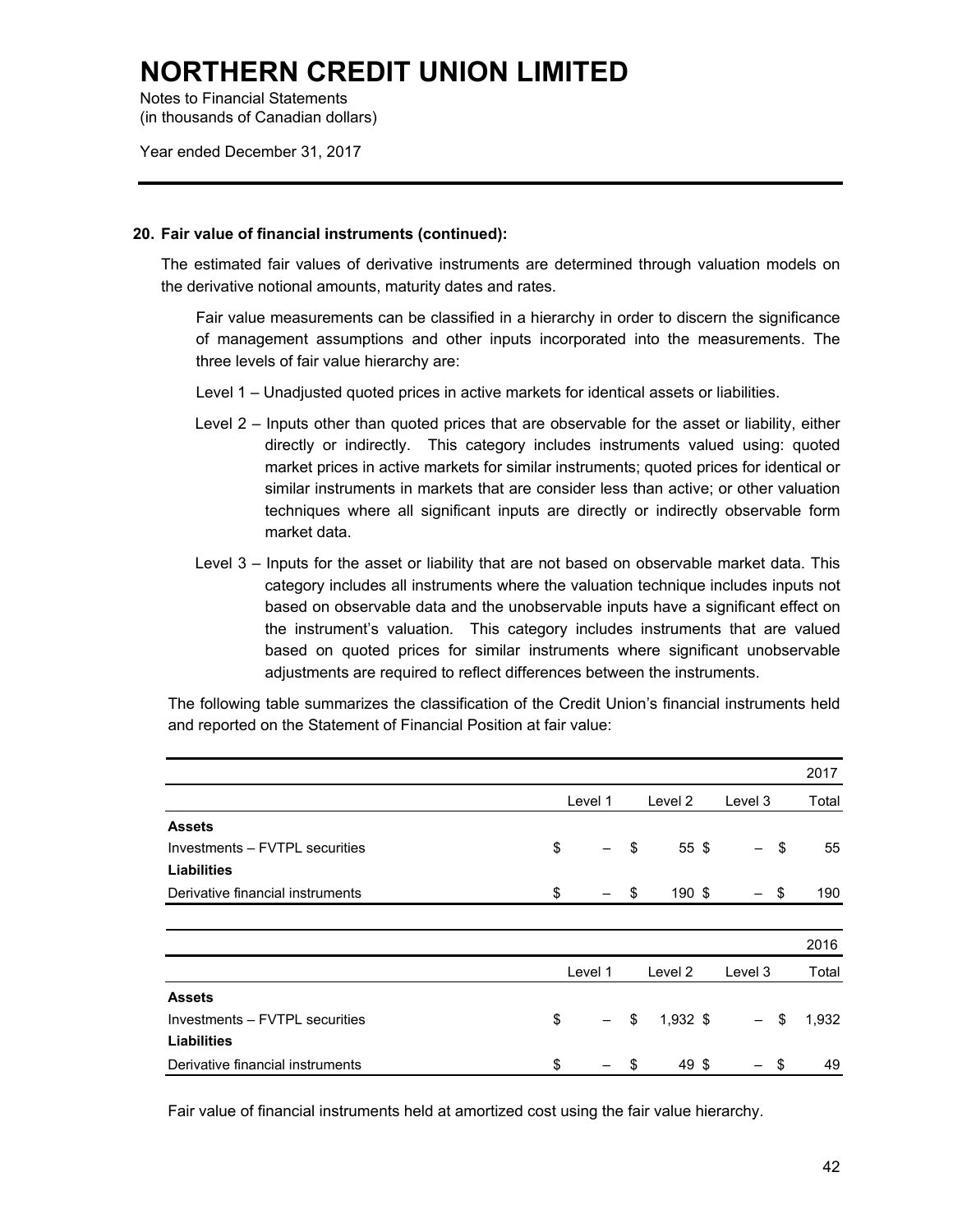Notes to Financial Statements (in thousands of Canadian dollars)

Year ended December 31, 2017

#### **20. Fair value of financial instruments (continued):**

The following table illustrates the Credit Union's financial instruments which are not carried at fair value on the balance sheet as at December 31, 2017 with comparative information for December 31, 2016. The table does not include fair value information for financial assets and financial liabilities not measured at fair value if the carrying amount is a reasonable approximation of fair value. The Credit Union's financial instruments held at amortized cost are all classified as Level 2 as identified below:

|                                                  | 2017            |    | 2016      |
|--------------------------------------------------|-----------------|----|-----------|
| <b>Assets</b>                                    |                 |    |           |
| Loans to members                                 | \$<br>1,194,938 | \$ | 1,076,212 |
| Investments                                      | 88,417          |    | 81,408    |
| Fair value of assets held at amortized cost      | \$<br>1,283,355 | S  | 1,157,620 |
| Liabilities                                      |                 |    |           |
| Members' deposits                                | \$<br>1,043,747 | \$ | 969,194   |
| Loans payable                                    | 12.001          |    | 25,002    |
| Securitized liabilities                          | 162,946         |    | 104,688   |
| Fair value of liabilities held at amortized cost | \$<br>1,218,694 | \$ | 1,098,884 |

### **21. Derivative financial instruments:**

a) Notional amounts of derivatives:

The notional amounts of derivatives shown in the tables below do not represent amounts exchanged by the parties and, thus, are not a measure of the exposure of the Credit Union through its use of derivatives. The amounts exchanged are calculated on the basis of the notional amounts and the other terms of the derivatives, which relate to interest rates.

The Credit Union is exposed to credit-related losses in the event of non-performance by counterparties to financial instruments, but it does not expect any counterparties to fail to meet their obligations given their high credit ratings. The credit exposure of interest rate contracts is represented by the fair value of contracts with a positive fair value at the reporting date.

b) Interest rate risk management:

The Credit Union has entered into interest rate contracts to manage interest rate risk and variable rates to alter interest rate exposure. Interest rate swaps allow the Credit Union to finance transactions and effectively swap them into fixed rate terms. Under interest rate swaps, the Credit Union agrees with the counterparty to exchange, at the maturity date, the difference between fixed-rate and floating-rate interest amounts calculated by reference to the notional amount.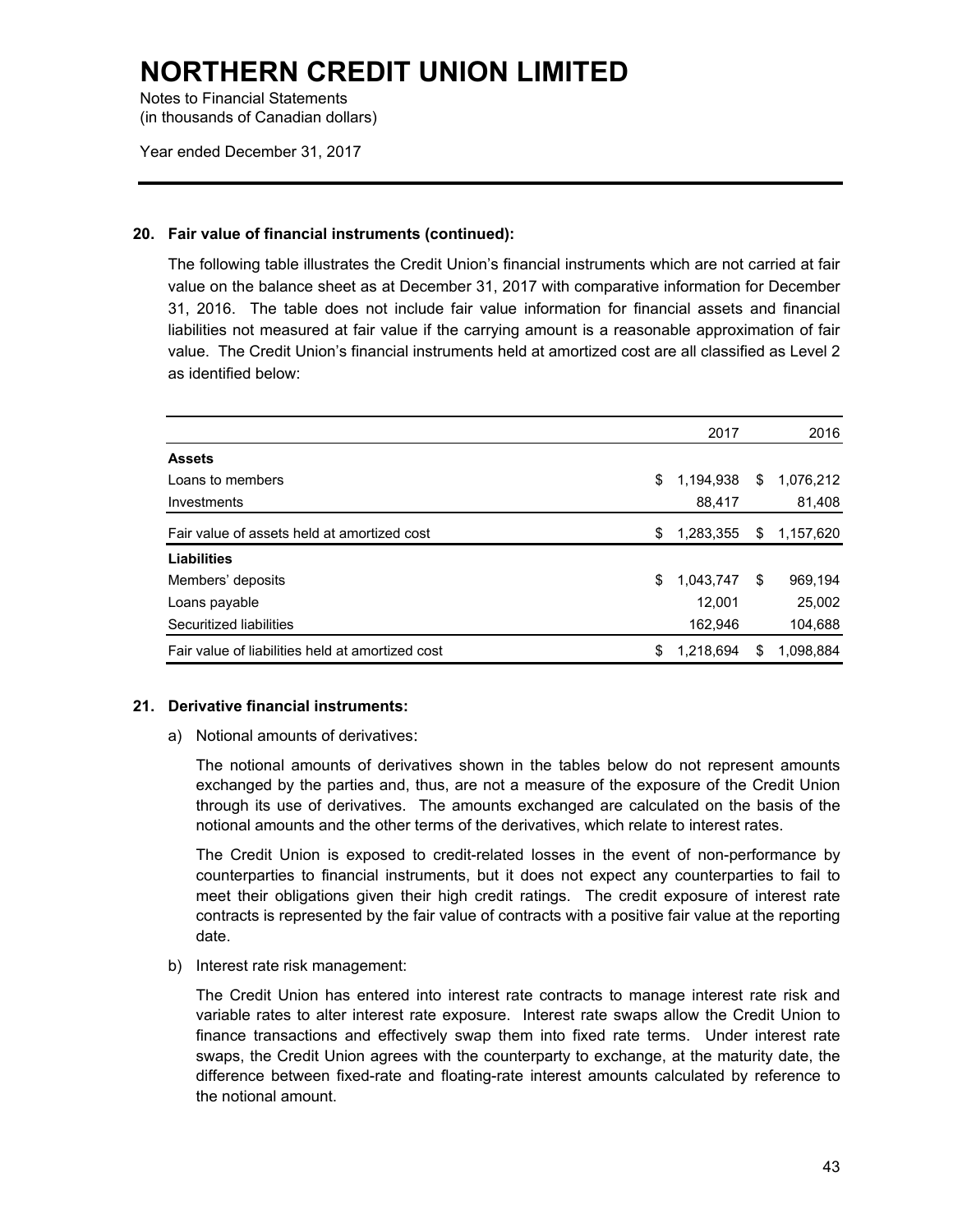Notes to Financial Statements (in thousands of Canadian dollars)

Year ended December 31, 2017

#### **21. Derivative financial instruments (continued):**

b) Interest rate risk management (continued):

The following table indicates the swaps and options in place at December 31, 2017 and the interest rate.

|                            |                    |                   |                   |                    | 2017              |
|----------------------------|--------------------|-------------------|-------------------|--------------------|-------------------|
| Date Agreement Entered     | Notional Principal | <b>Fixed Rate</b> | <b>Start Date</b> | <b>Expiry Date</b> | <b>Fair Value</b> |
| <b>Interest Rate Swaps</b> |                    |                   |                   |                    |                   |
| January 5, 2016            | 3,000              | 0.820%            | Jan 20, 2017      | Jan 20, 2018       | \$<br>(10)        |
| January 5, 2016            | 5,000              | 0.840%            | Feb 17, 2017      | Feb 20, 2018       | (15)              |
| January 5, 2016            | 8,100              | 0.800%            | Mar 15, 2016      | Mar 15, 2018       | (26)              |
| March 10, 2017             | 6,000              | 1.060%            | Jun 15, 2017      | Jun 15, 2018       | (19)              |
| March 10, 2017             | 10,000             | 1.080%            | Jul 22, 2017      | Jul 23, 2018       | (45)              |
| June 19, 2017              | 6,000              | 1.285%            | Nov 20, 2017      | Nov 20, 2018       | (28)              |
| June 19, 2017              | 3,000              | 1.335%            | Jan 22, 2018      | Jan 20, 2019       | (17)              |
| June 19, 2017              | 5,000              | 1.345%            | Feb 20, 2018      | Feb 17, 2018       | (30)              |
|                            |                    |                   |                   |                    | \$<br>(190)       |
|                            |                    |                   |                   |                    |                   |
|                            |                    |                   |                   |                    | 2016              |
| Date Agreement Entered     | Notional Principal | <b>Fixed Rate</b> | <b>Start Date</b> | <b>Expiry Date</b> | Fair Value        |
| <b>Interest Rate Swaps</b> |                    |                   |                   |                    |                   |
| July 9, 2015               | 3,000              | 0.774%            | Jan 20, 2016      | Jan 20, 2017       | \$<br>(3)         |
| July 9, 2015               | 5,000              | 0.770%            | Feb 17, 2016      | Feb 17, 2017       | (6)               |
| January 5, 2016            | 3,000              | 0.820%            | Jan 20, 2017      | Jan 22, 2018       | (5)               |
| January 5, 2016            | 5,000              | 0.840%            | Feb 17, 2017      | Feb 20, 2018       | (8)               |
| January 5, 2016            | 8,100              | 0.800%            | Mar 15, 2016      | Mar 15, 2018       | (22)              |
| March 14, 2016             | 6,000              | 0.860%            | May 18, 2016      | Nov 20, 2017       | (5)               |
|                            |                    |                   |                   |                    | \$<br>(49)        |

### c) Foreign exchange forward contracts:

 As part of its ongoing program of managing foreign currency exposure, the Credit Union enters into forward rate agreements to purchase US dollars. These agreements function as a hedge against the Credit Union's net US dollar denominated liability position. The net fair value of these contracts as at December 31, 2017 was \$1 (2016 - \$1).

d) Equity swap agreements:

 The fair value of the index linked swap contracts at year end is approximately \$269 (2016 - \$349).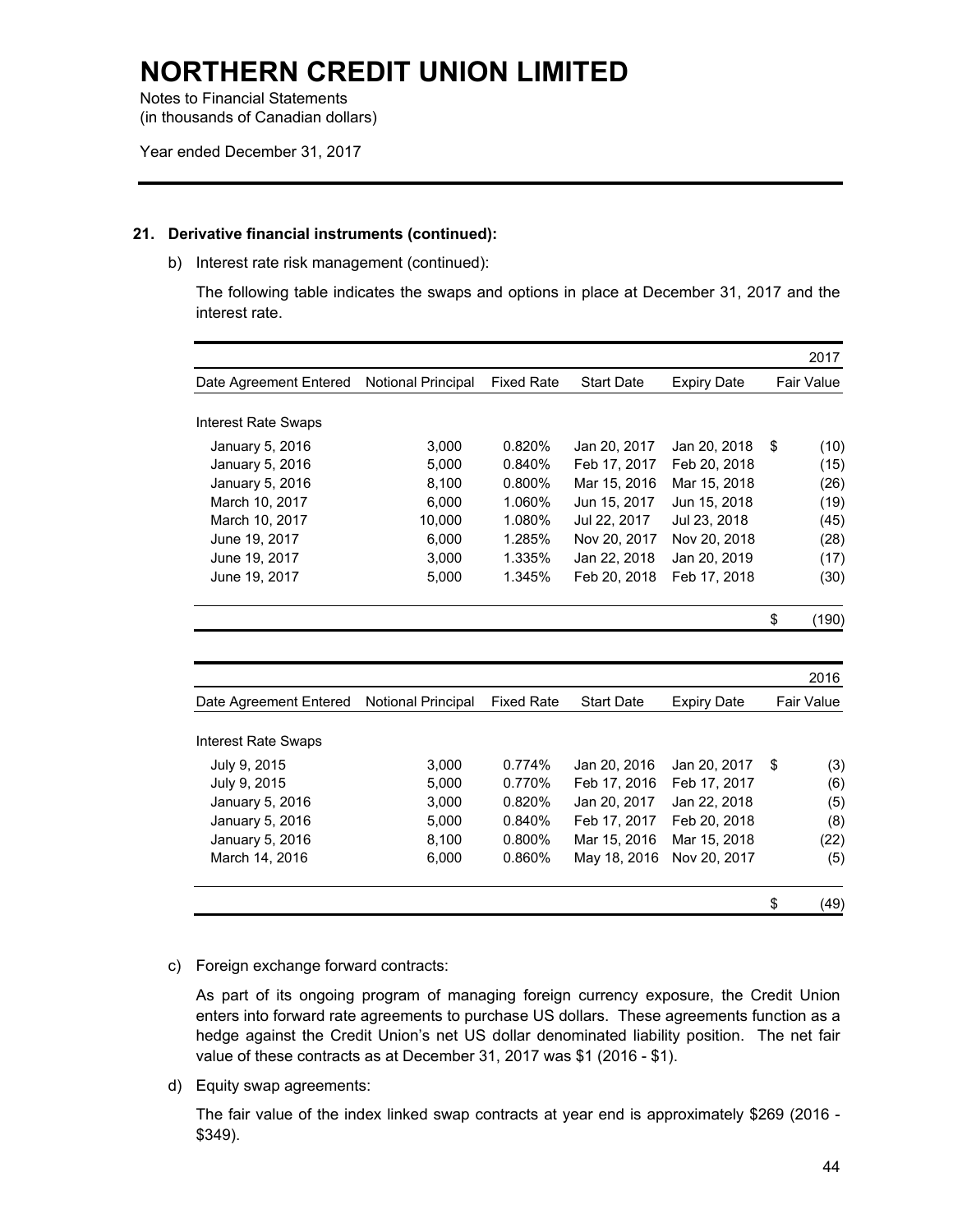Notes to Financial Statements (in thousands of Canadian dollars)

Year ended December 31, 2017

#### **22. Related party transactions:**

The Credit Union entered into the following transactions with key management personnel, which are defined by IAS 24, Related Party Disclosures, as those persons that have authority and responsibility for planning, directing and controlling the activities of the Credit Union.

|                                                                          | 2017            | 2016            |
|--------------------------------------------------------------------------|-----------------|-----------------|
| Compensation:<br>Salaries and other short-term employee benefits         | \$<br>944       | \$<br>876       |
| Total pension and other post-employment benefits                         | 214             | 177             |
|                                                                          | \$<br>1,158     | \$<br>1,053     |
|                                                                          |                 |                 |
|                                                                          | 2017            | 2016            |
| Loans to key management personnel:                                       |                 |                 |
| Aggregate value of loans advanced<br>Interest received on loans advanced | \$<br>670<br>18 | \$<br>725<br>18 |
| Aggregate value of unadvanced loans                                      | 86              | 81              |

The Credit Union's policy for lending to key management personnel is that the loans are approved and deposits accepted on the same terms and conditions which apply to members for each class of loan or deposit.

|                                                                                                                                            | 2017      | 2016 |
|--------------------------------------------------------------------------------------------------------------------------------------------|-----------|------|
| Deposits from key management personnel:<br>Aggregate value of term and savings deposits<br>Total interest paid on term and saving deposits | 873<br>12 | 761  |

The Credit Union's policy for receiving deposits from key management personnel is that all transactions are approved and deposits accepted on the same terms and conditions which apply to members for each type of deposit. There are no benefits or concessional terms and conditions applicable to key management personnel or close family members.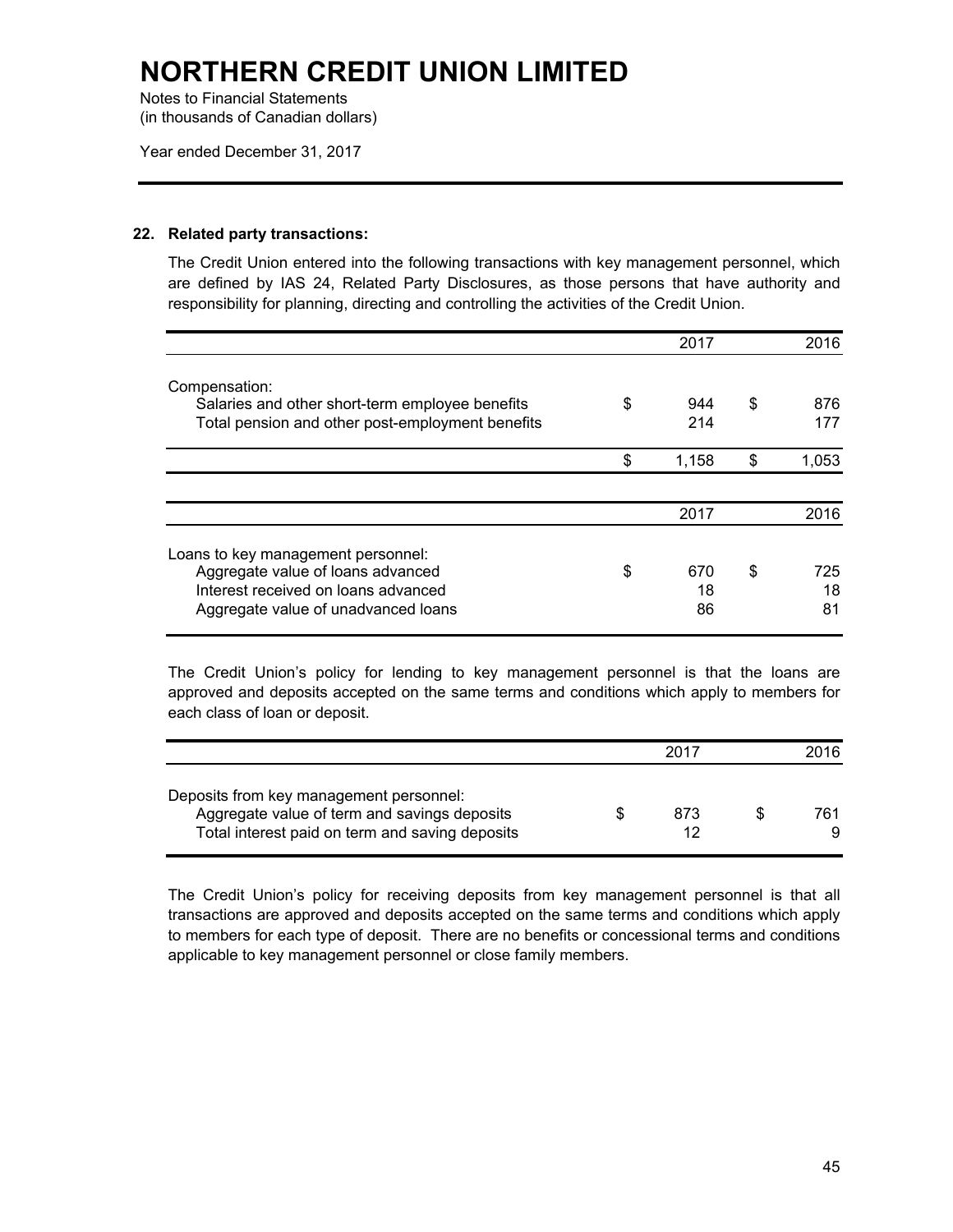Notes to Financial Statements (in thousands of Canadian dollars)

Year ended December 31, 2017

#### **22. Related party transactions (continued):**

The total remuneration paid to the directors and committee members amounted to \$167 (2016 - \$166). The aggregate value of loans to related parties is as follows:

|                                 | 2017                  |    |               |  |
|---------------------------------|-----------------------|----|---------------|--|
| Directors and officers<br>Staff | \$<br>1,124<br>23,861 | \$ | 881<br>17,966 |  |
|                                 | \$<br>24,985          | S  | 18,847        |  |

All loans issued to related parties conform to the Credit Union's policies for terms, interest rates, limits and credit.

 In accordance with the required disclosure under Ontario Regulation 237/09, section 28, of the Credit Unions and Caisses Populaires Act 1994, the Act requires disclosure of the five highest paid officers and employees of the Credit Union where total remuneration exceeds \$150. The names, positions and remuneration paid during the 12 months ended December 31, 2017 of those employees are as follows:

|                                                                            | Salary    | <b>Benefits</b> | Total     |
|----------------------------------------------------------------------------|-----------|-----------------|-----------|
| Albert W. Suraci, President and Chief<br>Executive Officer                 | \$<br>340 | \$<br>79        | \$<br>419 |
| Tony Dunham, Senior Vice-President<br>Strategy, Innovation and Operations  | 224       | 49              | 273       |
| Richard Adam, Senior Vice-President<br>Finance and Administration          | 215       | 48              | 263       |
| Brandy Heikoop, Senior Vice-President<br>Human Resources                   | 166       | 37              | 203       |
| Steven Hatzipantelis, Assistant<br>Vice-President Retail Sales and Service | 135       | 27              | 162       |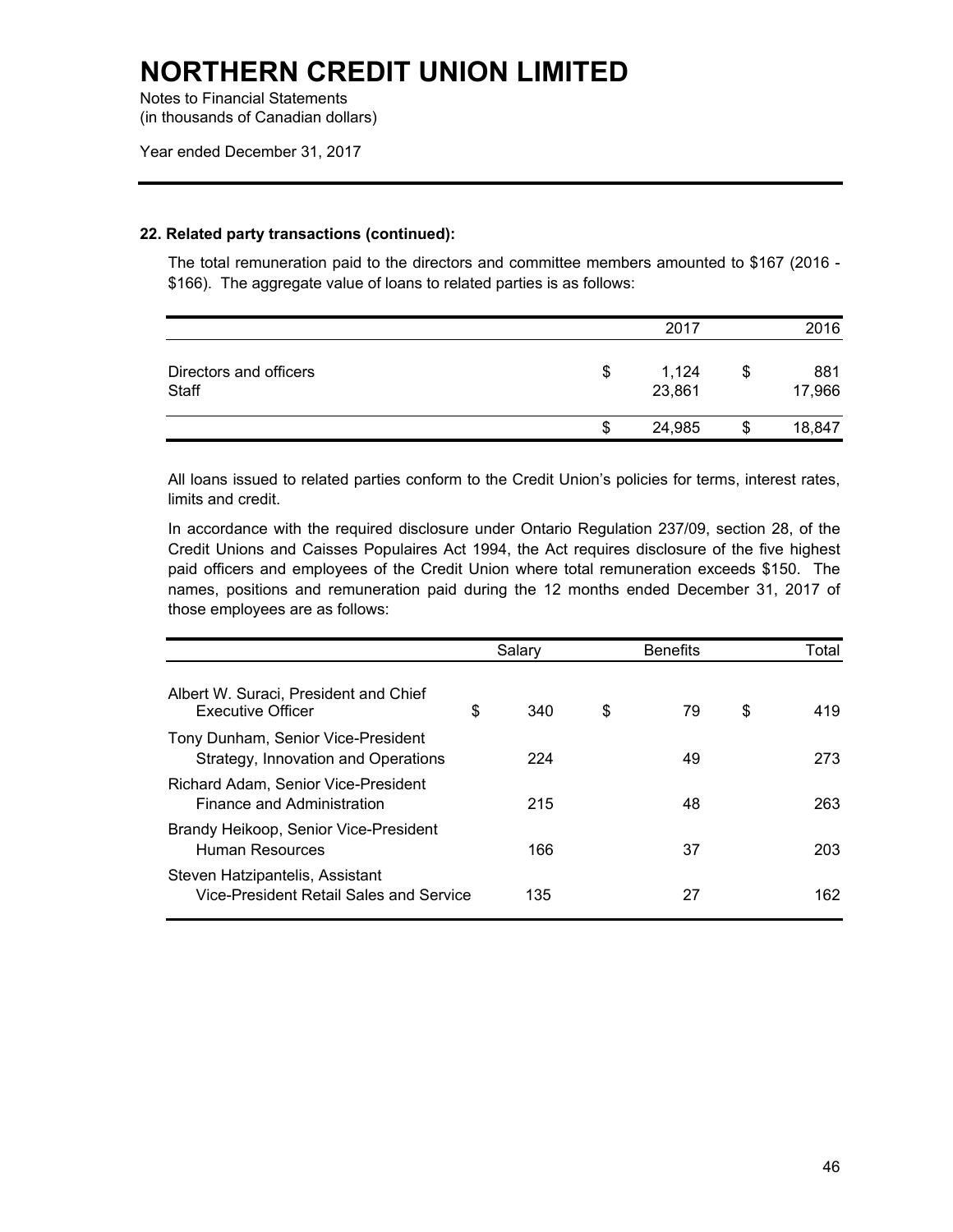Notes to Financial Statements (in thousands of Canadian dollars)

Year ended December 31, 2017

#### **23. Financial risk management:**

The Board of Directors has overall responsibility for the establishment and oversight of the Credit Union's risk management framework. The Board has established the Audit Committee and charged them with the responsibility for, among other things, the development and monitoring of risk management policies. An Asset Liability Committee (ALCO) has been established consisting of senior management and an external consultant. This committee meets on a monthly basis to review the results of income simulation models and duration analysis and reports regularly to the Board on its activities.

### a) Liquidity risk:

Liquidity risk arises in the course of managing our assets and liabilities. It is the risk that the entity is unable to meet its financial obligations in a timely manner and at reasonable prices. The Credit Union's liquidity risk management strategies seek to maintain sufficient liquid financial resources to continually fund our balance sheet under both normal and stressed market environments. The Credit Union's liquidity risk is subject to extensive risk management controls and is managed within the framework of polices and limits approved by the Board. These policies and limits ensure, among other things, that the Credit Union is in full adherence to the regulatory requirements prescribed in the Credit Union Act as well as DICO's standards of Sound Business and Financial Practices. The Board receives regular reports on risk exposures and performance against approved limits.

The Credit Union believes that liquidity risk management is a necessary part of prudent financial administration, and is committed to engaging in proper liquidity risk management practices to comply with regulatory requirements and to guarantee the orderly funding of member needs and obligations. The Credit Union will ensure responsible liquidity risk management at all times to provide a cushion for unforeseen liquidity needs.

The key elements of the Credit Union's liquidity risk management framework establishes an overall framework of liquidity risk management which ensures that the Credit Union faces limited exposure to all material risks as well as addressing limits on the sources, quality and amount of liquid assets to meet normal operational, contingency funding for significant deposit withdrawals, and regulatory requirements.

The Credit Union targets to maintain operating liquidity within the range of 6% to 14%. The low end of the range has been established to maintain membership in Central 1. A cap has been placed on the range in recognition of the fact that too much excess liquidity has a negative impact on earnings. As at December 31, 2017, the Credit Union's liquidity ratio was 7.48% (2016 – 7.95%).

Assets held for liquidity purposes consist of cash resources designated as held for trading in the amount of \$11,548 and liquidity reserve deposits and term deposits held by Central 1 designated as loans and receivables totaling \$79,273.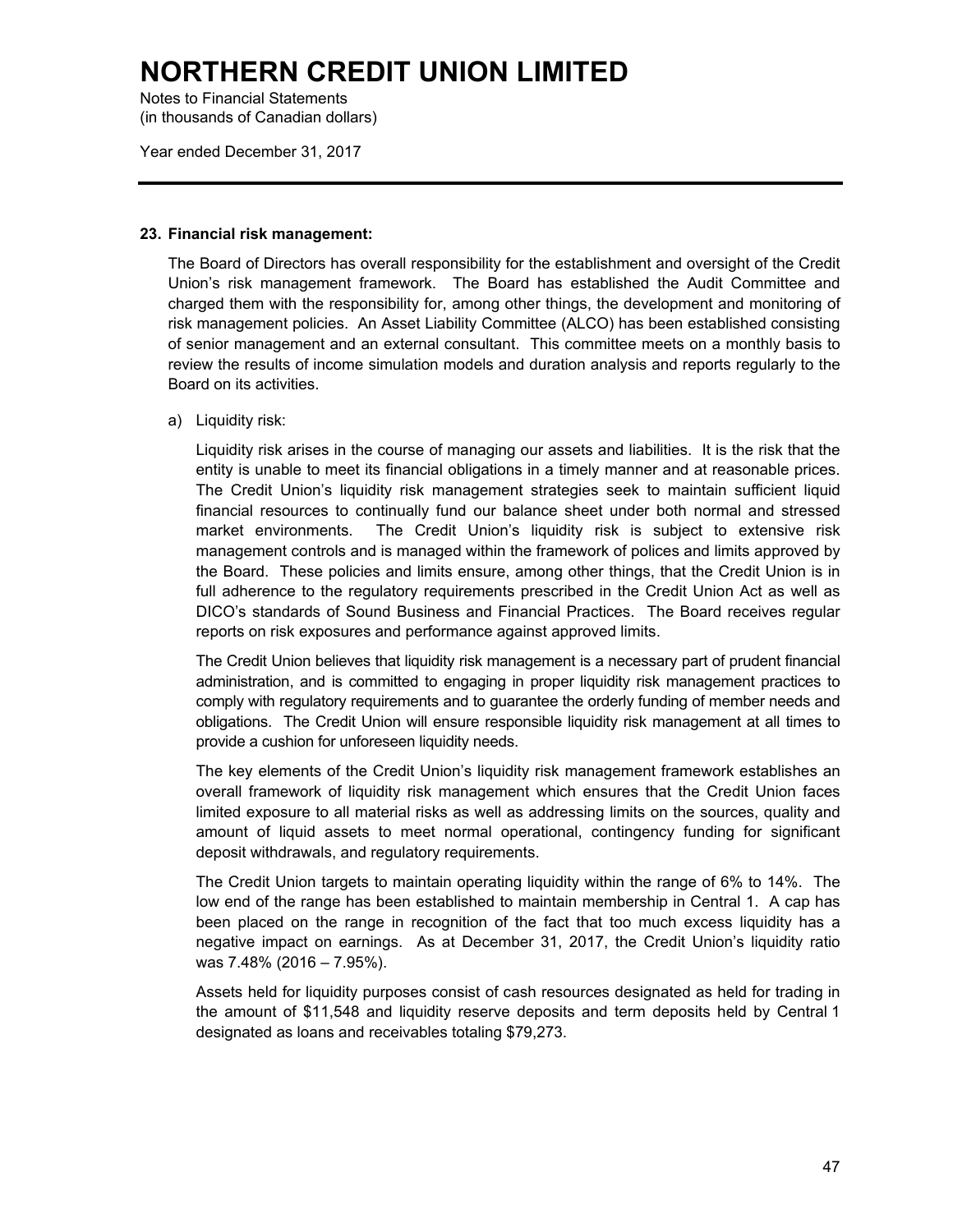Notes to Financial Statements (in thousands of Canadian dollars)

Year ended December 31, 2017

#### **23. Financial risk management (continued):**

a) Liquidity risk (continued):

The table below sets out the period in which the Credit Union's monetary assets and liabilities will mature and be eligible for renegotiation or withdrawal. In addition to the cash flows detailed below, the Credit Union is exposed to potential cash outflows in the form of commitments and contingencies as set out in note 16.

December 31, 2017

|                                 |    | Within 3<br>months | 3 months<br>to 1 year | 1 to $5$<br>years | Over 5<br>years | Not<br>specified | Total            |
|---------------------------------|----|--------------------|-----------------------|-------------------|-----------------|------------------|------------------|
| Assets                          |    |                    |                       |                   |                 |                  |                  |
| Financial assets:               |    |                    |                       |                   |                 |                  |                  |
| Cash and cash equivalents       | \$ | 11,548             |                       |                   |                 |                  | 11,548           |
| Investments                     |    | 81,383             |                       | 6,270             |                 |                  | 87,653           |
| Loans to members                |    | 265,737            | 96,544                | 710,092           | 122,398         |                  | 1,194,771        |
|                                 |    | 358,668            | 96,544                | 716,362           | 122,398         | —                | 1,293,972        |
| Non-financial assets:           |    |                    |                       |                   |                 |                  |                  |
| Other assets                    |    |                    |                       |                   |                 | 22,042           | 22,042           |
| <b>Total assets</b>             | \$ | 358,668            | 96,544                | 716,362           | 122,398         |                  | 22,042 1,316,014 |
| Liabilities and Members' Equity |    |                    |                       |                   |                 |                  |                  |
| Members' deposits               | \$ | 559,613            | 157,992               | 327,246           |                 |                  | 1,044,851        |
| <b>External borrowing</b>       |    | 12,000             | 9,766                 | 153,030           |                 |                  | 174,796          |
| Other liabilities               |    | 190                |                       |                   |                 | 6,982            | 7,172            |
| Share capital                   |    | 32,124             |                       |                   |                 |                  | 32,124           |
| Members' equity                 |    | 57,071             |                       |                   |                 |                  | 57,071           |
| Total liabilities and           |    |                    |                       |                   |                 |                  |                  |
| members' equity                 | S  | 660,998            | 167,758               | 480,276           |                 |                  | 6,982 1,316,014  |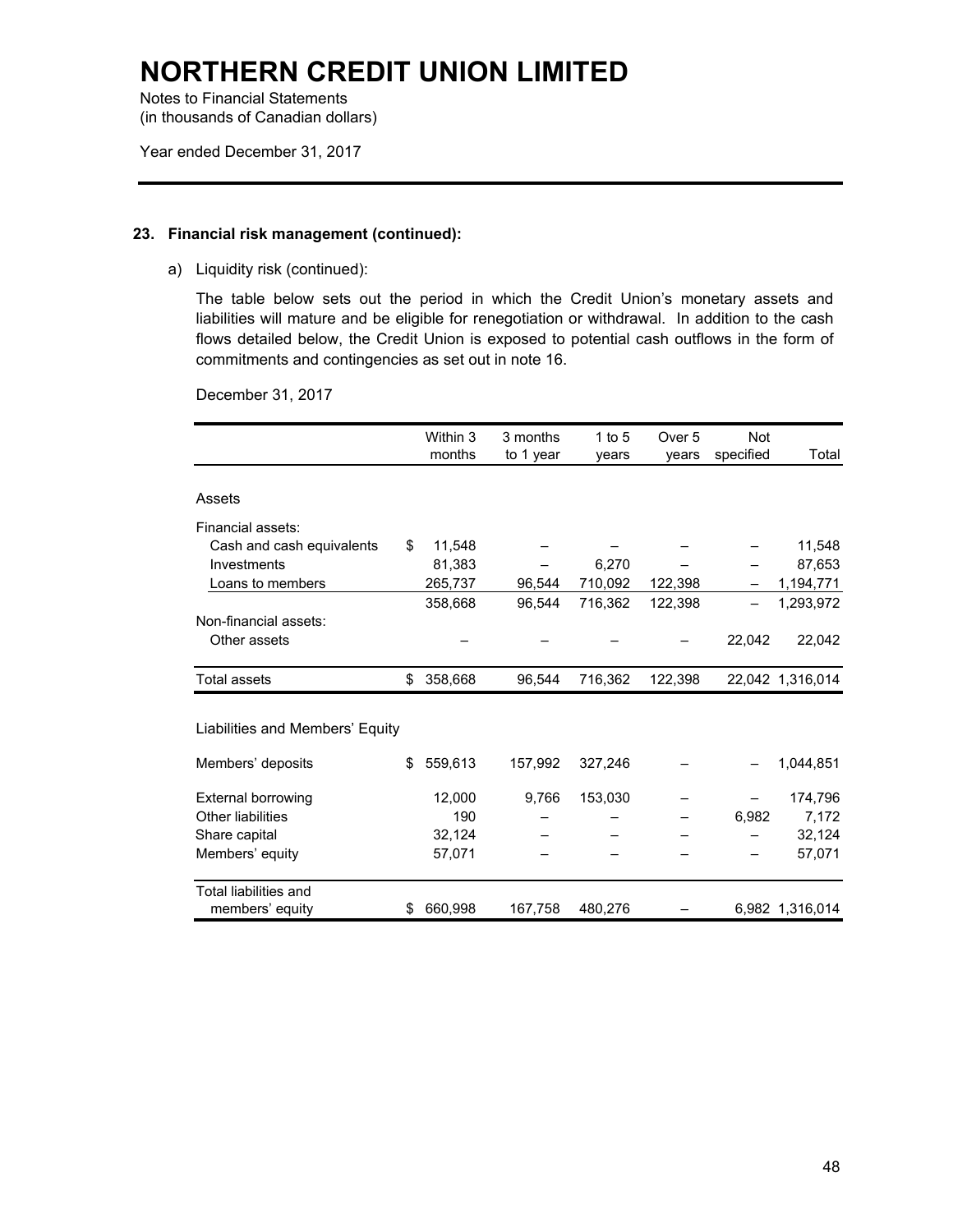Notes to Financial Statements (in thousands of Canadian dollars)

Year ended December 31, 2017

#### **23. Financial risk management (continued):**

a) Liquidity risk (continued):

December 31, 2016

|                                 | Within 3      | 3 months  | 1 to $5$ | Over 5 | Not       |                  |
|---------------------------------|---------------|-----------|----------|--------|-----------|------------------|
|                                 | months        | to 1 year | years    | years  | specified | Total            |
|                                 |               |           |          |        |           |                  |
| Assets                          |               |           |          |        |           |                  |
| Financial assets:               |               |           |          |        |           |                  |
| Cash and cash equivalents       | \$<br>15,813  |           |          |        |           | 15,813           |
| Investments                     | 77,730        | 3,313     |          |        |           | 81,043           |
| Loans to members                | 275,217       | 130,032   | 645,159  | 21,306 | —         | 1,071,714        |
|                                 | 368,760       | 133,345   | 645,159  | 21,306 |           | 1,168,570        |
| Non-financial assets:           |               |           |          |        |           |                  |
| Other assets                    |               |           |          |        | 22,890    | 22,890           |
|                                 |               |           |          |        |           |                  |
| <b>Total assets</b>             | \$<br>368,760 | 133,345   | 645,159  | 21,306 |           | 22,890 1,191,460 |
|                                 |               |           |          |        |           |                  |
| Liabilities and Members' Equity |               |           |          |        |           |                  |
|                                 |               |           |          |        |           |                  |
| Members' deposits               | \$<br>574,462 | 204,405   | 187,897  |        |           | 966,764          |
| <b>External borrowing</b>       | 27,263        | 17,167    | 85,258   |        |           | 129,688          |
| <b>Other liabilities</b>        | 49            |           |          |        | 7,425     | 7,474            |
| Share capital                   | 32,157        |           |          |        |           | 32,157           |
| Members' equity                 | 55,377        |           |          |        |           | 55,377           |
|                                 |               |           |          |        |           |                  |
| Total liabilities and           |               |           |          |        |           |                  |
| members' equity                 | \$<br>689,308 | 221,572   | 273,155  |        |           | 7,425 1,191,460  |

It is estimated that immediate and sustained parallel increase in interest rates of 1% across all maturities and currencies would increase net interest income by approximately \$1,317 and a decrease in interest rates of 1% across all maturities and currencies would decrease net interest income by approximately \$466 over the next twelve months using the following assumptions:

- (i) accrued interest receivable and payable as at December 31, 2017 are excluded from the calculation;
- (ii) no hedging or interest rate exposures are made;
- (iii) instruments reprice evenly within their respective time bands, and;
- (iv) existing credit commitments will not be drawn upon.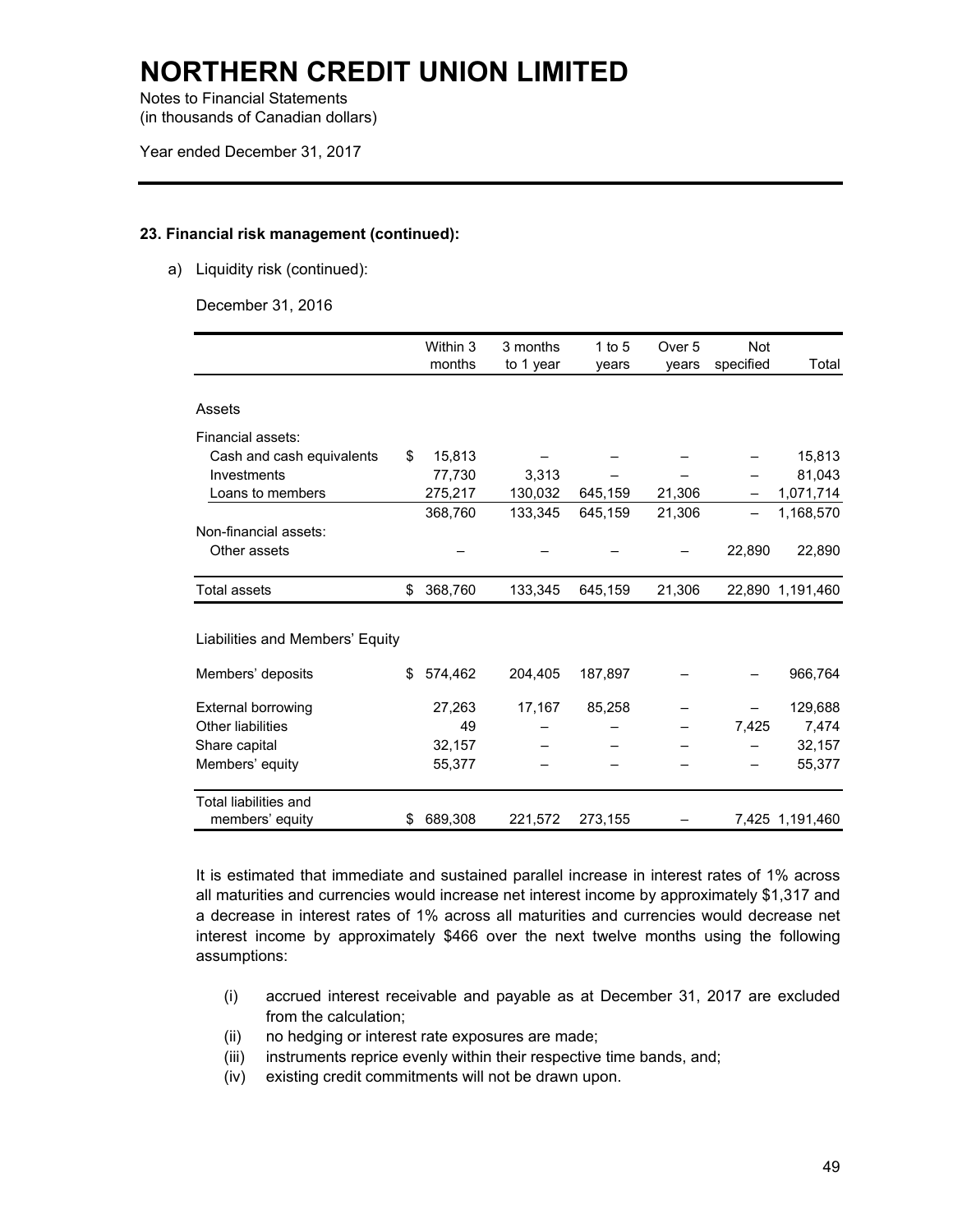Notes to Financial Statements (in thousands of Canadian dollars)

Year ended December 31, 2017

#### **23. Financial risk management (continued):**

b) Credit risk:

Credit risk is the potential for financial loss to the Credit Union if a borrower or guarantor fails to meet payment obligations in accordance with agreed terms. Every loan, extension of credit or transaction that involves settlements between the Credit Union and other parties or financial institutions exposes the Credit Union to some degree of credit risk.

The Credit Union's primary objective is to create a methodological approach to its credit risk assessment in order to better understand, select and manage our exposures to deliver stable ongoing earnings. The strategy is to ensure central oversight of credit risk, fostering a culture of accountability, independence and balance. The responsibility for credit risk management is organization-wide in scope, and is managed through an infrastructure based upon:

- Ensuring that credit quality is not compromised for growth;
- Diversifying credit risks in transactions, relationships and portfolios;
- Using our credit risk weighting and scoring systems, policies and tools;
- Pricing appropriately for the credit risk taken;
- Mitigating credit risk through preventive and detective controls;
- Transferring credit risk to third parties where appropriate through approved credit; and, risk mitigation techniques including insurance coverage.
- c) Interest rate risk:

Interest rate risk is the sensitivity of the Credit Union's financial position to movements in interest rates. The Credit Union is exposed to interest rate risk when it enters into banking transactions with our members, primarily deposit and lending activities. When asset and liability principal and interest cash flows have different payment or maturity dates, this results in mismatched positions. An interest-sensitive asset or liability is re-priced when interest rates change, when there is cash flow from final maturity, normal amortization, or when members exercise prepayment, conversion or redemption options offered for the specific product. The Credit Union's exposure to interest rate risk depends on the size and direction of interest rate changes, and on the size and maturity of the mismatched positions. It is also affected by new business volumes, renewals of loans or deposits, and how actively members exercise options, such as prepaying a loan before its maturity date.

The Credit Union's interest rate risk is subject to extensive risk management controls and is managed within the framework of policies and limits approved by the Board. These policies and limits ensure, among other things, that the entity is in full adherence to the regulatory requirements prescribed in the Act as well as DICO's standards of Sound Business and Financial Practices. Overall responsibility for asset/liability management rests with the Board.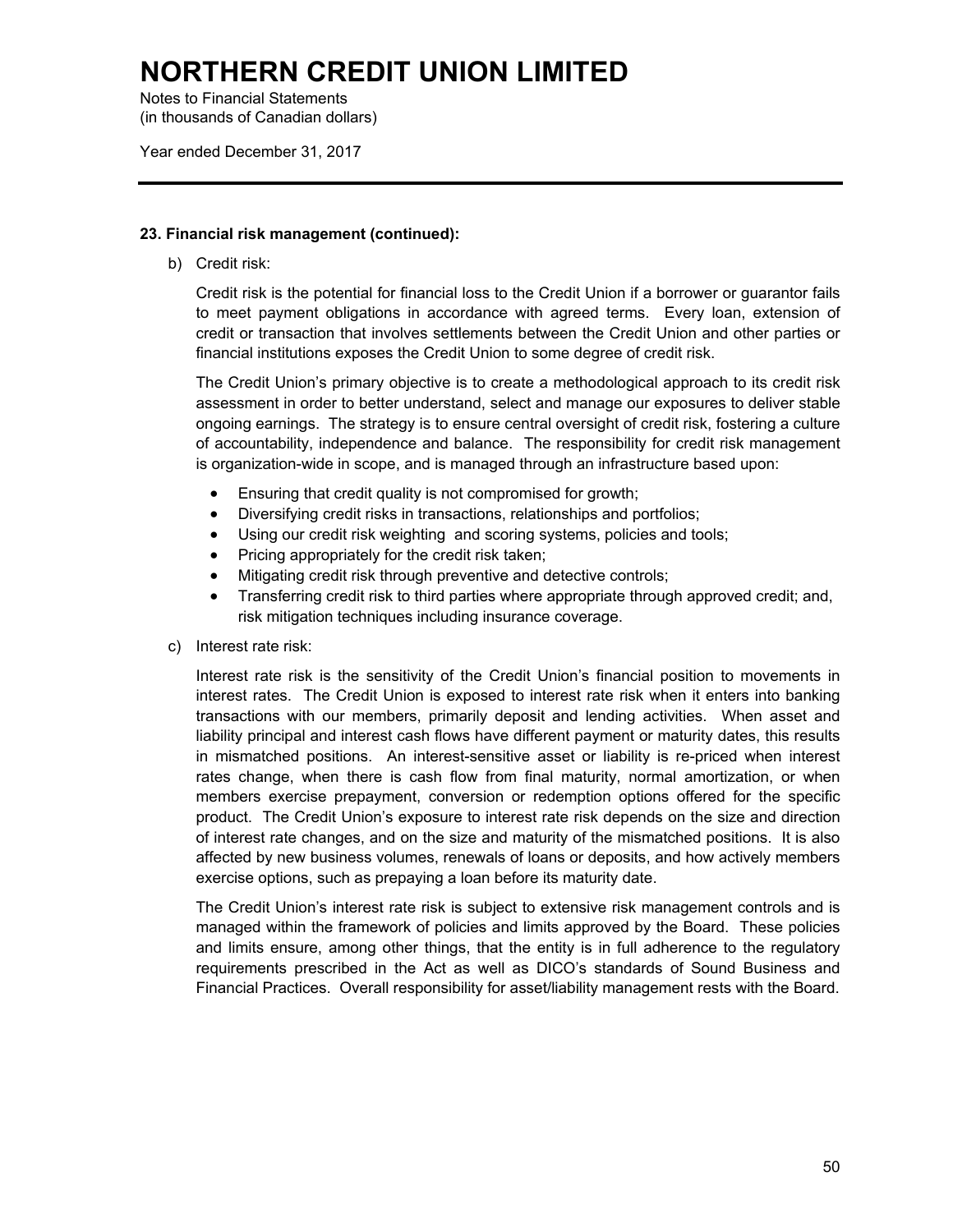Notes to Financial Statements (in thousands of Canadian dollars)

Year ended December 31, 2017

#### **23. Financial risk management (continued):**

c) Interest rate risk (continued):

At the reporting date the interest rate profile of the Credit Union's interest-bearing financial instruments was:

|                                                                                      |                          | Carrying amount |                    |  |
|--------------------------------------------------------------------------------------|--------------------------|-----------------|--------------------|--|
|                                                                                      | 2017                     |                 | 2016               |  |
| Fixed rate instruments<br><b>Financial assets</b><br><b>Financial liabilities</b>    | \$<br>972,495<br>684,548 | \$              | 850,717<br>574,345 |  |
|                                                                                      | \$<br>287,947            | \$              | 276,372            |  |
| Variable rate instruments<br><b>Financial assets</b><br><b>Financial liabilities</b> | \$<br>308,025<br>561,673 | \$              | 292,936<br>549,569 |  |
|                                                                                      | \$<br>(253, 648)         | \$              | (256,633)          |  |

Fair value sensitivity analysis for fixed rate instruments

The Credit Union does not account for any fixed rate financial assets and liabilities at fair value through profit or loss, and the Credit Union does not designate derivatives (interest rate swaps) as hedging instruments under a fair value hedge accounting model; therefore a change in interest rates at the reporting date would not affect profit or loss.

A change of 100 basis points in interest rates would have increased or decreased equity by \$296 (2016 - \$2,898).

d) Market risk:

Market risk is the risk that changes in market prices, such as interest rates, equity rates, foreign exchange rates and credit spreads, will affect the Credit Union's income or the value of its holdings of financial instruments. The objective of market risk is to manage and control market risk exposures within acceptable parameters, while optimizing the return on risk.

The Credit Union uses income simulation modeling to measure exposure to changes in interest rates over short term periods. Earnings at risk, is calculated by forecasting the net interest margin for the next 12 months using the most likely assumptions. These assumptions include management's estimates of future growth rates, and future interest rates and term preferences of members. Future growth rates are initially based on the board approved budget. Future interest rates are based on the most current interest rate path. These earnings at risk are then shocked by a change in rates sustained for a 12 month period. The resulting change in the forecast as a result of the rate shock then determines the earnings at risk. Maximum limits are established under these scenarios and are approved by the Board of Directors.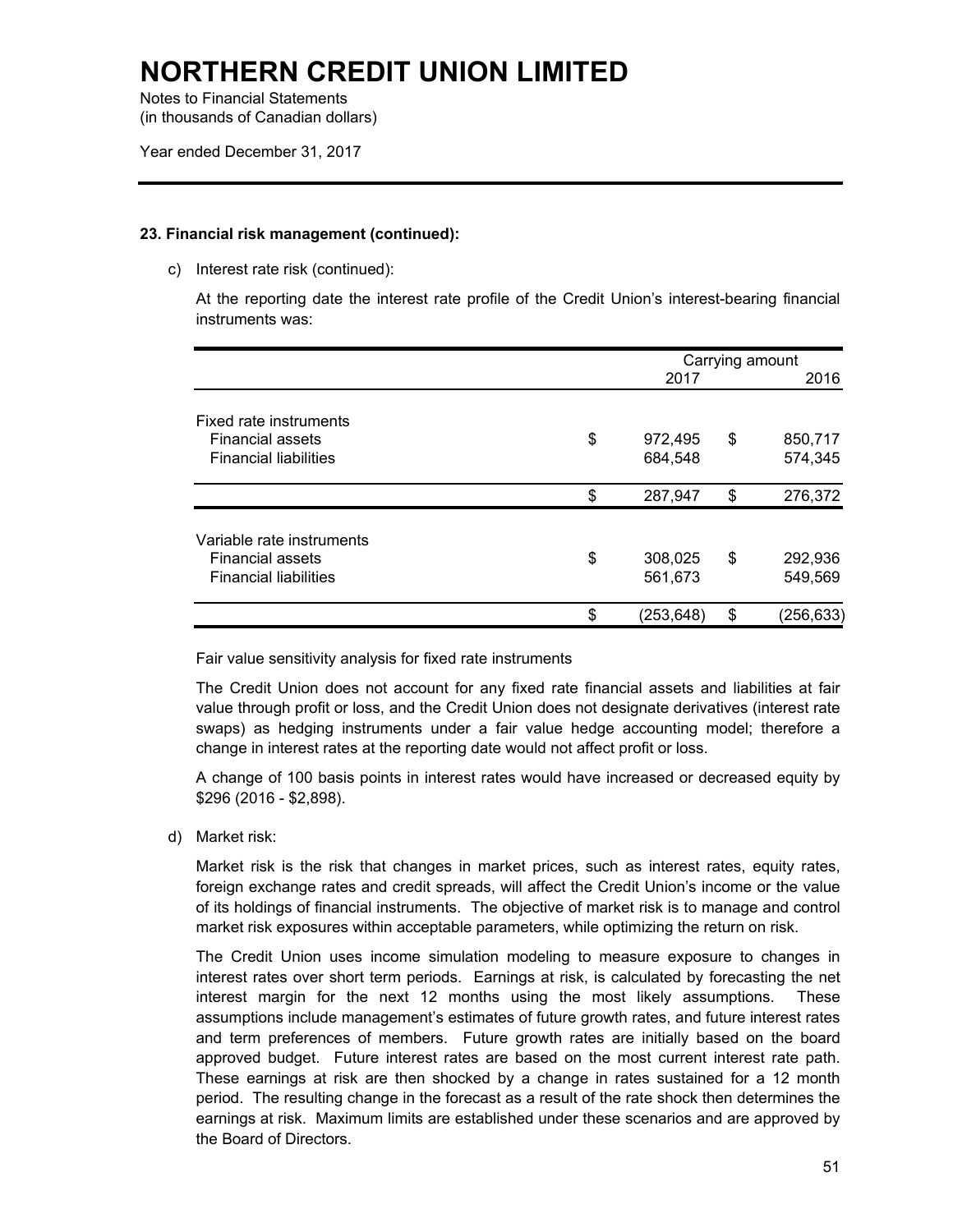Notes to Financial Statements (in thousands of Canadian dollars)

Year ended December 31, 2017

#### **23. Financial risk management (continued):**

d) Market risk (continued):

Long-term interest rate risk is measured using duration analysis. The duration of an asset, is an expression of its term to maturity taking into account the yield of the asset.

Maximum limits are established for both earnings at risk and duration of capital and are approved by the Board of Directors. The current maximum limit and projected change is indicated below:

|                                   | Maximum limit |            | Projected change |                |  |
|-----------------------------------|---------------|------------|------------------|----------------|--|
| 0.50% shock down<br>1.0% shock up | S             | 750<br>750 | \$               | (433)<br>1,317 |  |

e) Foreign currency risk:

 Foreign currency risk is the risk that the fair value of future cash flows of a financial instrument will fluctuate because of changes in foreign exchange rates. The Credit Union is exposed to foreign currency risk as a result of its members' activities in foreign currency denominated deposits and cash transactions. All foreign currency risk comes from U.S. dollar transactions. The Credit Union's foreign currency risk is subject to extensive risk management controls and is managed in accordance with the framework of policies and limits approved by the Board. These policies and limits ensure, among other things, that the entity is in full adherence to the regulatory requirements prescribed in the Act as well as DICO's standards of Sound Business and Financial Practices.

Prudent limits will be placed on unhedged liquid assets denominated in a foreign currency. Limits are established in relation to the size of the overall liquidity portfolio and are to apply at the time of purchase.

At December 31, 2017, the Credit Union was in compliance with Board policy on financial risk management.